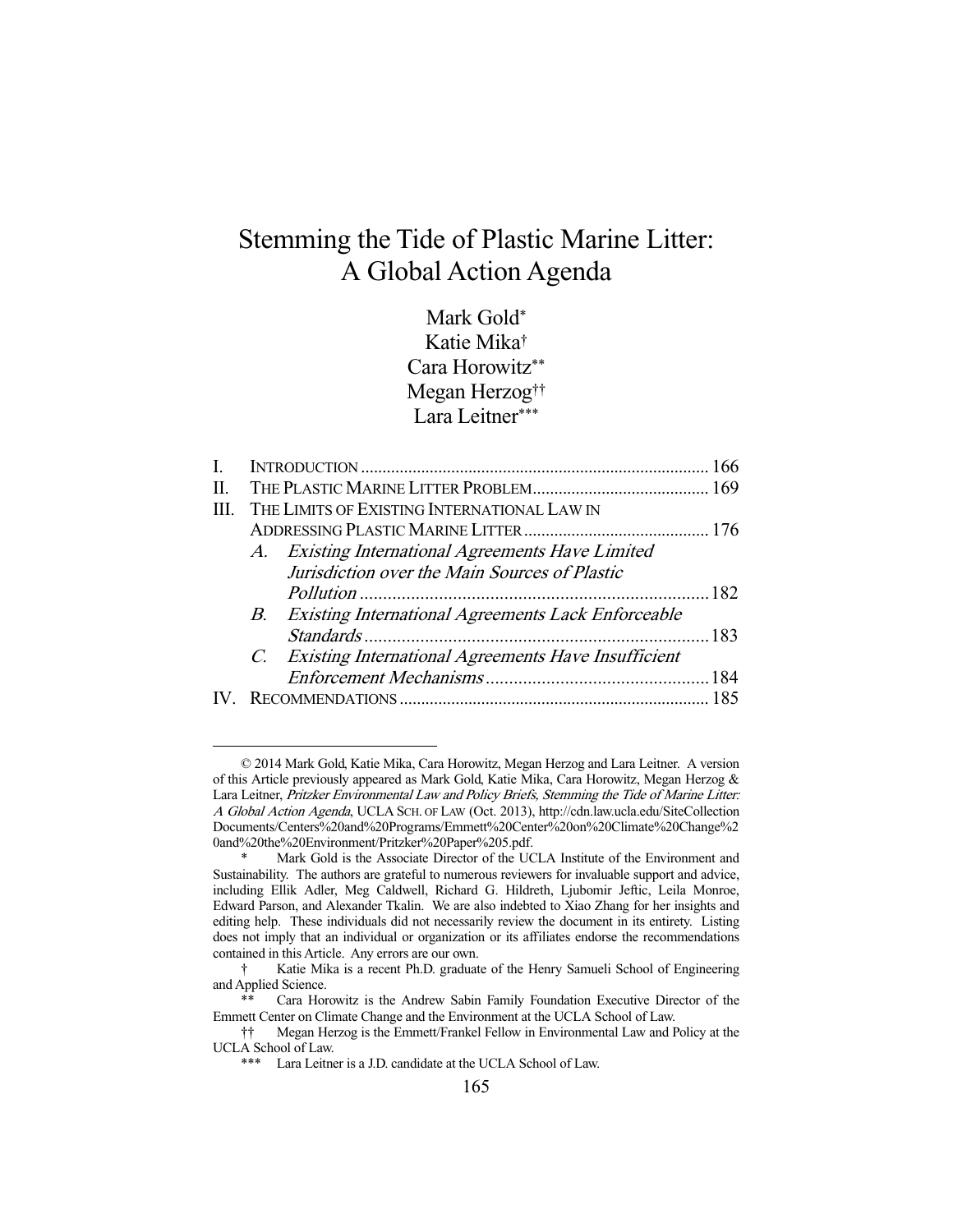| A.          | Develop a New International Agreement Targeted to       |     |
|-------------|---------------------------------------------------------|-----|
|             |                                                         |     |
| В.          | Amend Existing International Law To Narrow              |     |
|             |                                                         |     |
| $C_{\cdot}$ | <b>Strengthen New and Existing Regional Seas</b>        |     |
|             | Programs with Substantive Requirements and New          |     |
|             |                                                         | 189 |
| D.          | Create an "Ocean-Friendly" Certification Program  190   |     |
| E.          | <b>Improve Plastics Management Through Extended</b>     |     |
|             | Producer Responsibility Programs and Requiring          |     |
|             | Redemption Fees upon the Return of Plastic              |     |
|             |                                                         | 193 |
| F.          | Target Policies to Ocean-Based Sources of Plastic       |     |
|             |                                                         | 195 |
| G.          | Expand the Use of the Most Successful Domestic          |     |
|             |                                                         |     |
| Н.          | <b>Expand Plastic Marine Litter Cleanup Programs198</b> |     |
|             | Develop and Expand Education and Awareness              |     |
|             |                                                         | 201 |
|             |                                                         |     |
|             |                                                         |     |

#### I. INTRODUCTION

-

 Marine litter is one of the most significant problems facing the world's oceans and seas—and the communities and economies that depend on them. Plastic marine litter presents a particularly significant environmental threat—as well as a considerable regulatory challenge. It has been estimated that 20 million tons of plastic marine litter enter the ocean each year.<sup>1</sup> Plastic marine litter forms a large portion of our waste stream, does not typically biodegrade in marine environments, and has especially deleterious impacts on ocean wildlife, coastal economies, fisheries, and even human health. Manufacturers increasingly are incorporating hardy plastic material into single-use items and other products that are a part of our daily lives. Global mismanagement of ubiquitous plastic materials has fueled the growing international marine litter problem.

<sup>1.</sup> See Raveender Vannela, Are We "Digging Our Own Grave" Under the Oceans?: Biosphere Level Effects and Global Policy Challenge from Plastic(s) in Oceans, 46 ENVTL. SCI. & TECH. 7932, 7932 (2012).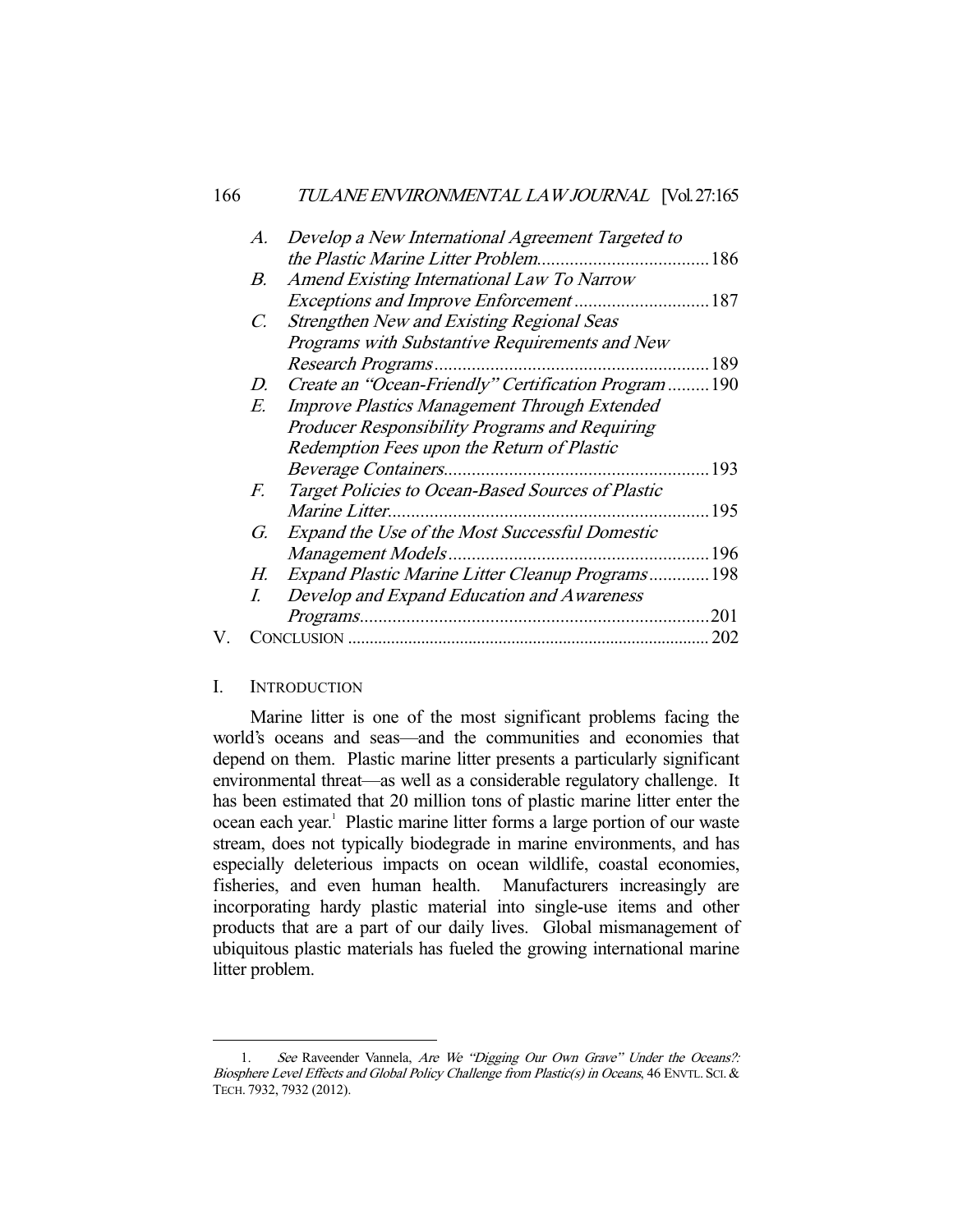#### What Is Plastic Marine Litter?

Marine litter, also called marine debris or solid marine pollution, includes all human-generated solid articles and materials that are discarded, disposed of, or lost into the ocean and remain there.

Plastic marine litter includes all marine litter composed of one of a collection of artificial materials (commonly, petroleum-based compounds) that we broadly refer to as "plastic" (e.g., polystyrene, polyethylene, and polyester). Plastic marine litter includes consumer items (such as plastic bags, food packaging, cups, bottles, and balloons), industrial components, and items related to fisheries or aquaculture.

 For these reasons, drastically reducing the current rate of ocean plastics disposal and loss is a key step in stemming the tide of global marine litter. Over the last decade, researchers and international governmental and nonprofit organizations have published dozens of reports on the marine litter problem and offered a range of recommendations.<sup>2</sup> There is general agreement about the need for robust, consistent funding for cleanup efforts, better infrastructure to encourage proper waste management, and, most importantly, reductions in the sources of marine litter—especially single-use plastics. Yet, no one has

<sup>2.</sup> See, e.g., MARINE DEBRIS PROGRAM, NAT'L OCEANIC & ATMOSPHERIC ADMIN. HAWAI'I MARINE DEBRIS ACTION PLAN (2012), *available at* http://marinedebris.noaa.gov/sites/ default/files/FINAL\_HI-MDAP\_2012-2013\_web.pdf; RICHARD C. THOMPSON ET AL., SCI. & TECHNICAL ADVISORY PANEL, MARINE DEBRIS AS A GLOBAL ENVIRONMENTAL PROBLEM: INTRODUCING A SOLUTIONS BASED FRAMEWORK FOCUSED ON PLASTIC (2011), available at http:// www.carrcu.org/images/meeting\_docs/img15/lbs\_cop1/reference\_documents/STAP%202011.pdf ; NAT'L OCEANIC & ATMOSPHERIC ADMIN. & U.N. ENV'T PROGRAMME, THE HONOLULU STRATEGY: A GLOBAL FRAMEWORK FOR PREVENTION AND MANAGEMENT OF MARINE DEBRIS (2011) [hereinafter THE HONOLULU STRATEGY], available at http://marinedebris.noaa.gov/sites/default/ files/honolulustrategy.pdf; U.N. ENV'T PROGRAMME, UNEP YEAR BOOK: EMERGING ISSUES IN OUR GLOBAL ENVIRONMENT (2011) [hereinafter UNEP YEAR BOOK], available at http://www.unep. org/yearbook/2011/pdfs/UNEP\_YEARBOOK\_Fullreport.pdf; GRAEME MACFADYEN ET AL., U.N. ENV'T PROGRAMME & FOOD & AGRIC. ORG. OF U.N., ABANDONED, LOST OR OTHERWISE DISCARDED FISHING GEAR (2009), available at http://www.unep.org/regionalseas/marinelitter/ publications/docs/Marine\_Litter\_Abandoned\_Lost\_Fishing\_Gear.pdf; ANTHONY CHESHIRE ET AL., UNEP/IOC GUIDELINES ON SURVEY AND MONITORING OF MARINE LITTER (2009), available at http://www.unep.org/regionalseas/marinelitter/publications/docs/Marine\_Litter\_Survey\_and\_Mo nitoring Guidelines.pdf; COMM. ON THE EFFECTIVENESS OF INT'L & NAT'L MEASURES TO PREVENT & REDUCE MARINE DEBRIS & ITS IMPACTS, NAT'L RESEARCH COUNCIL, TACKLING MARINE DEBRIS IN THE 21ST CENTURY (2009), available at http://www.nap.edu/open book.php?record\_id=12486; Chelsea M. Rochman et al., Classify Plastic Waste as Hazardous, 494 NATURE 169 (2013); Vannela, *supra* note 1; J. Brown et al., Inst. for European Envtl. Pol'y & Poseidon Aquatic Res. Mgmt. Ltd., Ghost Fishing by Lost Fishing Gear, EUROPEAN COMM'N (Aug. 2005), http://ec.europa.eu/fisheries/documentation/studies/ghostfishing\_en.pdf; Miriam Gordon, Cal. Coastal Comm'n, Eliminating Land-Based Discharges of Marine Debris in California: A Plan of Action from the Plastic Debris Project, PLASTIC DEBRIS, RIVERS TO SEA (June 2006), http://www.plasticdebris.org/CA\_Action\_Plan\_2006.pdf.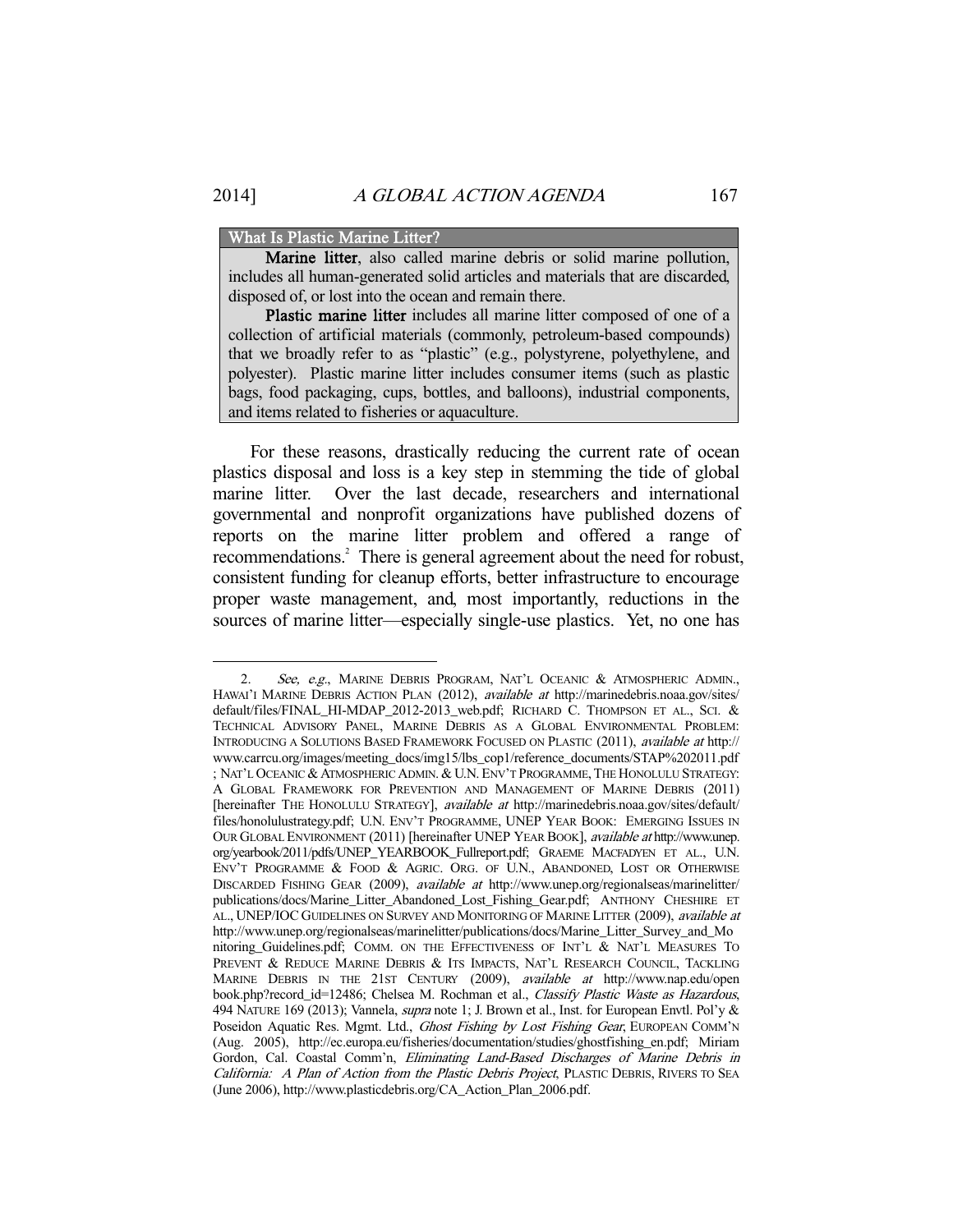proposed an overarching action plan that would effectively address the plastic marine litter problem.

 Like the waste itself, however, awareness of the plastic marine litter problem is on the rise. International volunteer events such as International Coastal Cleanup Day and images of the "Pacific Garbage Patch," a gyre larger than the size of Texas that is polluted with a diffuse soup of plastic objects and fragments, have captured the world's attention. The international community is also engaged in intently tracking the estimated 5 million tons of marine litter (including plastics) swept out to sea by the Japanese tsunami in 2011.<sup>3</sup> Significantly, "Rio+20" United Nations Conference on Sustainable Development in 2012 recognized marine litter as a major environmental issue that the world must address.<sup>4</sup> The parties to the Rio+20 Conference "note[d] with concern that the health of oceans and marine biodiversity are negatively affected by ... marine debris, especially plastic" and called for action by 2025 to "achieve significant reductions in marine debris to prevent harm to . . . coastal and marine environment[s]."5 How to achieve those reductions for the category of plastic marine litter is the subject of this Article.

 We begin by summarizing the latest information on the sources and impacts of plastic marine litter. Next, we describe why existing international legal mechanisms are inadequate to address the problem. We then offer international, regional, national, and subnational policy recommendations to address plastic marine litter, including suggestions of ways to improve existing international legal mechanisms. As a first priority, we call upon the global community to develop a new international agreement with a global reach commensurate with the scale of the plastic marine litter problem. Ultimately, we believe the world may only be able to reach the Rio+20 goal through an aggressive, new international regime that incorporates enforceable marine pollution standards as well as strong tracking, monitoring, reporting, and enforcement mechanisms. International law is not likely to solve the plastic marine litter problem independent of domestic efforts, however. Smaller-scale policies and programs should be rapidly scaled up as a partial solution to the problem. We conclude with our top ten list of

<sup>3.</sup> Japan Tsunami Marine Debris FAQs, NAT'L OCEANIC & ATMOSPHERIC ADMIN. MARINE DEBRIS PROGRAM, http://marinedebris.noaa.gov/tsunamidebris/faqs.html (last visited Mar. 2, 2014).

 <sup>4.</sup> See U.N. Conference on Sustainable Development, Rio de Janeiro, Braz., June 20-22, 2012, Report of the United Nations Conference on Sustainable Development, ¶ 163, U.N. Doc. A/CONF.216/16 (2012) [hereinafter U.N. Conference].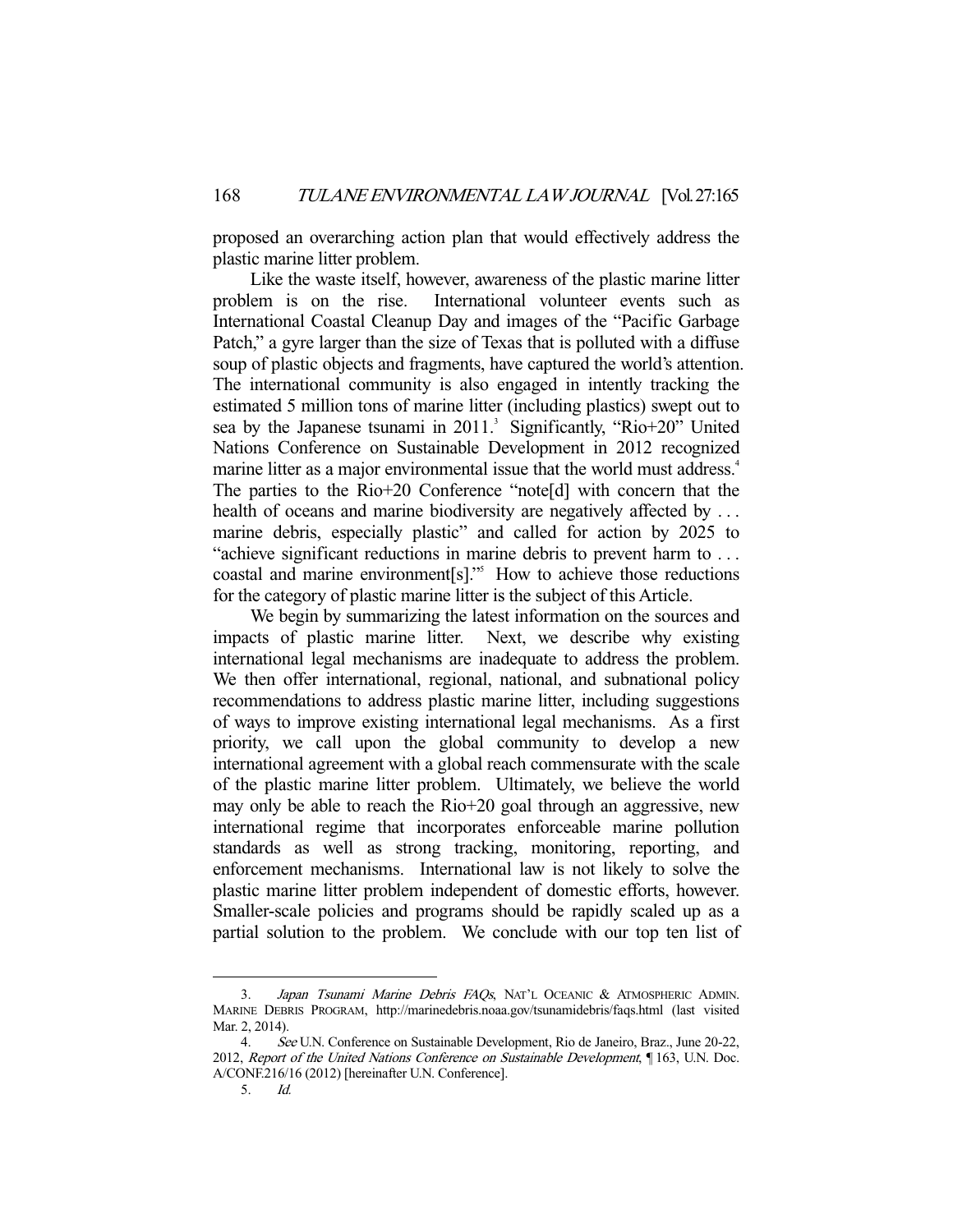recommended actions to implement by 2025 in order to begin stemming the global tide of plastic marine litter.

#### II. THE PLASTIC MARINE LITTER PROBLEM

 In recent years, global concern about ocean health has keyed in on the growing problem of plastic marine litter. There is a lot we do not know about plastic marine litter; for instance, there is no hard data on exactly how much plastic is in the marine environment. It has been estimated that 20 million tons of plastic marine litter enter the ocean each year.<sup>6</sup> We do know that, at some locations, the majority of all observed marine litter tends to be plastic items.<sup>7</sup> For instance, one beach litter monitoring pilot project found plastics to comprise an average of 75% of all beach litter on reference beaches in eight Northeast Atlantic countries.<sup>8</sup> Temporal trends also remain unclear; however, because plastics production increases by almost 5% annually,<sup>9</sup> and because most plastics do not biodegrade in marine environments, $10$  it is likely that the concentration of plastics in the ocean has been increasing and will continue to increase over time.

 Furthermore, it is not clear what proportion of plastic marine litter originates from land-based versus ocean-based sources. Some estimates suggest that 60% to 80% of plastic marine litter derives from land-based sources<sup>11</sup> such as waste sites, litter, untreated sewage and stormwater

 <sup>6.</sup> Vannela, supra note 1.

 <sup>7.</sup> CHARLES MOORE, PLASTIC OCEAN: HOW A SEA CAPTAIN'S CHANCE DISCOVERY LAUNCHED A DETERMINED QUEST TO SAVE THE OCEANS 285 (2011); José G.B. Derraik, The Pollution of the Marine Environment by Plastic Debris: A Review, 44 MARINE POLLUTION BULL. 842, 843 tbl.1 (2002); Juliana A. Ivar do Sul & Monica F. Costa, Marine Debris Review for Latin America and the Wider Caribbean Region: From the 1970s Until Now, and Where Do We Go from Here?, 54 MARINE POLLUTION BULL. 1087, 1088-90 (2007); Isaac R. Santos et al., Marine Debris Contamination Along Undeveloped Tropical Beaches from Northeast Brazil, 148 ENVTL. MONITORING & ASSESSMENT 455, 458 (2009).

 <sup>8.</sup> OSPAR COMM'N, OSPAR PILOT PROJECT ON MONITORING MARINE BEACH LITTER: MONITORING OF MARINE LITTER IN THE OSPAR REGION 5, 9 (2007), available at http://qsr2010. ospar.org/media/assessments/p00306\_Litter\_Report.pdf.

 <sup>9.</sup> Plastics—The Facts 2011: An Analysis of European Plastics Production, Demand and Recovery for 2010, PLASTICSEUROPE 5 (2011), http://www.plasticseurope.org/documents/ document/20111107101127-final\_pe\_factsfigures\_uk2011\_lr\_041111.pdf.

<sup>10.</sup> See Anthony L. Andrady, Microplastics in the Marine Environment, 62 MARINE POLLUTION BULL. 1596, 1599 (2011).

<sup>11.</sup> See Rho-Taek Jung et al., Practical Engineering Approaches and Infrastructure to Address the Problem of Marine Debris in Korea, 60 MARINE POLLUTION BULL. 1523, 1524 (2010); Santos et al., supra note 7, at 461; see also Peng Zhou et al., The Abundance, Composition and Sources of Marine Debris in Coastal Seawaters or Beaches Around the Northern South China Sea (China), 62 MARINE POLLUTION BULL. 1998, 2000 (2011) (noting that the contribution of land-based sources can be higher in certain areas, up to 95%).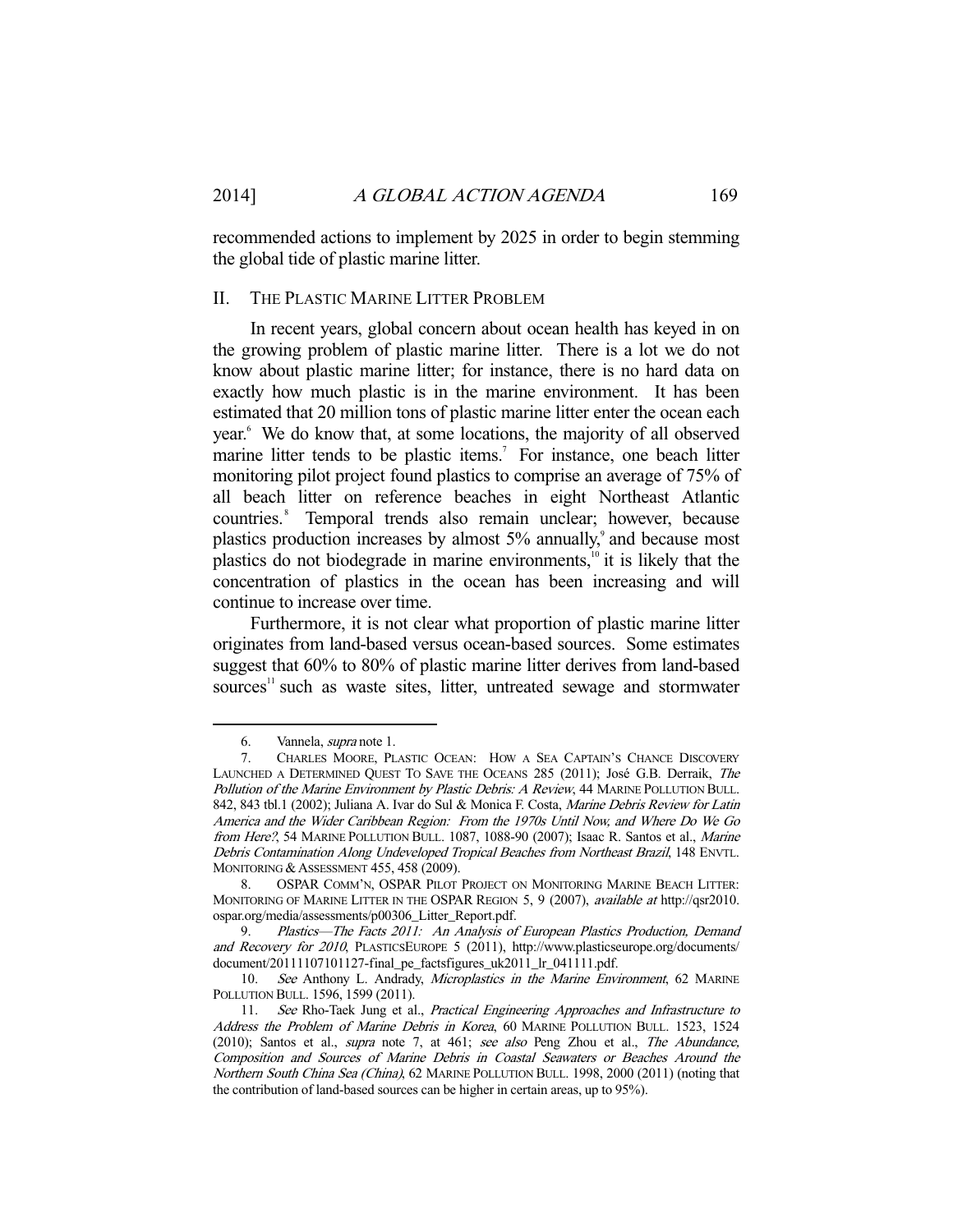outfalls, poorly managed industrial and manufacturing sites, and tourist activities. Land-based plastic litter commonly found in the marine environment includes everything from single-use packaging to industrial "nurdles" (preproduction pellets). Ocean-based sources such as ships, oil and gas platforms, and aquaculture facilities<sup>12</sup> account for plastic marine litter items such as fishing nets, floats, traps, pots, lines, and other aquaculture components.13 Ocean-based litter also includes lost cargo containers. Hundreds or perhaps thousands of shipping containers and their contents, including plastics, are lost at sea each year due to accidents, storms, or poor management practices.<sup>14</sup> Notably, ships are not required to report or clean up lost cargo unless the contents are hazardous.

 Once plastic litter enters the marine environment, the natural motion of wind and ocean currents push the litter around, sometimes over long distances,<sup>15</sup> resulting in greater concentrations of plastic in certain areas. For instance, plastic litter tends to concentrate in the gyres, the five regions of the ocean where currents come together.<sup>16</sup> Alarmingly, plastic marine litter can be found in ocean waters worldwide, $\frac{1}{2}$  as well as in seafloor sediments<sup>18</sup> and coastal sands.<sup>19</sup> Litter may be found throughout the ocean column both because plastics are manufactured at many different densities and because "biofouling," the growth of marine organisms on floating plastics, can cause the plastics to sink.<sup>20</sup>

 Left in the marine environment, chemical reactions combined with the motion of wind and currents gradually break larger plastic items

<sup>12.</sup> See MOORE, supra note 7, at 209.

<sup>13.</sup> See Jung et al., *supra* note 11, at 1523.

 <sup>14.</sup> See Containers Lost at Sea, WORLD SHIPPING COUNCIL 1 (Aug. 2011), http://www. worldshipping.org/industry-issues/safety/Containers\_Overboard\_\_Final.pdf; Janice Podsada, Lost Sea Cargo: Beach Bounty or Junk?, NAT'L GEOGRAPHIC NEWS (June 19, 2001), http://news. nationalgeographic.com/news/2001/06/0619\_seacargo.html.

<sup>15.</sup> See, e.g., Monica F. Costa et al., On the Importance of Size of Plastic Fragments and Pellets on the Strandline: A Snapshot of a Brazilian Beach, 168 ENVTL. MONITORING & ASSESSMENT 299, 301 (2010) (describing how plastic pre-production pellets known as nurdles can be carried to almost every habitat by ocean currents and wind.).

 <sup>16.</sup> See MOORE, supra note 7, at 54; Kara Lavender Law et al., Plastic Accumulation in the North Atlantic Subtropical Gyre, 329 SCIENCE 1185, 1186 (2010).

<sup>17.</sup> See THOMPSON ET AL., supra note 2, at 5.

<sup>18.</sup> See F. Galgani et al., Litter on the Sea Floor Along European Coasts, 40 MARINE POLLUTION BULL. 516, 516-17 (2000); B.S. Galil et al., Litter at the Bottom of the Sea: A Sea Bed Survey in the Eastern Mediterranean, 30 MARINE POLLUTION BULL. 22, 24 (1995).

 <sup>19.</sup> See Mark Anthony Browne et al., Accumulation of Microplastic on Shorelines Worldwide: Sources and Sinks, 45 ENVTL. SCI. & TECH. 9175, 9178 fig. 2 (2011); Karla J. McDermid & Tray L. McMullen, Quantitative Analysis of Small-Plastic Debris on Beaches in the Hawaiian Archipelago, 48 MARINE POLLUTION BULL. 790, 792 (2004).

<sup>20.</sup> See Matthew Cole et al., Microplastics as Contaminants in the Marine Environment: A Review, 62 MARINE POLLUTION BULL. 2588, 2592 (2011).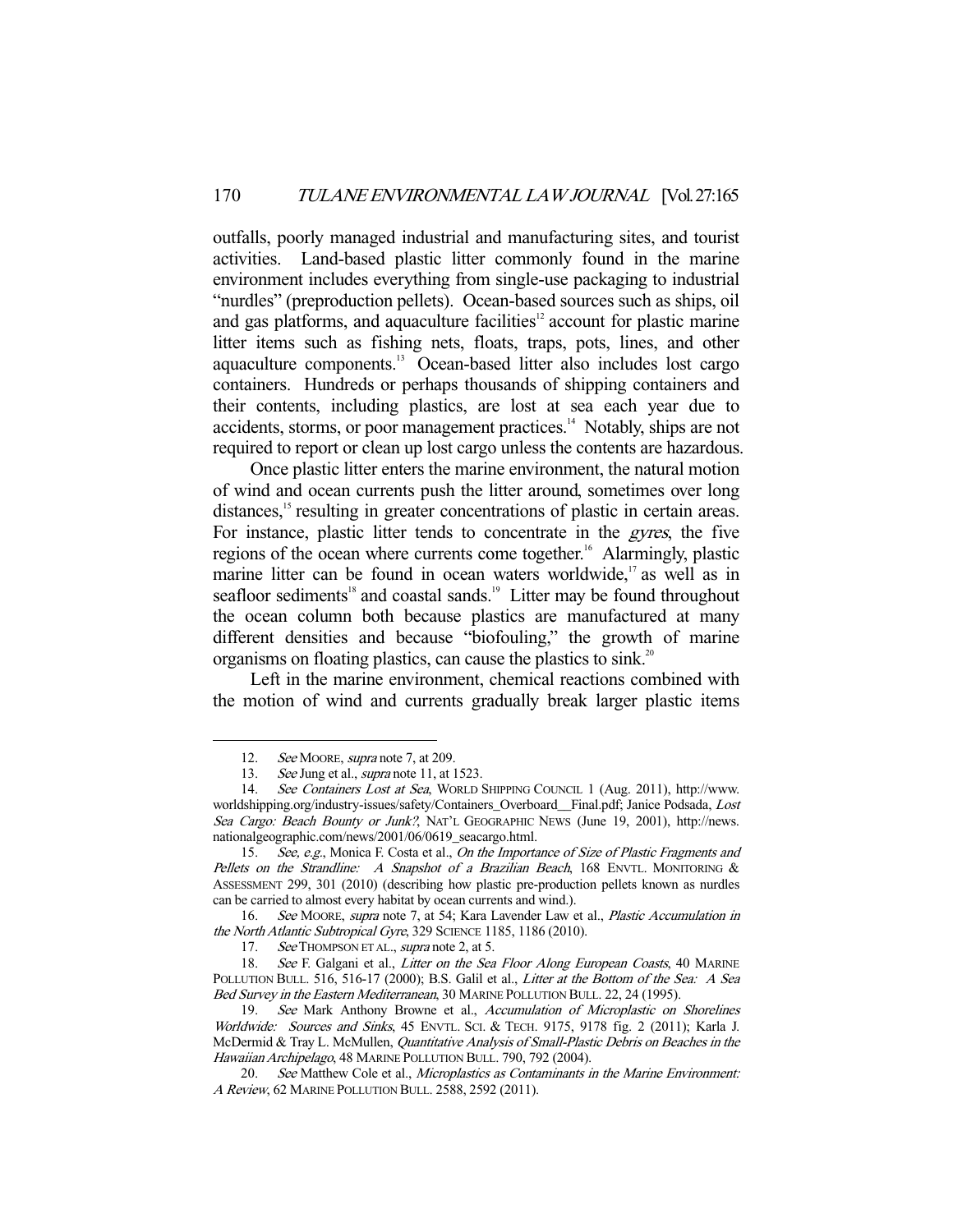down into smaller particles.<sup>21</sup> Most plastics never biodegrade in the ocean, but rather continue to break down into tiny particles (i.e., particles smaller than 1 millimeter (mm)) called *secondary microplastics*. Notably, primary microplastics—plastic particles that are already tiny—also can enter the ocean. Common sources of primary microplastics include microplastic spills from industrial processing sites or ships, $2^2$  facial scrubs and cosmetic products containing plastic microbeads, $23$  industrial spraying and scrubbing of boat hulls, $24$  and plastic-based clothing.<sup>25</sup> Microplastics are ubiquitous in marine and coastal environments and are a growing cause of environmental concern.<sup>26</sup>

 Plastic marine litter has wide-ranging adverse environmental, public health, and economic impacts. Marine litter's most visible environmental impact is harming and killing wildlife through entanglement and ingestion.<sup>27</sup> A 2012 study reported that marine litter had previously impacted 663 species, and more than half of impacted species ingested or were entangled by plastic.<sup>28</sup> Entanglement can cause death by drowning or strangulation, inflict wounds, or result in other harm, such as decreased ability to catch food or avoid predators.<sup>29</sup> Lost or abandoned fishing nets and lines adrift in the ocean can cover long distances and

<sup>21.</sup> See id. at 2589-90; Richard Thompson et al., Lost at Sea: Where Is All the Plastic?, 304 SCIENCE 838, 838 (2004); Murray R. Gregory & Anthony L. Andrady, Plastics in the Marine Environment, in PLASTICS AND THE ENVIRONMENT 379, 389-90 (Anthony L. Andrady ed., 2003).

 <sup>22.</sup> What's Plastic Resin Pellet?, INT'L PELLET WATCH, http://www.pelletwatch.org/en/ what.html (last visited Mar. 2, 2014); Cole et al., supra note 20, at 2590-91.

<sup>23.</sup> See Lisa S. Fendall & Mary A. Sewell, Contributing to Marine Pollution by Washing Your Face: Microplastics in Facial Cleansers, 58 MARINE POLLUTION BULL. 1225, 1225 (2009).

 <sup>24.</sup> David K.A. Barnes et al., Accumulation and Fragmentation of Plastic Debris in Global Environments, 364 PHIL. TRANSACTIONS ROYAL SOC'Y B 1985, 1994 (2009).

<sup>25.</sup> See Browne et al., *supra* note 19, at 9176.

<sup>26.</sup> See id. at 9175; Mark A. Browne et al., Microplastic—An Emerging Contaminant of Potential Concern?, 3 INTEGRATED ENVTL. ASSESSMENT & MGMT. 559, 559 (2007); Amandine Collignon et al., Neustonic Microplastic and Zooplankton in the North Western Mediterranean Sea, 64 MARINE POLLUTION BULL. 861, 861 (2012); Costa et al., *supra* note 15, at 301, 303; Juliana A. Ivar do Sul, Ângela Spengler & Monica F. Costa, *Here, There and Everywhere. Small* Plastic Fragments and Pellets on Beaches of Fernando de Noronha (Equatorial Western Atlantic), 58 MARINE POLLUTION BULL. 1236, 1236 (2009).

<sup>27.</sup> See generally Monterey Bay Aquarium Research Inst., Trash in the Deep Sea: Bringing a Hidden Problem to Light, YOUTUBE (June 5, 2013), http://www.youtube.com/watch? v=mOZngsJU2k0.

 <sup>28.</sup> CBD Technical Series No. 67, Impacts of Marine Debris on Biodiversity: Current Status and Potential Solutions, SECRETARIAT OF THE CONVENTION ON BIOLOGICAL DIVERSITY 9 (2012), http://www.cbd.int/doc/publications/cbd-ts-67-en.pdf.

<sup>29.</sup> Derraik, *supra* note 7, at 846 (discussing several studies examining the detrimental effects of entanglement).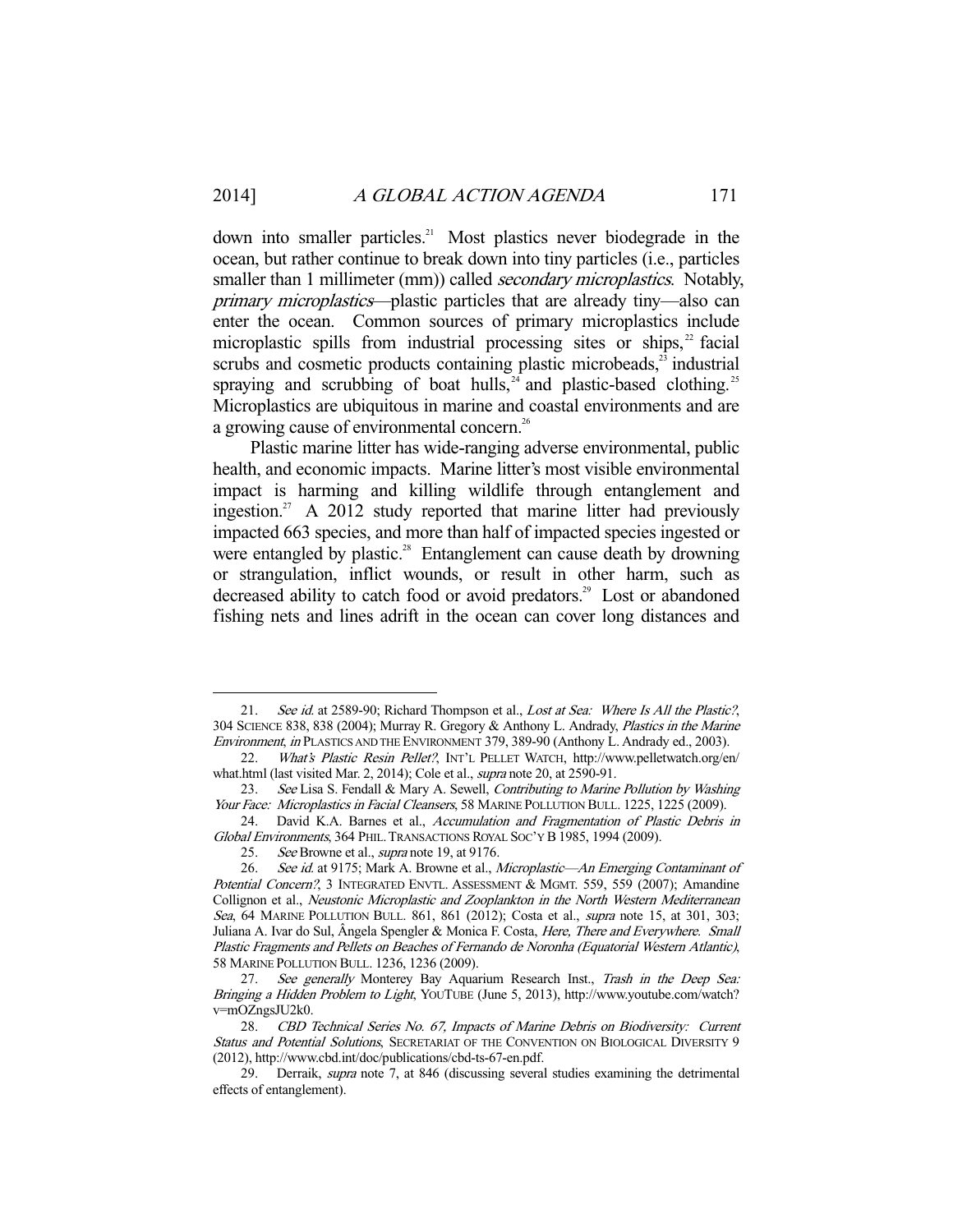continue to entangle marine wildlife indiscriminately for years in a process often referred to as "ghost fishing."30

 Organisms of all sizes, from small marine invertebrates to whales, have been found to ingest plastics. $31$  Ingestion can cause choking, starvation, and other harm, such as reduced appetite, digestive tract blockages, and internal injuries.<sup>32</sup> Although the full range of consequences of plastic ingestion for wildlife is not yet fully understood, studies have shown that plastic ingestion negatively impacts overall organism health and reproductive rates.<sup>33</sup> Smaller plastics increase the potential threat to the marine environment because a wide range of organisms can ingest them in huge quantities.<sup>34</sup> As an illustration, a recent study estimated that a single population of fish in the North Pacific Subtropical Gyre consumed 12,000 to 24,000 tons of plastic.<sup>35</sup>

Using Fulmars To Track Plastic Marine Litter

Researchers frequently use a seabird called the **fulmar** to study and track plastic marine litter.<sup>36</sup> Up to 94% of analyzed fulmars contain plastic in their stomachs. $37$  Seabirds like fulmars commonly ingest plastic they confuse with prey, or consume prey that has itself ingested plastic.<sup>38</sup> The plastic found in fulmar stomachs provides some insight into regional and temporal trends in plastics composition. For example, while the typical amount of plastic in fulmar stomachs has remained roughly the same since

-

 33. See Jörg Oehlmann et al., A Critical Analysis of the Biological Impacts of Plasticizers on Wildlife, 364 PHIL. TRANSACTIONS ROYAL SOC'Y B 2047, 2057 (2009).

 <sup>30.</sup> See MOORE, supra note 7, at 200.

 <sup>31.</sup> See id. at 222-23; Mark A. Browne et al., Ingested Microscopic Plastic Translocates to the Circulatory System of the Mussel, Mytilus edulis (L.), 42 ENVTL. SCI. & TECH. 5026, 5026 (2008); Thompson et al., supra note 21.

<sup>32.</sup> See JORT HAMMER ET AL., PLASTICS IN THE MARINE ENVIRONMENT: THE DARK SIDE OF A MODERN GIFT 24-27 (2012); Sci. for Envtl. Policy, Directorate—Gen. Env't, Plastic Waste: Ecological and Human Health Impacts, EUROPEAN COMM'N 17 (Nov. 2011), http://ec.europa.eu/ environment/integration/research/newsalert/pdf/IR1.pdf [hereinafter *Plastic Waste*]; see also Christiana M. Boerger et al., Plastic Ingestion by Planktivorous Fishes in the North Pacific Central Gyre, 60 MARINE POLLUTION BULL. 2275, 2277 (2010) (noting that, among other harms, plastic ingestion could increase fish buoyancy, making it more difficult for fish to descend to deeper waters).

 <sup>34.</sup> See Collignon et al., supra note 26, at 861; Peter Davison & Rebecca G. Asch, Plastic Ingestion by Mesopelagic Fishes in the North Pacific Subtropical Gyre, 432 MARINE ECOLOGY PROGRESS SERIES 173, 178 (2011); Boerger et al., supra note 32, at 2276-77; Thompson et al., supra note 21; see also C.J. Moore et al., A Comparison of Plastic and Plankton in the North Pacific Central Gyre, 42 MARINE POLLUTION BULL. 1297, 1299 (2001).

 <sup>35.</sup> See generally Davison & Asch, supra note 34.

 <sup>36.</sup> See, e.g., Plastic Waste, supra note 32, at 14.

 <sup>37.</sup> Litter in the Marine Environment—Plastic Particles in Fulmar Stomachs, OSPAR COMM'N (2013), http://www.ospar.org/html\_documents/ospar/html/data/assessment\_fact\_sheets/ ospar\_assessment\_sheet\_fulmar\_2013.pdf.

 <sup>38.</sup> Plastic Waste, supra note 32, at 13.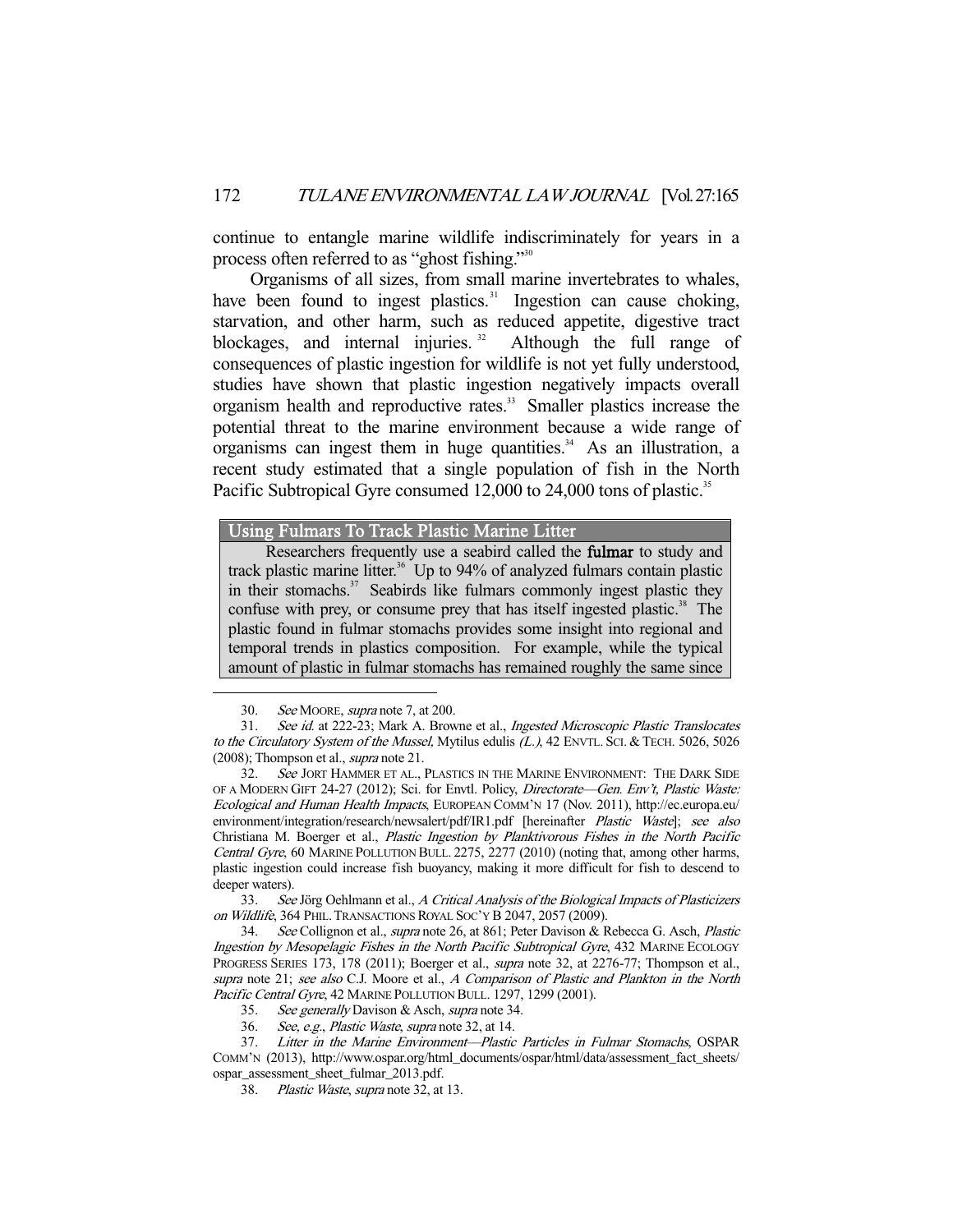the 1980s, the composition of plastic types has shifted over time from mostly industrial plastics (e.g., plastic pellets) to mostly consumer plastics  $(e.g., both)$  bottle caps).<sup>39</sup> Fulmars also demonstrate some of the biological processes that transform and redistribute plastics; fulmars break down ingested plastics in their stomachs and then excrete smaller plastics.<sup>40</sup> Amazingly, it is estimated that fulmars annually reshape and redistribute 6 tons of plastic. $41$ 

 Given these characteristics, seabirds like fulmars show promise as an indicator to track the effectiveness of plastic marine litter policies. For instance, the OSPAR Commission, which implements the OSPAR Convention to Protect the Marine Environment of the North-East Atlantic, uses northern fulmars to track regional efforts to reduce plastic marine litter.<sup>42</sup> The Commission has set a policy objective that no more than  $10\%$ of a certain category of fulmars should have more than 0.1 grams of plastic particles in their stomachs.<sup>43</sup> Unfortunately, no area in the Northeast Atlantic currently meets this objective.

 Plastic marine litter also could have harmful chemical impacts on wildlife, ecosystems, and human health. We know that plastics in the marine environment can absorb many contaminants already present in seawater, including agricultural, industrial, and pest control chemicals such as polychlorinated biphenyls (PCBs), dichlorodiphenyltrichloroethane (DDT), and aqueous metals.<sup>44</sup> These contaminants have been linked to disease, reproductive abnormalities, and other health impacts in wildlife as well as humans.<sup>45</sup> Plastics can contain up to one million times more PCBs than their surrounding waters, which potentially increases the exposure of marine wildlife to these chemicals.<sup>46</sup>

 <sup>39.</sup> Id. at 14.

 <sup>40.</sup> Id. at 7.

<sup>41.</sup> *Id.*<br>42. *See* 

See Litter in the Marine Environment—Plastic Particles in Fulmar Stomachs, supra note 37.

 <sup>43.</sup> Id.

<sup>44.</sup> Yukie Mato et al., Plastic Resin Pellets as a Transport Medium for Toxic Chemicals in the Marine Environment, 35 ENVTL. SCI. & TECH. 318, 318 (2001).

 <sup>45.</sup> Charlotte Stevenson, Univ. of S. Cal. Sea Grant, Plastic Debris in the California Marine Ecosystem: A Summary of Current Research, Solutions and Data Gaps, CAL. OCEAN SCI. TRUST 23 (2011), http://calost.org/pdf/science-initiatives/marine%20debris/Plastic%20Report\_ 10-4-11.pdf.

<sup>46.</sup> Marine Debris Impacts, EPA, http://water.epa.gov/type/oceb/marinedebris/md\_ impacts.cfm (last updated Mar. 6, 2012); see also Marine Debris in the North Pacific: A Summary of Existing Information and Identification of Data Gaps, EPA 9-10 (Nov. 2011), http:// www.epa.gov/region9/marine-debris/pdf/MarineDebris-NPacFinalAprvd.pdf (summarizing the chemical impact of plastic debris).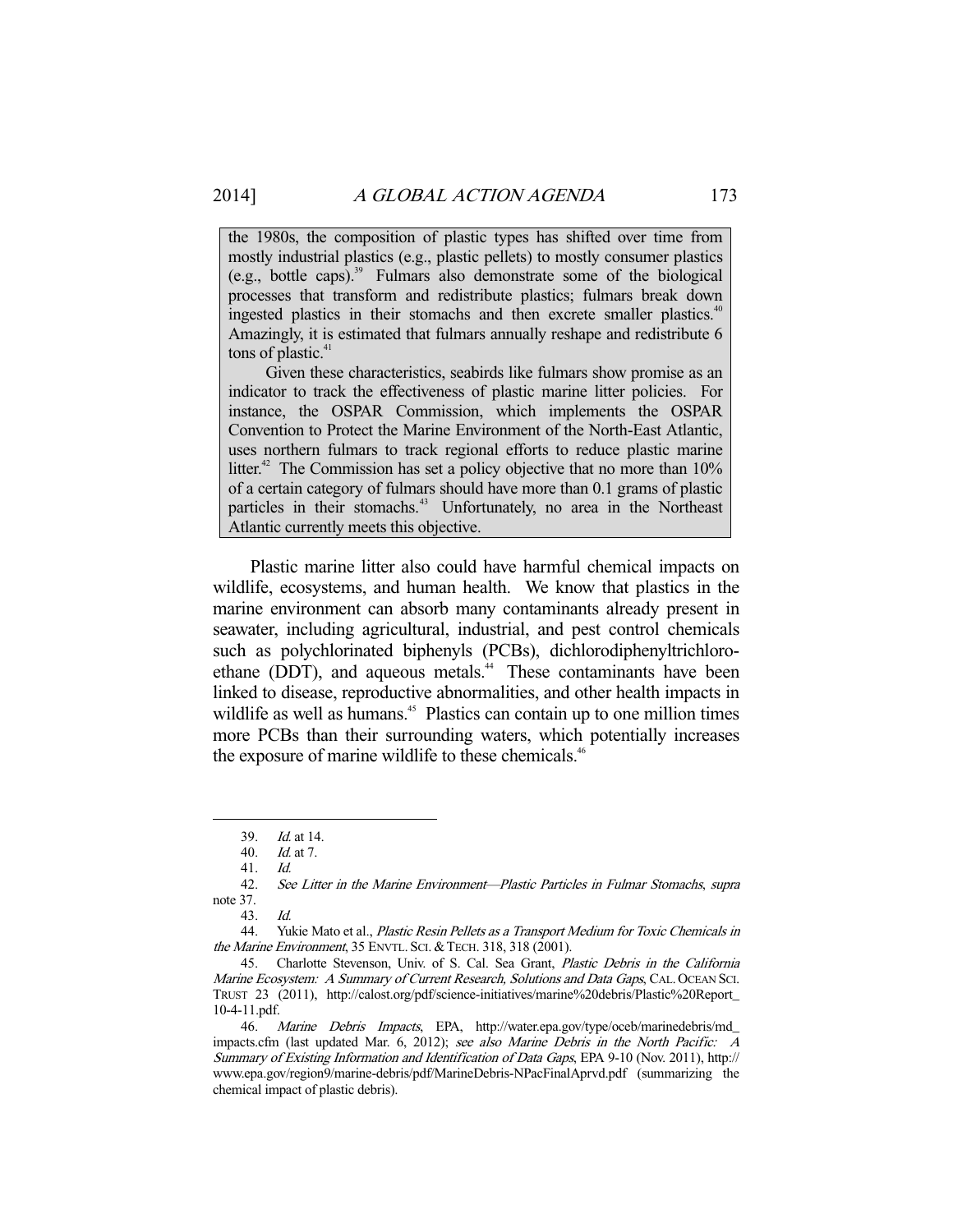Chemicals added to plastics as part of the production process pose an additional concern.<sup>47</sup> Additives such as bisphenol A (BPA), plasticizers (phthalates), and flame-retardant chemicals (polybrominated diphenyl ethers, or PBDEs) are linked to endocrine disruption in wildlife and humans.<sup>48</sup> These additives can dissociate from plastics in the environment and contaminate seawater, or contaminate organisms that ingest plastic litter.<sup>49</sup> Plastic ingestion by smaller organisms leads to a greater potential for bioaccumulation of contaminants, potentially impacting the entire food chain.<sup>50</sup> While further research is needed to determine the proportion of organismal chemical loads that stems from plastics as well as what levels of these chemicals pose a threat to humans, it is clear that an increasing amount of plastic marine litter increases potential risks to humans and wildlife.<sup>51</sup>

 Plastic marine litter also degrades marine habitats by introducing foreign substrates and exotic organisms. For example, abandoned nets can strand onto sensitive coral reef habitats, $52$  and hard-surfaced shipping containers can land on the soft-bottom seafloor and disrupt soft-bottom populations.53 Plastic marine litter is even beginning to form its own habitat, the "Plastisphere," which supports communities of organisms that differ from those in the surrounding ocean environment.<sup>54</sup> Plastics

 51. See Plastic Waste, supra note 32, at 20-21; Engler, supra note 47, at 12,308-09; Talsness et al., supra note 48, at 2090.

53. See THE HONOLULU STRATEGY, supra note 2, at 6.<br>54. Erik R. Zettler et al., Life in the "Plastisphere":

<sup>47.</sup> See generally Richard E. Engler, The Complex Interaction Between Marine Debris and Toxic Chemicals in the Ocean, 46 ENVTL. SCI. & TECH. 12,302 (2012).

<sup>48.</sup> Stevenson, *supra* note 45, at 24, 26-27; Chris E. Talsness et al., *Components of* Plastic: Experimental Studies in Animals and Relevance for Human Health, 364 PHIL. TRANSACTIONS ROYAL SOC'Y B 2079, 2079 (2009).

<sup>49.</sup> See MOORE, supra note 7, at 254, 268; see also Hideshige Takada, Microplastics and the Threat to Our Seafood, OCEAN HEALTH INDEX (May 10, 2013), http://www.oceanhealthindex. org/News/Microplastics (describing a recent study determining that two types of flame retardant chemicals found in seabirds likely originated in ingested plastics).

<sup>50.</sup> MOORE, supra note 7, at 252-53; see also JOINT GRP. OF EXPERTS ON THE SCIENTIFIC ASPECTS OF MARINE ENVTL. PROT. (GESAMP), REPORTS & STUDIES NO. 82, PROCEEDINGS OF THE GESAMP INTERNATIONAL WORKSHOP ON MICROPLASTIC PARTICLES AS A VECTOR IN TRANSPORTING PERSISTENT, BIO-ACCUMULATING AND TOXIC SUBSTANCES IN THE OCEANS 18 (Tim Bowmer & Peter Kershaw eds., 2010), *available at* http://www.gesamp.org/data/gesamp/files/ media/Publications/Reports\_and\_studies\_82/gallery\_1510/object\_1670\_large.pdf (suggesting that wildlife ingestion of microplastics could lead to greater contaminant exchange because microplastics have a high surface-area-to-volume ratio).

<sup>52.</sup> MOORE, *supra* note 7, at 206; see THE HONOLULU STRATEGY, *supra* note 2, at 6.<br>53. See THE HONOLULU STRATEGY, *supra* note 2, at 6.

Erik R. Zettler et al., Life in the "Plastisphere": Microbial Communities on Plastic Marine Debris, 47 ENVTL. SCI. & TECH. 7137, 7140-41 (2013); see also Miriam C. Goldstein et al., Increased Oceanic Microplastic Debris Enhances Oviposition in an Endemic Pelagic Insect, 8 BIOLOGY LETTERS 817, 817-18 (2012) (finding that increasing microplastic concentrations over the last forty years in the North Pacific Subtropical Gyre has increased available habitat in the water for a species of pelagic insect to lay eggs and resulted in increased egg density).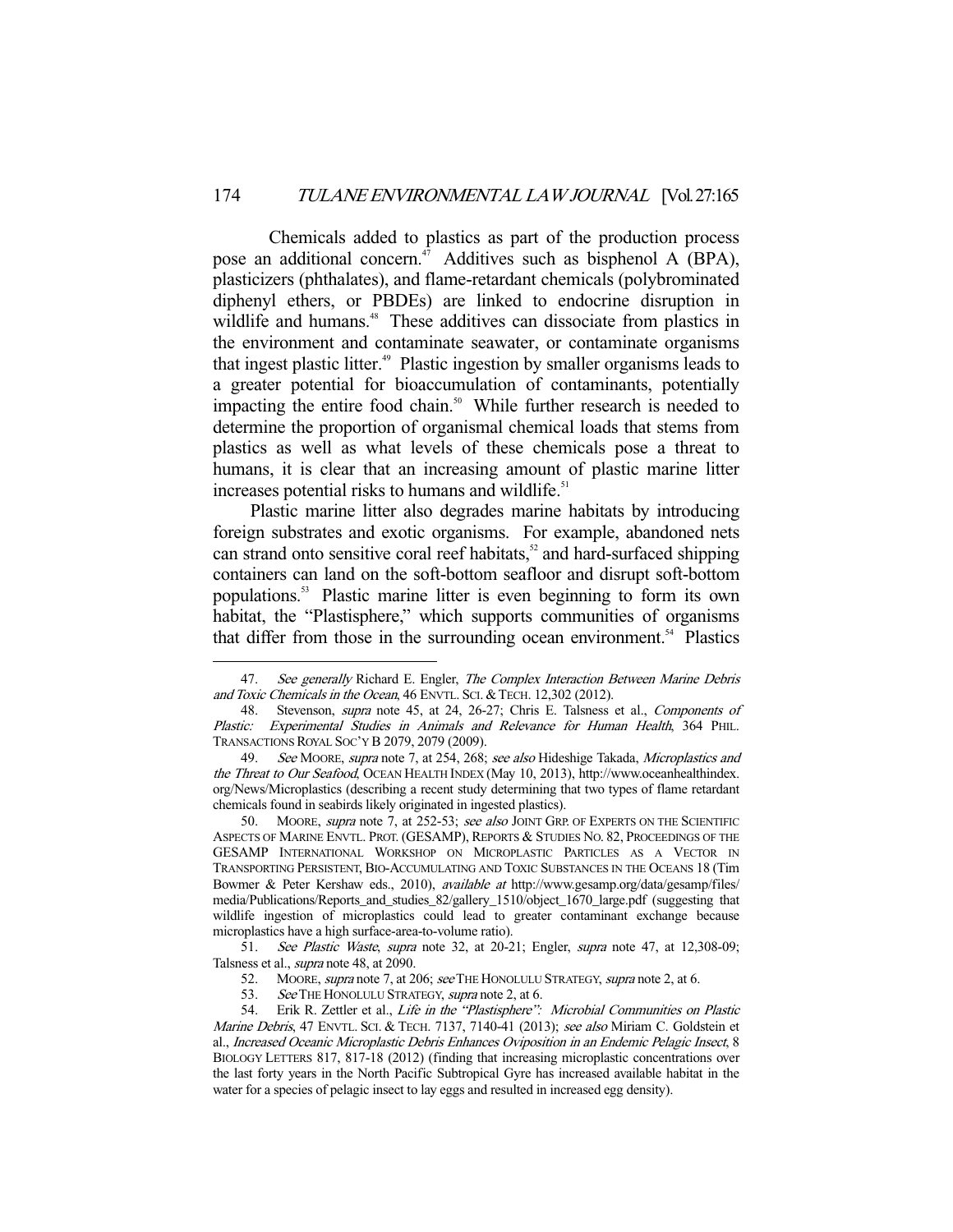also are a potential vector for invasive species or other harmful species such as spores of harmful algal blooms.<sup>55</sup> Furthermore, plastic marine litter is responsible for ocean collisions that have resulted in human injuries and deaths.<sup>56</sup>

 For all of these reasons and more, plastic marine litter has significant economic impacts. Marine litter imposes costs on industries, governments, and individuals through cleanup activities, $\beta$ <sup>t</sup> tourism losses, damage to commercial and recreational vessels,<sup>58</sup> and lost fishing revenue.<sup>59</sup> For example, a recent report from the Asia Pacific Economic Cooperation found that its member economies lost more than \$1 billion per year to marine litter impacts such as cleanup and damage to vessels.<sup>60</sup> A recent study estimates that communities in Oregon, California, and Washington are spending \$13 per resident per year to combat and clean up trash, which translates to an estimated annual combined expenditure of \$520 million.<sup>61</sup> Smaller plastics and microplastics can complicate the efficacy and increase the cost of cleanup efforts because they become thoroughly intermingled with beach sands and cannot be removed

<sup>55.</sup> See generally Mercedes Masó et al., Drifting Plastic Debris as a Potential Vector for Dispersing Harmful Algal Bloom (HAB) Species, 67 SCIENTIA MARINA 107 (2003); GESAMP WORKING GROUP 40, SOURCES, FATE & EFFECTS OF MICRO-PLASTIC IN THE MARINE ENVIRONMENT: A GLOBAL ASSESSMENT 17 (2012), available at http://www.plasticseurope.org/ cust/documentrequest.aspx?DOCID=53872 (noting that microplastic is an emerging issue in need of study, particularly with regard to its abilities to serve as new habitat for alien species and transport exotic diseases and anthropogenic chemical compounds).

 <sup>56.</sup> MOORE, supra note 7, at 205.

<sup>57.</sup> See generally John Mouat et al., Economic Impacts of Marine Litter, KOMMUNENES INTERNASJONALE MILJØORGANISASJON (Sept. 2010), http://www.kimointernational.org/WebData/ Files/Marine%20Litter/Economic%20Impacts%20of%20Marine%20Litter%20Low%20Res.pdf.

 <sup>58.</sup> MOORE, supra note 7, at 321; see, e.g., Dong-Oh Cho, Challenges to Marine Debris Management in Korea, 33 COASTAL MGMT., 389, 394 (2005); Alistair McIlgorm et al., The Economic Cost and Control of Marine Debris Damage in the Asia-Pacific Region, 54 OCEAN & COASTAL MGMT. 643, 644 (2011); Suichi Takehama, Estimation of Damages to Fishing Vessels Caused by Marine Debris, Based on Insurance Statistics, in PROCEEDINGS OF THE SECOND INTERNATIONAL CONFERENCE ON MARINE DEBRIS 792, 799 (R.S. Shomura & M.L. Godfrey eds., 1990), available at http://swfsc.noaa.gov/publications/TM/SWFSC/NOAA-TM-NMFS-SWFSC-154\_P792.PDF.

 <sup>59.</sup> See Dong-Oh Cho, The Incentive Program for Fisherman To Collect Marine Debris in Korea, 58 MARINE POLLUTION BULL. 415, 415 (2009); UNEP YEAR BOOK, supra note 2, at 28 (reporting that marine litter costs the Scottish fishing industry between \$15 million and \$17 million annually, which represents 5% of total revenue).

 <sup>60.</sup> See McIlgorm et al., supra note 58, at 647.

<sup>61.</sup> Kier Assocs., The Cost to West Coast Communities of Dealing with Trash, Reducing Marine Debris, EPA 1 (Sept. 2012), http://www.epa.gov/region9/marine-debris/pdf/WestCoast CommsCost-MngMarineDebris.pdf; see also Mouat et al., supra note 57, at 39-40 (noting that in some United Kingdom municipalities, the inflation-adjusted cost of cleaning up marine litter has increased 38% over the past ten years and that United Kingdom municipalities now spend an estimated combined \$23 million annually to clean up marine litter).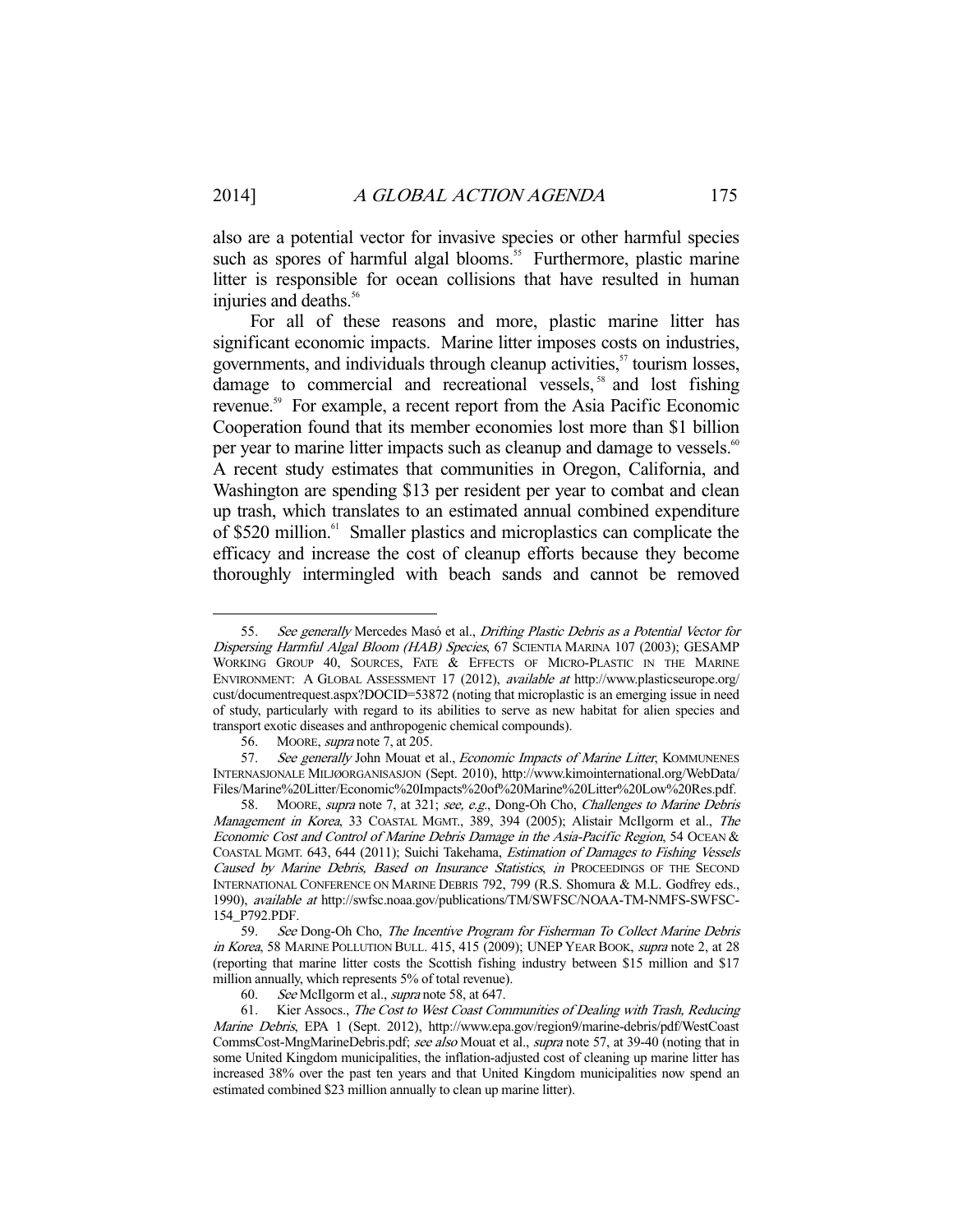effectively by traditional beach grooming techniques such as raking or sieving.

 Plastic litter also is partially responsible for substantial lost tourism revenue because tourists pay fewer visits to beaches heavily polluted by marine litter. Studies have estimated that tourism is depressed on the Skagerrak coast of Bohuslan in Sweden by 1% to 5% as a result of beach litter, resulting in a calculated annual loss of approximately £15 million  $($23.4$ million).$ <sup>2</sup> Additionally, communities incur costs due to loss of ecosystem services such as healthy fisheries and the aesthetic appeal of clean beaches. Further research into quantifying the economic benefits of healthy coastal and ocean ecosystems would aid in the creation of cost-benefit analyses that accurately reflect the cost of environmental degradation associated with plastic marine litter.

### III. THE LIMITS OF EXISTING INTERNATIONAL LAW IN ADDRESSING PLASTIC MARINE LITTER

 The problem of plastic marine litter has obvious international dimensions. Plastic litter often affects the marine environment of the high seas outside the jurisdiction of any one nation or group of nations. Because wind and ocean currents can transport plastic marine litter over long distances, areas most plagued by litter often have very little control over the production or disposal of that litter. Sources of plastic litter are spread across the globe, and absent a coordinated international response, efforts to restrict plastic production or disposal in one area may be undermined by "leakage" of those sources in an unregulated area.

 We surveyed multilateral environmental instruments and institutions and assessed their sufficiency to address the problem of plastic marine litter. Several international agreements designed to address marine pollution are potentially relevant to reducing plastic marine litter, including the United Nations Convention on the Law of the Sea (UNCLOS), the International Convention for the Prevention of Pollution From Ships (MARPOL), and the Convention on the Prevention of Marine Pollution by Dumping Wastes and Other Matter, also known as the London Dumping Convention. Some of the most promising regionally focused agreements and directives include the European Marine Strategy Framework Directive, Barcelona Convention, Cartagena

 <sup>62.</sup> TIM FANSHAWE & MARK EVERARD, MARINE POLLUTION MONITORING MGMT. GRP., THE IMPACTS OF MARINE LITTER 16 (2002), *available at* http://www.scotland.gov.uk/Uploads/ Documents/Impacts%20of%20Marine%20Litter.pdf.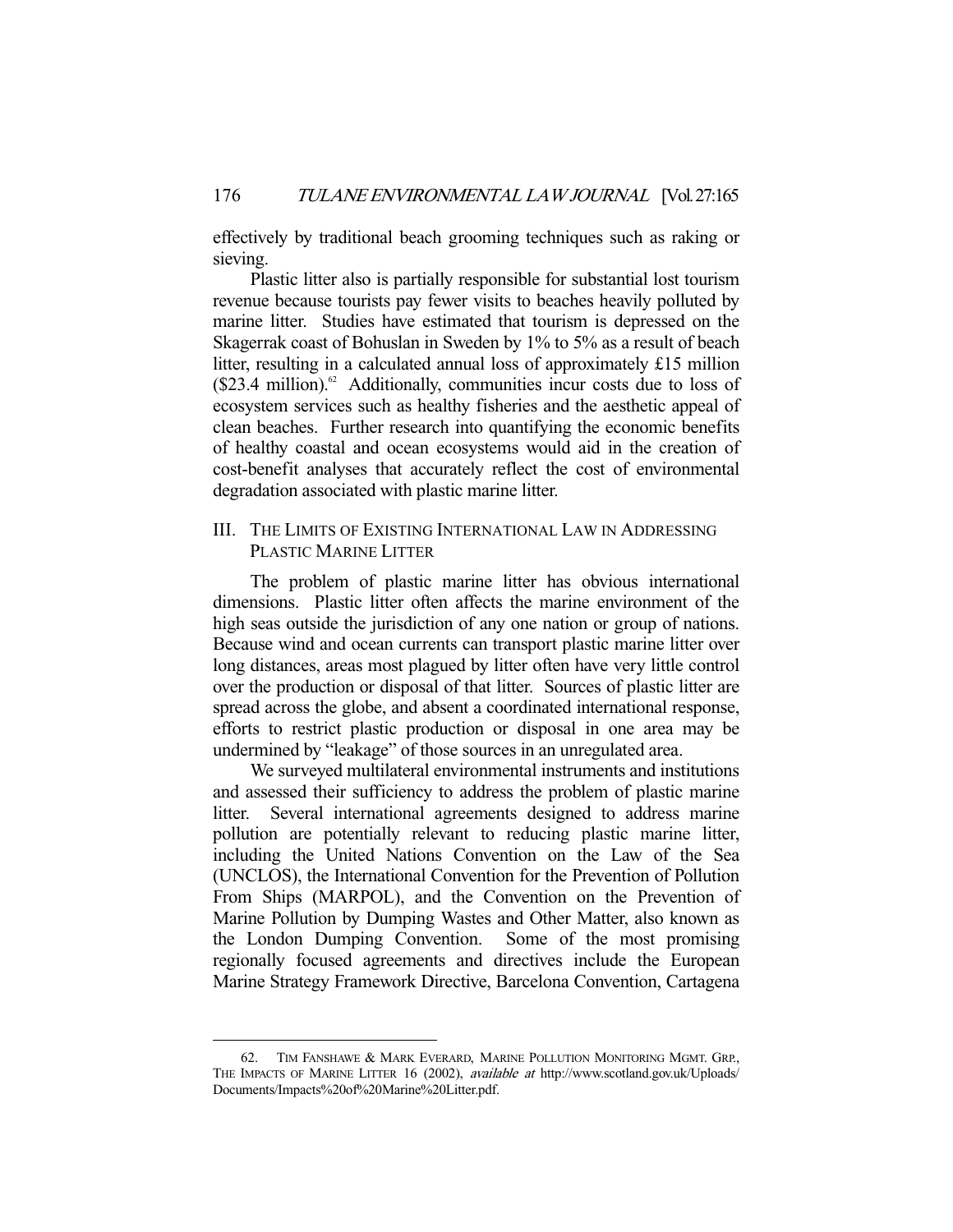Convention, Convention for the Protection of the Marine Environment of the North-East Atlantic (OSPAR Convention), and Helsinki Convention.

 Though each of the international instruments mentioned above is potentially helpful, collectively their shortcomings make them unlikely to lead to significant reductions of plastic marine litter. Overall, as we discuss in further detail below, their insufficient scope with respect to the main sources of plastic pollution, lack of enforceable standards, and insufficient penalties mean that no existing agreement comprehensively addresses the problem of plastic marine litter.

| Agreement                                                                                       | Scope of Regulation                                                                                                                                                                      | Enforcement & Dispute<br>Resolution                                                                                                                                                                                                                     |  |  |
|-------------------------------------------------------------------------------------------------|------------------------------------------------------------------------------------------------------------------------------------------------------------------------------------------|---------------------------------------------------------------------------------------------------------------------------------------------------------------------------------------------------------------------------------------------------------|--|--|
| International<br>Convention for the<br>Prevention of<br>Pollution from<br><b>Ships (MARPOL)</b> | Pollution and dumping<br>from ships due to<br>operational losses or<br>accidents. <sup>63</sup>                                                                                          | Flag state responsible for<br>imposing fees and fines. <sup>64</sup>                                                                                                                                                                                    |  |  |
| <b>MARPOL Annex</b><br>$\mathrm{V}^{65}$                                                        | Plastics disposed at sea;<br>port reception facilities.                                                                                                                                  |                                                                                                                                                                                                                                                         |  |  |
| <b>U.N. Convention</b><br>on the Law of the<br>Sea (UNCLOS) <sup>66</sup>                       | Prevention of pollution<br>from ships; <sup>67</sup> land-based<br>sources of pollution; <sup>68</sup><br>dumping and pollution<br>transfer from one nation<br>to another. <sup>69</sup> | Members can settle<br>disputes by any peaceful<br>means chosen by them; if<br>no settlement is reached,<br>compulsory procedures<br>available are (a) the<br><b>International Tribunal for</b><br>the Law of the Sea; (b) the<br>International Court of |  |  |

### Table 1. Selected International Instruments Relevant to Plastic Marine Litter

 <sup>63.</sup> International Convention for the Prevention of Pollution from Ships, Nov. 2, 1973, 12 I.L.M. 1319, modified by Protocol of 1978 Relating to the International Convention for the Prevention of Pollution from Ships, Feb. 17, 1978, 1340 U.N.T.S. 62 [hereinafter MARPOL Annex V].<br>64.

International Convention for the Prevention of Pollution from Ships, Nov. 2, 1973, 12 I.L.M. 1322, art. 4.

 <sup>65.</sup> MARPOL Annex V, supra note 63.

 <sup>66.</sup> United Nations Convention on the Law of the Sea, Dec. 10, 1982, 1833 U.N.T.S. 397 [hereinafter UNCLOS].

 <sup>67.</sup> Id. art. 211.

 <sup>68.</sup> Id. art. 207.

 <sup>69.</sup> Id. art. 208.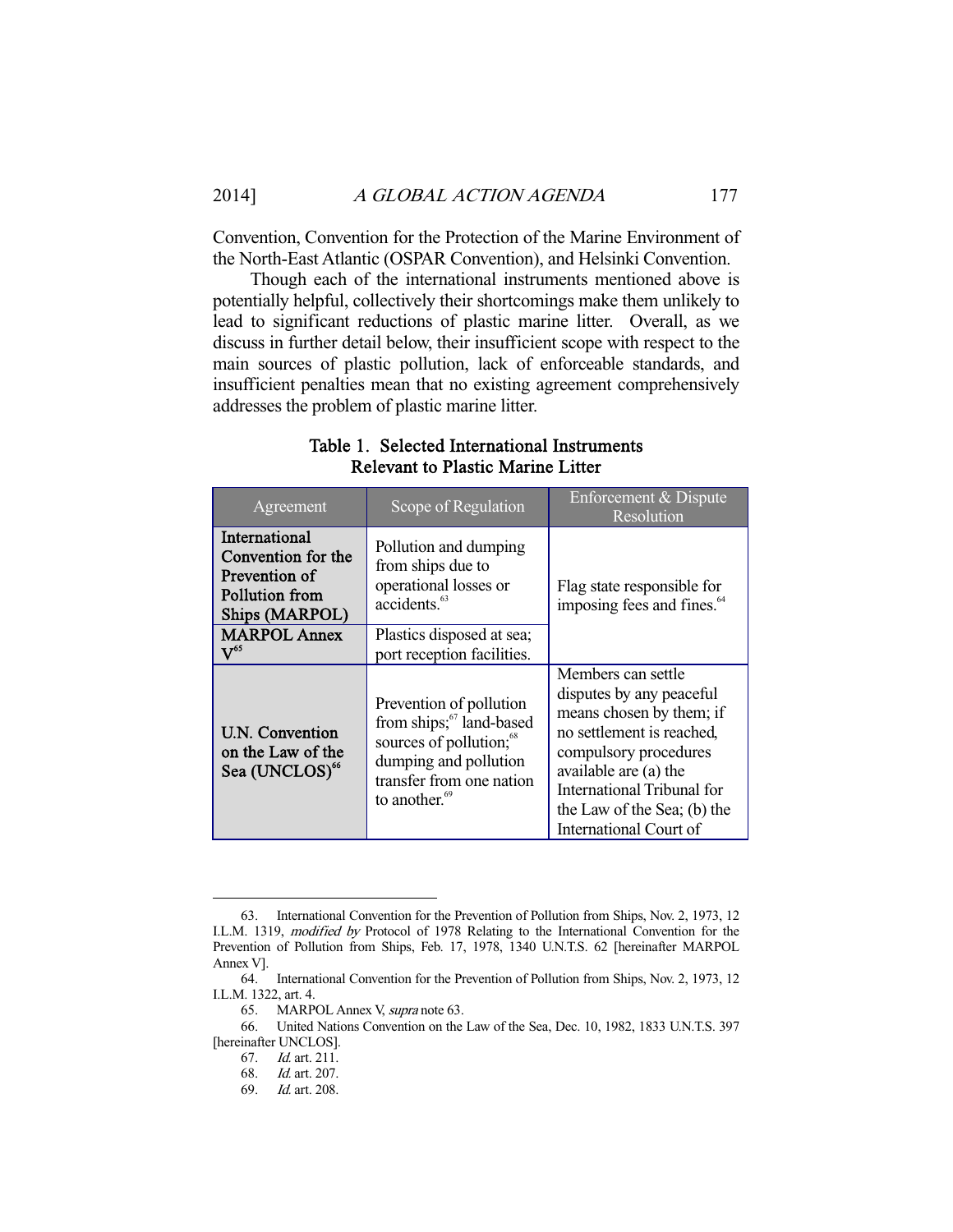### 178 TULANE ENVIRONMENTAL LAW JOURNAL [Vol. 27:165

| Agreement                                                           | Scope of Regulation                                                                                                                                                                       | Enforcement & Dispute<br>Resolution                                                                                                                                                                                   |  |  |
|---------------------------------------------------------------------|-------------------------------------------------------------------------------------------------------------------------------------------------------------------------------------------|-----------------------------------------------------------------------------------------------------------------------------------------------------------------------------------------------------------------------|--|--|
|                                                                     |                                                                                                                                                                                           | Justice; or (c) arbitral<br>tribunals. $70$                                                                                                                                                                           |  |  |
| <b>London Dumping</b><br>Convention                                 | Land-based waste on<br>ships for deliberate at-<br>sea disposal. <sup>71</sup>                                                                                                            | Each member regulates<br>discharges of waste on its<br>own ships. <sup>72</sup>                                                                                                                                       |  |  |
| Barcelona<br>Convention                                             | Land- and ocean-based<br>waste from dumping,<br>runoff, and discharges<br>(including plastics) in<br>the Mediterranean Sea<br>region. $^{73}$                                             | Negotiated settlement<br>preferred; if no agreement<br>is reached, an arbitral<br>tribunal of three members<br>elected by the parties or<br>appointed by the U.N.<br>Secretary-General will be<br>used. <sup>74</sup> |  |  |
| Cartagena<br>Convention                                             | Pollution from ships;<br>dumping at sea; land-<br>based sources of<br>pollution in the Wider<br>Caribbean Region. <sup>75</sup>                                                           | United Nations, as<br>secretariat, can initiate<br>limitations and deadlines;<br>monitor waste management<br>infrastructure. <sup>76</sup>                                                                            |  |  |
| European Marine<br><b>Strategy</b><br>Framework<br><b>Directive</b> | All litter in European<br>Union seas based on<br>where it is found (e.g.,<br>washed ashore, in water<br>column, ingested by<br>marine animals) and<br>type (e.g.,<br>microplastics). $77$ | Members must implement<br>cost-effective programs in<br>compliance with other sea<br>treaties by 2016 to achieve<br>good environmental status<br>by $2021.^{78}$                                                      |  |  |

 <sup>70.</sup> Id. pt. XV.

 <sup>71.</sup> Convention on the Prevention of Marine Pollution by Dumping of Wastes and Other Matter art. III, Dec. 29, 1972, 26 U.S.T. 2407.

 <sup>72.</sup> Id. art. VI.

 <sup>73.</sup> Convention for the Protection of the Marine Environment and the Coastal Region of the Mediterranean arts. 5-8, June 10, 1995, 1102 U.N.T.S. 27.

 <sup>74.</sup> Id. art. 28.

 <sup>75.</sup> Convention for the Protection and Development of the Marine Environment in the Wider Caribbean Region arts. 5-7, Mar. 24, 1983, 1506 U.N.T.S. 157 [hereinafter Cartagena Convention].

 <sup>76.</sup> Id. art. 15.

 <sup>77.</sup> Council Directive 2008/56/EC, 2008 O.J. (L 164) 19, 36-37 (establishing a framework for community action in the field of marine environmental policy) (Marine Strategy Framework Directive). See generally Ángel Borja, The New European Marine Strategy Directive: Difficulties, Opportunities, and Challenges, 52 MARINE POLLUTION BULL. 239 (2006).

 <sup>78.</sup> Council Directive 2008/56/EC, supra note 77, art. 13, at 29; Borja, supra note 77, at 240 tbl.1.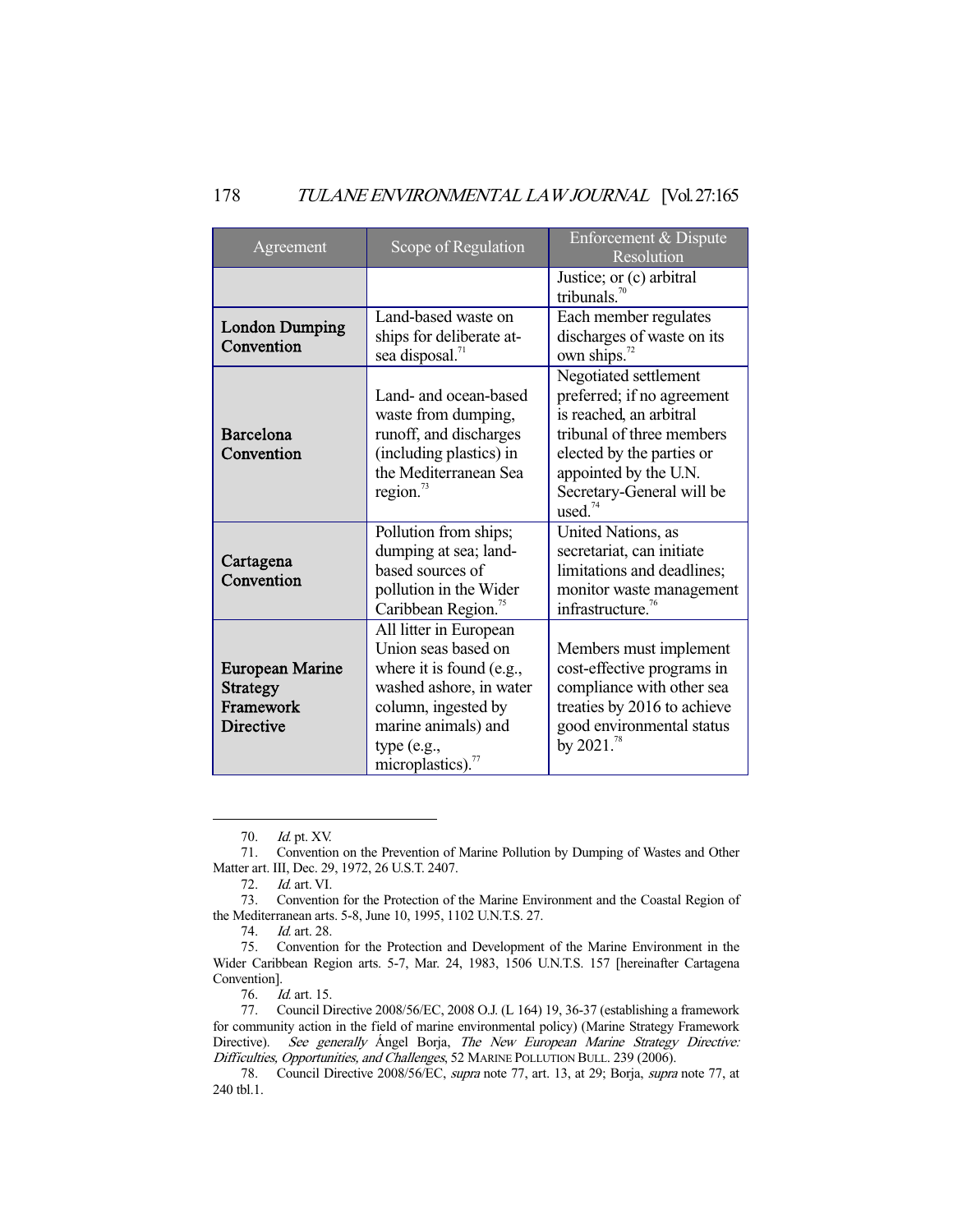### 2014] A GLOBAL ACTION AGENDA 179

| Agreement                                                                                                                         | Scope of Regulation                                                                                                                                                                                                       | Enforcement & Dispute<br>Resolution                                                                                                                                                                                                  |  |  |
|-----------------------------------------------------------------------------------------------------------------------------------|---------------------------------------------------------------------------------------------------------------------------------------------------------------------------------------------------------------------------|--------------------------------------------------------------------------------------------------------------------------------------------------------------------------------------------------------------------------------------|--|--|
| Global Programme<br>of Action for the<br>Protection of the<br>Marine<br>Environment from<br>Land-Based<br><b>Activities (GPA)</b> | Land-based pollution<br>from rivers, estuaries,<br>and storm drains. <sup>79</sup>                                                                                                                                        | Nonbinding framework<br>provides guidance only.                                                                                                                                                                                      |  |  |
| Convention for the<br>Protection of the<br>Marine<br>Environment of the<br><b>North-East Atlantic</b><br>(OSPAR<br>Convention)    | European ship<br>discharges; lost and<br>discarded fisheries<br>materials from vessels;<br>land-based wastes from<br>coastal or riverine<br>disposal; recreational<br>littering. <sup>80</sup>                            | Negotiated settlement<br>preferred; if no agreement<br>is reached, an arbitral<br>tribunal of three members<br>elected by the parties or<br>appointed by the U.N.<br>Secretary-General will be<br>used. <sup>81</sup>                |  |  |
| Helsinki<br>Convention                                                                                                            | Marine pollution from<br>all sources (including<br>point source or diffuse<br>inputs from all land-<br>based sources; pollution<br>from tunnels or pipelines<br>deliberately discharged<br>into waterways). <sup>82</sup> | Members must establish<br>legislation for prevention<br>and abatement of marine<br>pollution; <sup>83</sup> disputes should<br>be submitted to an<br>arbitration tribunal or the<br>International Court of<br>Justice. <sup>84</sup> |  |  |

 <sup>79.</sup> Intergovernmental Conference To Adopt a Global Programme of Action for the Protection of the Marine Environment from Land-Based Activities, Washington, D.C., Oct. 23- Nov. 3, 1995, Global Programme of Action for the Protection of the Marine Environment from Land-Based Activities 54-56, U.N. DOC. UNEP(OCA)/LBA/IG.2/7 (Dec. 5, 1995).

 <sup>80.</sup> Convention for the Protection of the Marine Environment of the North-East Atlantic arts. 3-5, Sept. 22, 1992, 2354 U.N.T.S. 67, 32 I.L.M. 1069 [hereinafter OSPAR].

<sup>81.</sup> *Id.* art. 32.

 <sup>82.</sup> Convention on the Protection of the Marine Environment of the Baltic Sea Area art. 2, Apr. 9, 1992, 1507 U.N.T.S. 167.

 <sup>83.</sup> Id. annex IV.

 <sup>84.</sup> Id. art. 26.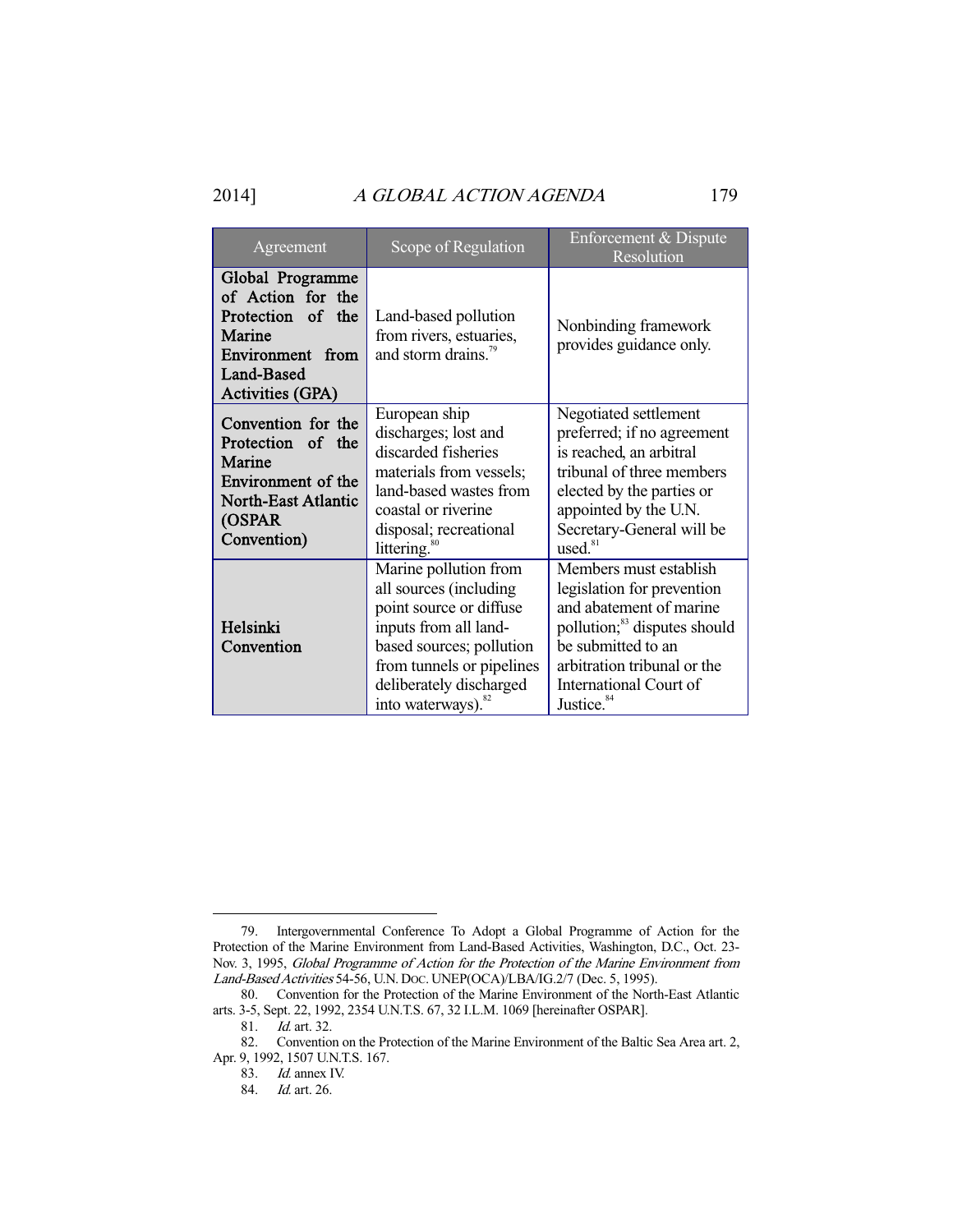Soft Law versus Hard Law: Understanding International Agreements and Programs<sup>85</sup>

 Generally speaking, international instruments addressing marine litter can be divided into two categories: *soft law* and *hard law*. Soft law describes nonbinding arrangements between parties (e.g., the GPA). Soft law agreements include regional strategic action plans, declarations, and resolutions adopted by conferences, intergovernmental organizations, and international institutions. In contrast, hard law describes legally binding contracts, often called **conventions**, with compulsory requirements or legal operations (e.g., UNCLOS).

 Hard law agreements generally apply to a specific land area and jurisdictional area of the marine environment, as determined by parties. Hard law agreements often refer to a protocol that provides detailed information on legal standards the parties must meet. Protocols may address topics such as emergency plans, integrated coastal zone management, and regulation of land-based activities. Because protocols are legally binding, they may require many years of negotiation to alter. Where marine litter falls under an existing protocol, the existing protocol can serve as a legally binding foundation for the development of new action plans to address issues such as strategic monitoring and assessment of marine litter. Existing protocols can also support multiple **annexes** that provide additional details about factors such as permitting, criteria to establish and address priority pollutants, and how to apply the protocol to a specific pollution source.

 Unfortunately, many hard law agreements and protocols are neither implemented nor enforced. Additionally, although annexes to protocols can be legally binding, parties to a convention often are allowed to pick and choose which annexes they want to sign.

<sup>85.</sup> See generally U.N. ENV'T PROGRAMME, IMPLEMENTATION OF THE GPA AT REGIONAL LEVEL: THE ROLE OF REGIONAL SEAS CONVENTIONS AND THEIR PROTOCOLS (2006), available at http://www.unep.org/pdf/GPA/The\_Role\_of\_Regional\_Seas\_Conventions\_and\_their\_Protocols.p df (discussing sources of law in international pollution control).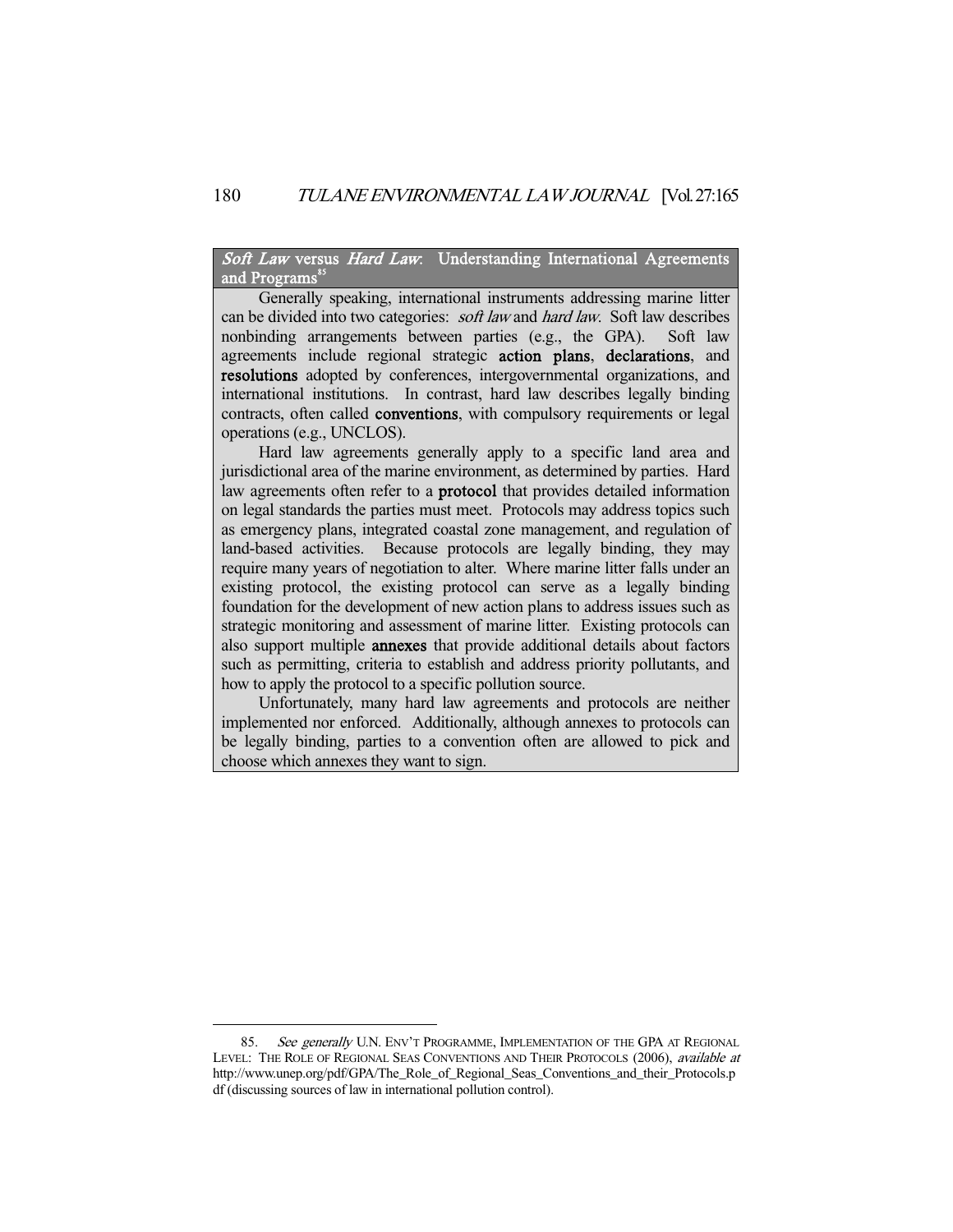#### What Is the Regional Seas Programme?<sup>8</sup>

 The United Nations Environment Programme (UNEP) established its Regional Seas Programme in 1974 to foster the development of environmental management plans for water bodies shared by two or more countries.<sup>87</sup> Today, more than 143 countries participate in one of eighteen regional seas and partner programs covering: the Antarctic, Arctic, Baltic Sea, Black Sea, Caspian Sea, Eastern Africa, East Asian Seas, Mediterranean, Northeast Atlantic, Northeast Pacific, Northwest Pacific, Pacific, Red Sea & Gulf of Aden, Regional Organization for the Protection of the Marine Environment (ROPME) Sea Area, South Asian Seas, Southeast Pacific, Western Africa, and Wider Caribbean.<sup>88</sup>

 The majority of the regional programs are implemented by member states through action plans, which set forth both the operative legal framework for the program and a comprehensive environmental management strategy. Thirteen of the regional programs have adopted legally binding conventions detailing actions member states must take to implement those action plans<sup>89</sup> (e.g., the Barcelona Convention and Cartagena Convention), and most of these conventions are supplemented by protocols addressing specific marine degradation concerns. Action plans and conventions are tailored to the particular environmental characteristics and restoration needs of the region.

 In comparison to broader international agreements, the regional programs tend to address plastic pollution issues with less ambiguity by taking into account the ecological and economic climate of the region at issue. However, the potential of the Regional Seas Programme to stem the tide of plastic marine litter is limited. Currently, some regions of the world's oceans are not covered by a regional program (e.g., the Southeast Atlantic). Also, as described above, some regional seas programs have created more meaningful, enforceable standards than others. Even where a legally binding convention exists, it is not always clear how an action plan relates to the convention or its protocol. Furthermore, the terms of regional conventions must be incorporated into a party's domestic law in order for the party to enforce the agreement against violators. To date, no regional seas program has been used in any significant way to enforce prohibitions on marine

<sup>86.</sup> See generally id.; Matthew Schroeder, Comment, Forgotten at Sea-An International Call To Combat Islands of Plastic Waste in the Pacific Ocean, 16 Sw. J. INT'L LAW 265 (2010); P. Akiwumi & T. Melvasalo, UNEP's Regional Seas Programme: Approach, Experience and Future Plans, 22 MARINE POL'Y 229 (1998); Regional Seas Programme: Background, REGIONAL SEAS PROGRAMME, U.N. ENV'T PROGRAMME, http://www.unep.org/regionalseas/about/background/ default.asp (last visited Mar. 3, 2014); Regional Seas Conventions, U.N. ENV'T PROGRAMME, http://www.unep.org/regionalseas/programmes/conventions/default.asp (last visited Mar. 3, 2014).

<sup>87.</sup> Regional Seas Programme: About, U.N. ENV'T PROGRAMME, http://www.unep.org/ regionalseas/about/default.asp (last visited Mar. 3, 2014).

 <sup>88.</sup> Id.

 <sup>89.</sup> Regional Seas Programme: Background, supra note 86.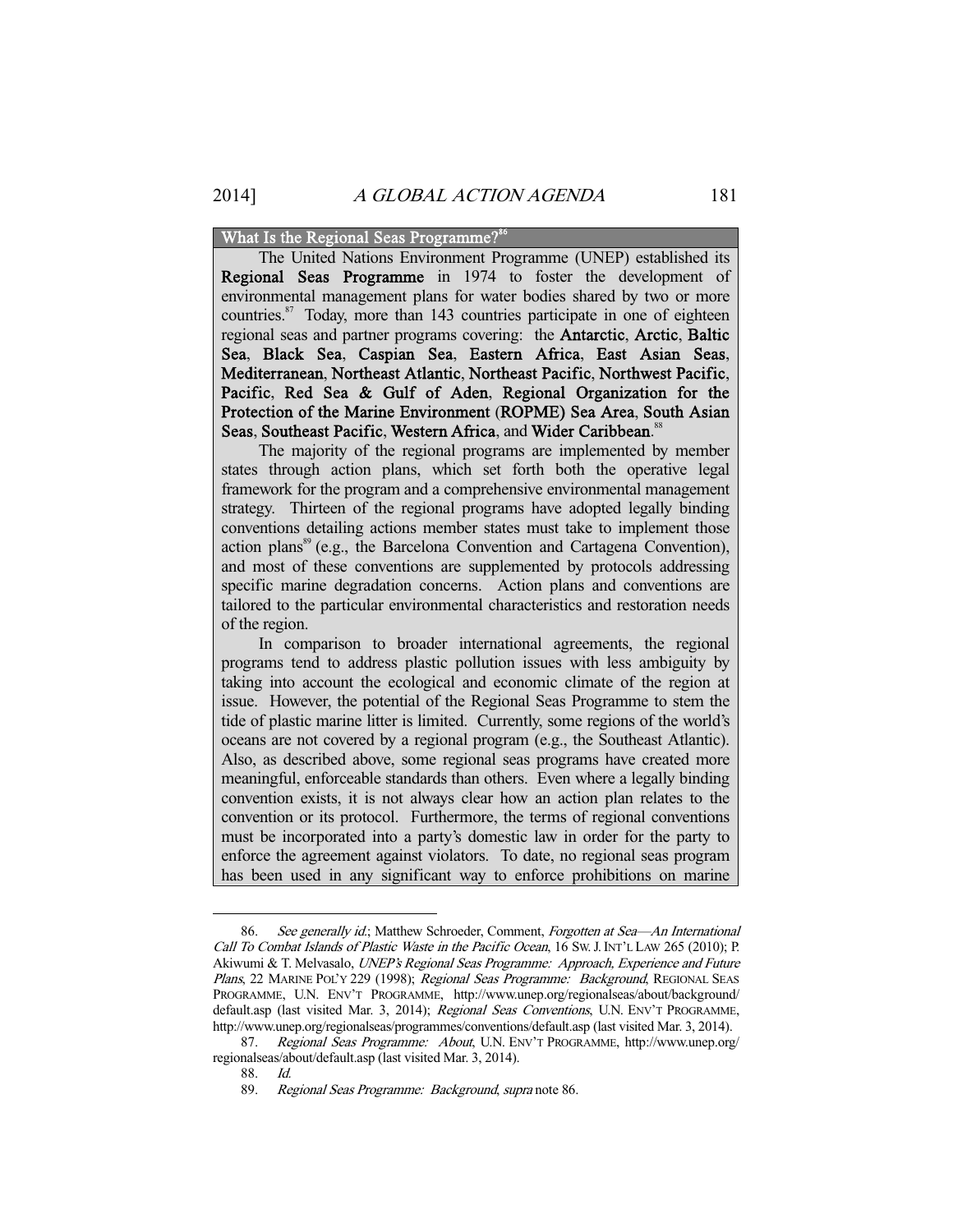debris. And no regional seas program currently provides for sanctions against violating parties. Nonetheless, some countries are starting to publicize violations to gain public support for marine litter programs.

### A. Existing International Agreements Have Limited Jurisdiction over the Main Sources of Plastic Pollution

 Most troublingly, existing international agreements largely neglect land-based sources of plastics, which are estimated to be responsible for the majority of plastic litter in oceans.<sup>90</sup> The London Dumping Convention, for example, regulates only land-based waste loaded onto ships for purposes of at-sea disposal. $91$  Those instruments that do speak to land-based sources are largely nonbinding or limited in scope. $92$  For instance, UNCLOS acknowledges the existence of land-based sources but simply requests that countries address the problem through domestic means.<sup>93</sup>

 Furthermore, the various exemptions and opt-out provisions in existing international treaties perpetuate the problem of careless handling of plastics at sea and further limit the treaties' effectiveness. No agreement covers all of the main sources of plastic marine litter, and many agreements make express exemptions for major sources.<sup>94</sup> For instance, UNCLOS does not penalize ships for the "incidental" loss of otherwise prohibited waste.<sup>95</sup> The London Dumping Convention does not regulate ship-generated waste and expressly permits disposal "incidental to, or derived from the normal operation of vessels."<sup>96</sup> Annex V of MARPOL, which broadly prohibits the "disposal into the sea of all plastics,"97 nonetheless exempts accidental loss or disposal of plastic resulting from damage to the ship or its equipment.<sup>98</sup> The United States Coast Guard's interim rule implementing Annex V also exempts warships, naval auxiliary, and other state-operated ships from Annex V's requirements, leaving navy ships and crew members free to discharge

<sup>90.</sup> See Derraik, *supra* note 7, at 843-44.

<sup>91.</sup> See Yale Lewis, Comment, Cargo Residues & Cargo-Associated Garbage: Are They Regulated by the Ocean Dumping Act or the Act To Prevent Pollution from Ships?, 14 U.S.F. MAR. L.J. 269, 273-76 (2002).

 <sup>92.</sup> See Schroeder, supra note 86, at 276.

<sup>93.</sup> UNCLOS, *supra* note 66, art. 207.

 <sup>94.</sup> See Paul E. Hagen, The International Community Confronts Plastics Pollution from Ships: MARPOL Annex  $\bar{V}$  and the Problem That Won't Go Away, 5 AM. U. INT'L L. REV. 425, 445, 447-48 (1990).

 <sup>95.</sup> Id. at 447 n.136.

 <sup>96.</sup> Lewis, supra note 91, at 275; Hagen, supra note 94, at 445-46.

<sup>97.</sup> MARPOL Annex V, supra note 63, reg.  $3(1)(a)$ .

 <sup>98.</sup> Id. reg. 6(b).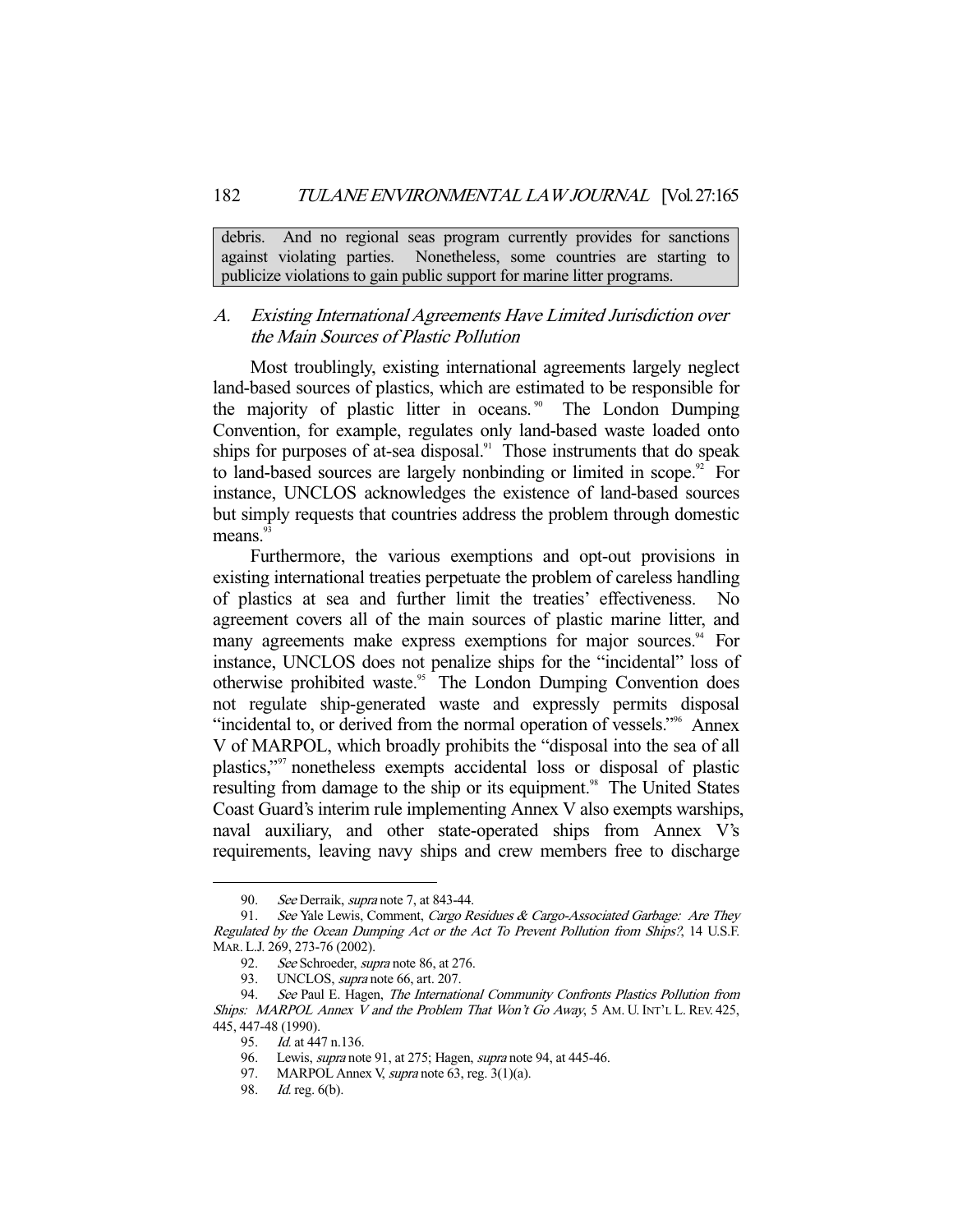waste without restriction.<sup>99</sup> Moreover, several parties to MARPOL have not yet ratified Annex V.

 In addition, even where an existing international treaty includes a clear standard, jurisdictional limitations may inhibit enforcement. Generally, when a ship flying a foreign flag violates an existing international treaty, only the foreign-flag state has jurisdiction to investigate the violation and impose penalties.<sup>100</sup> Sometimes, treaties authorize coastal states to penalize foreign-registered or -flagged vessels traveling in the state's territorial waters or exclusive economic zone (EEZ), which encompasses waters within 200 nautical miles off the coast—but even those powers are limited.<sup>101</sup> Under MARPOL, for example, coastal states responding to alleged violations in their territorial waters or EEZ have few avenues of recourse other than demanding information from the suspect vessel.<sup>102</sup> If the suspect vessel does not supply the requested information, the coastal state may physically inspect and prosecute a vessel only if it anticipates an imminent threat to the state's coastline, which is a very high burden to meet.<sup>103</sup> Regional treaties contain better enforcement mechanisms, but they typically apply only to the EEZ.<sup>104</sup> And while UNCLOS extends to the high seas and external waters, its enforceability provisions apply only to willful dumping of waste at sea.<sup>105</sup>

#### B. Existing International Agreements Lack Enforceable Standards

 Another common problem with existing agreements is their lack of enforceable standards.<sup>106</sup> UNCLOS, for example, requires only that nations "shall endeavor" to use the "best practical means" to reduce marine pollution "in accordance with their capabilities."<sup>107</sup> Similarly, the Helsinki Convention asks contracting parties to take "all appropriate ...

 <sup>99.</sup> Implementation of MARPOL Annex V Amendments, 78 Fed. Reg. 13,481, 13,491 § 151.51 (Feb. 28, 2013) (to be codified at 33 C.F.R. 151.51).

 <sup>100.</sup> See Jeffrey S. Dehner, Comment, Vessel-Source Pollution and Public Vessels: Sovereign Immunity v. Compliance, Implications for International Environmental Law, 9 EMORY INT'L L.REV. 507, 514 (1995).

<sup>101.</sup> See Hagen, *supra* note 94, at 448 n.143.

 <sup>102.</sup> Id. at 476.

 <sup>103.</sup> Id.

 <sup>104.</sup> Ted L. McDorman, Port State Enforcement: A Comment on Article 218 of the 1982 Law of the Sea Convention, 28 J. MAR. L. & COM. 305, 307 (1997).

<sup>105.</sup> See Hagen, *supra* note 94, at 447-48.

<sup>106.</sup> See Dehner, supra note 100, at 535.

 <sup>107.</sup> Id.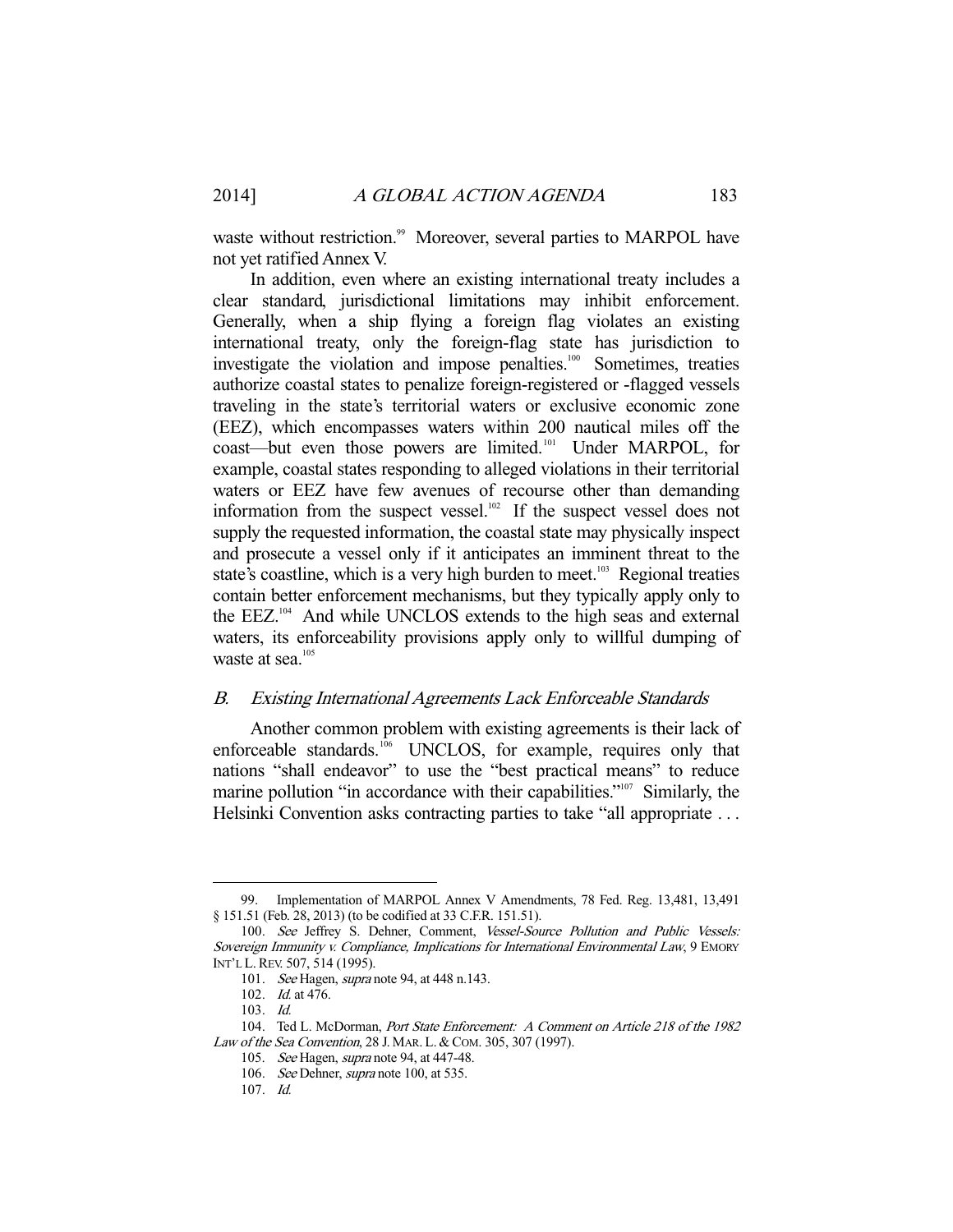measures to prevent and eliminate pollution."108 The OSPAR Convention and the Cartagena Convention go further, instructing parties to take "all possible steps" and "all appropriate measures," respectively, to prevent and control pollution—a much stronger mandate, but one that obviously is still difficult to define and enforce.<sup>109</sup> Indeed, it is hard to know what the phrases "best practical means," "all appropriate measures," or even "all possible measures" require of countries with differing legal systems, environmental circumstances, and capacities.

### C. Existing International Agreements Have Insufficient Enforcement Mechanisms

 Penalties imposed under existing international marine pollution treaties are often insufficient to deter unlawful behavior. MARPOL, for example, does not require the imposition of specific penalties for violations.110 Instead, the agreement instructs each party to establish its own penalty framework through domestic enabling legislation.<sup>111</sup> Where individual countries have constructed MARPOL penalty schemes, the penalties are insufficient to deter violators. The United States has one of the strongest and most comprehensive domestic implementing laws under MARPOL: The Act To Prevent Pollution from Ships.<sup>112</sup> Yet, according to the United States General Accounting Office, as of 1995, less than 10% of cases brought under MARPOL Annex V had resulted in penalties against the violating party.<sup>113</sup> Most often, the Coast Guard settles MARPOL violations with a warning, dismissal, or referral of the case to the ship's flag state.<sup>114</sup> Those parties that were penalized were fined an average of \$6200 per case, an amount that is far too low to serve as an effective deterrent.<sup>115</sup>

 The difficulty of identifying ocean-based sources of illegal disposal further complicates enforcement.<sup>116</sup> To enforce obligations under

 <sup>108.</sup> Convention on the Protection of the Marine Environment of the Baltic Sea Area, supra note 82, art. 3.

 <sup>109.</sup> OSPAR, supra note 80, arts. 3-5; Cartagena Convention, supra note 75, arts. 5-7.

<sup>110.</sup> See Dehner, supra note 100, at 541.

 <sup>111.</sup> HOLLY R. KOEHLER ET AL., LEGAL INSTRUMENTS FOR THE PREVENTION AND MANAGEMENT OF DISPOSAL AND LOSS OF FISHING GEAR AT SEA 6, *available at* http://hawaiihump backwhale.noaa.gov/graphics/special\_offerings/Issue\_Paper\_1.pdf; see also Dehner, supra note 100, at 537 ("[T]he laws of the vessel's flag state define the scope of such fines and penalties.").

<sup>112.</sup> See Lewis, *supra* note 91, at 290-94.

 <sup>113.</sup> U.S. GEN. ACCOUNTING OFFICE, ENFORCEMENT UNDER MARPOL V CONVENTION ON POLLUTION EXPANDED, ALTHOUGH PROBLEMS REMAIN 5 (1995).

 <sup>114.</sup> Id. at 6.

 <sup>115.</sup> See id. at 5.

<sup>116.</sup> Schroeder, *supra* note 86, at 275.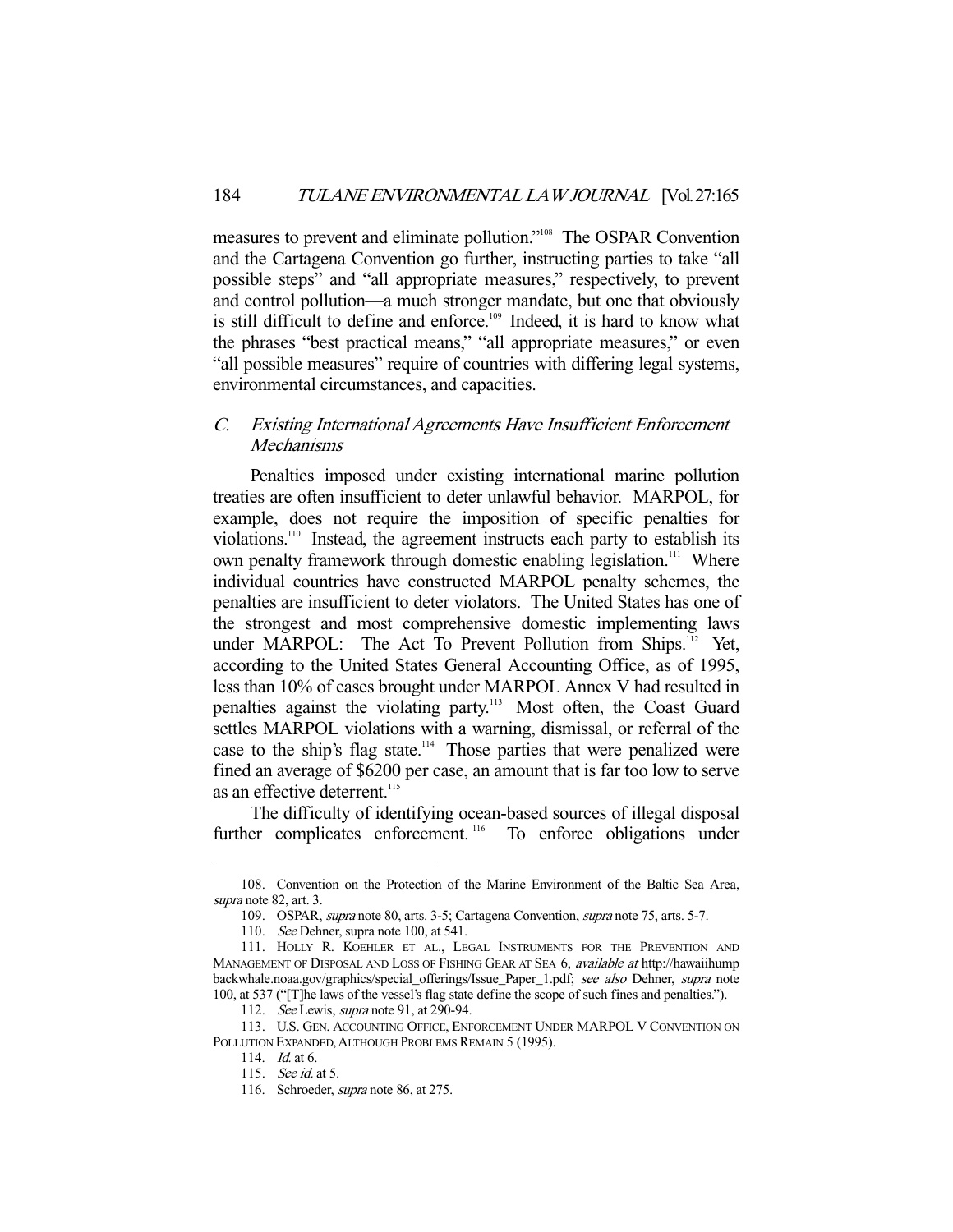UNCLOS, for example, a state must witness a violator in the overt act of illegally disposing waste or must acquire sufficient evidence to warrant investigation of the suspect vessel.<sup>117</sup> However, without tracking systems, it is extremely difficult to link waste disposal to a particular ship.<sup>118</sup> While some agreements require vessel record keeping systems to assist in tracking illegal disposals, most do not.<sup>119</sup> The tracking systems that do exist are not comprehensive. Annex V of MARPOL, for instance, requires vessels that are 400 tons or more, or certified to carry fifteen or more passengers, to maintain a "Garbage Record Book,"<sup>120</sup> but it is challenging to verify whether ships are truthful in their assertions that they previously disposed of their waste at other incineration or port facility sites.<sup>121</sup>

#### IV. RECOMMENDATIONS

 For the reasons described above and more, existing international legal mechanisms are inadequate to address the plastic marine litter crisis fully. New international legal mechanisms in tandem with regional, national, and subnational programs are required to realize significant reductions in plastic marine litter. We have examined current and historical efforts to address plastic marine litter, including both domestic and international programs, in order to draw lessons about which policy approaches are most likely to be successful.

 As a first priority, given that the scope of existing international law fails to match the scale and severity of the plastic marine litter problem, we urge the global community to develop a new multilateral agreement on the scale and scope of the Montreal Protocol on Substances that Deplete the Ozone Layer (Montreal Protocol). This new agreement should incorporate enforceable marine litter standards as well as strong tracking, monitoring, reporting, and enforcement mechanisms, including adequate penalties and the establishment of jurisdiction for party dispute resolution at an international tribunal.

 Acknowledging the long and uncertain path to a new agreement, we also recommend policy actions to extend the reach of existing international law and improve enforcement of existing obligations.

 <sup>117.</sup> See id.

<sup>118.</sup> See Hagen, supra note 94, at 474-75.

<sup>119.</sup> See Dehner, *supra* note 100, at 536, 545.

 <sup>120.</sup> Int'l Maritime Org. [IMO], Amendments to the Annex of the Protocol of 1978 Relating to the International Convention for the Prevention of Pollution from Ships, 1973, IMO Marine Env't Prot. Comm. Res. MEPC.201(62) (July 15, 2011), *available at* http://www.imo.org/ blast/blastDataHelper.asp?data\_id=30760&filename=201(62).pdf.

<sup>121.</sup> See Dehner, *supra* note 100, at 546-47; Schroeder, *supra* note 86, at 274.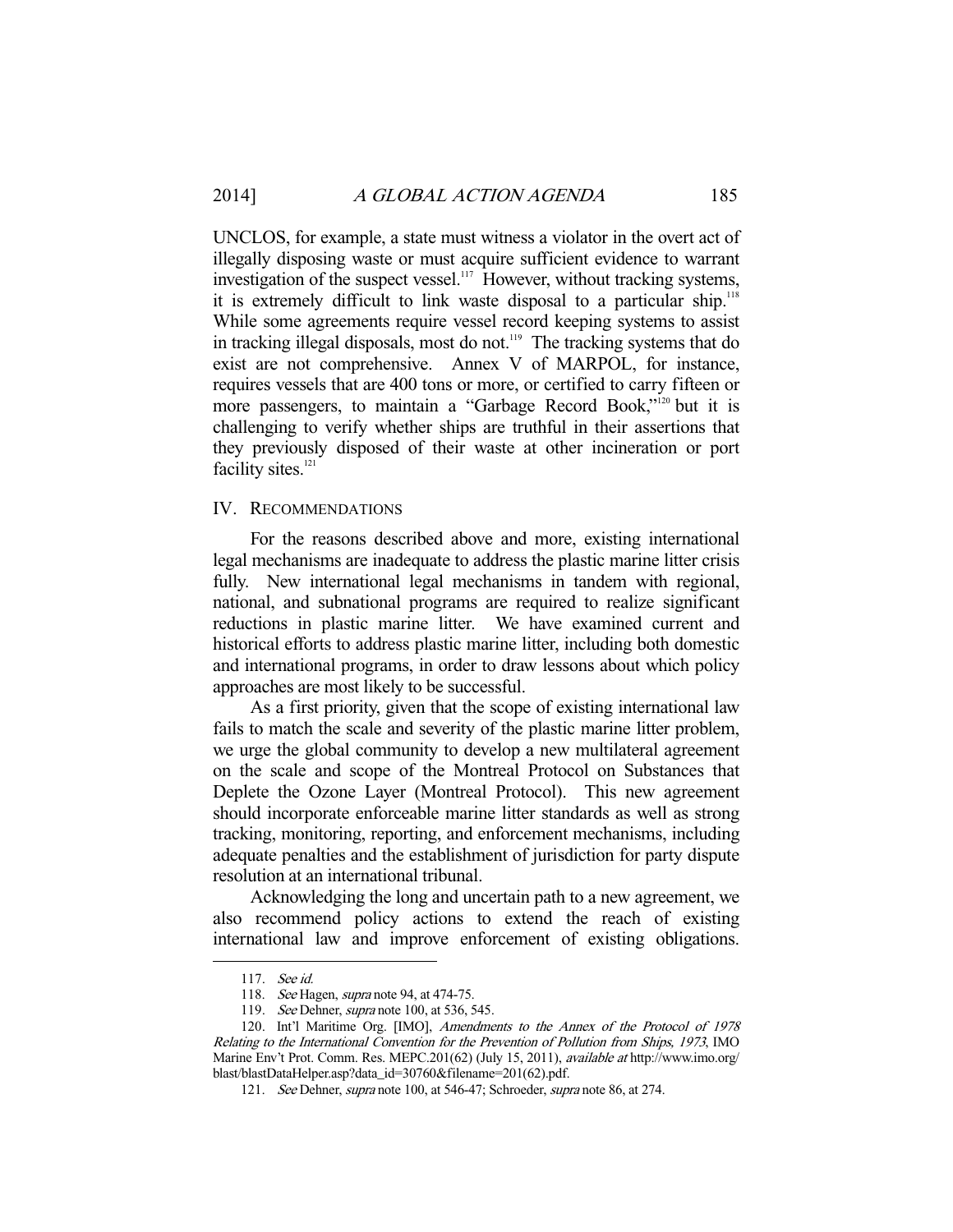International law can be strengthened in important respects to better support individual states with the political will to tackle this problem aggressively; however, in our view, international law is not likely to solve the plastic marine litter problem independent of domestic actions. Smaller-scale policies and programs should be scaled up rapidly at the regional, national, and local levels as partial solutions to the plastic marine litter problem. We list some of the most promising of these policies and programs below.

### A. Develop a New International Agreement Targeted to the Plastic Marine Litter Problem

 Ultimately, the world may only be able to reach the Rio+20 goal of "achiev[ing] significant reductions in marine debris to prevent harm to the coastal and marine environment" through an aggressive new international regime on the same scale as and with the efficacy of the Montreal Protocol.<sup>122</sup> The new agreement should be based in the recognition that ill-managed plastic litter is harmful to people, economies, and the environment. Additionally, the new agreement should address all of the main sources of plastic pollution and strictly regulate disposal of plastic litter from both ocean- and land-based sources, perhaps drawing from the land-based pollution standards of the Global Programme of Action for the Protection of the Marine Environment from Land-Based Activities (GPA).

 The new agreement should incorporate strong tracking, monitoring, reporting, and enforcement mechanisms, including adequate penalties and the establishment of party dispute resolution before an international tribunal. Taking cues from the success of the Montreal Protocol, while recognizing the differences between this challenge and the one presented by ozone depletion, the new agreement should ban altogether the most common or damaging types of plastic marine litter (e.g., microbeads and fish-egg-sized nurdles) and support the development of and transition to product substitutes. For example, the new agreement could call for a phase-out of all plastics that are not recycled at a rate of 75% or higher by a certain date.

 The process of developing a new agreement and cultivating the political will to adopt it likely would take years or decades. But because a new agreement will become increasingly necessary as the problem of plastic marine litter worsens, we believe that the world community must begin now to lay a framework for agreement. For countries with the

 <sup>122.</sup> U.N. Conference, supra note 4.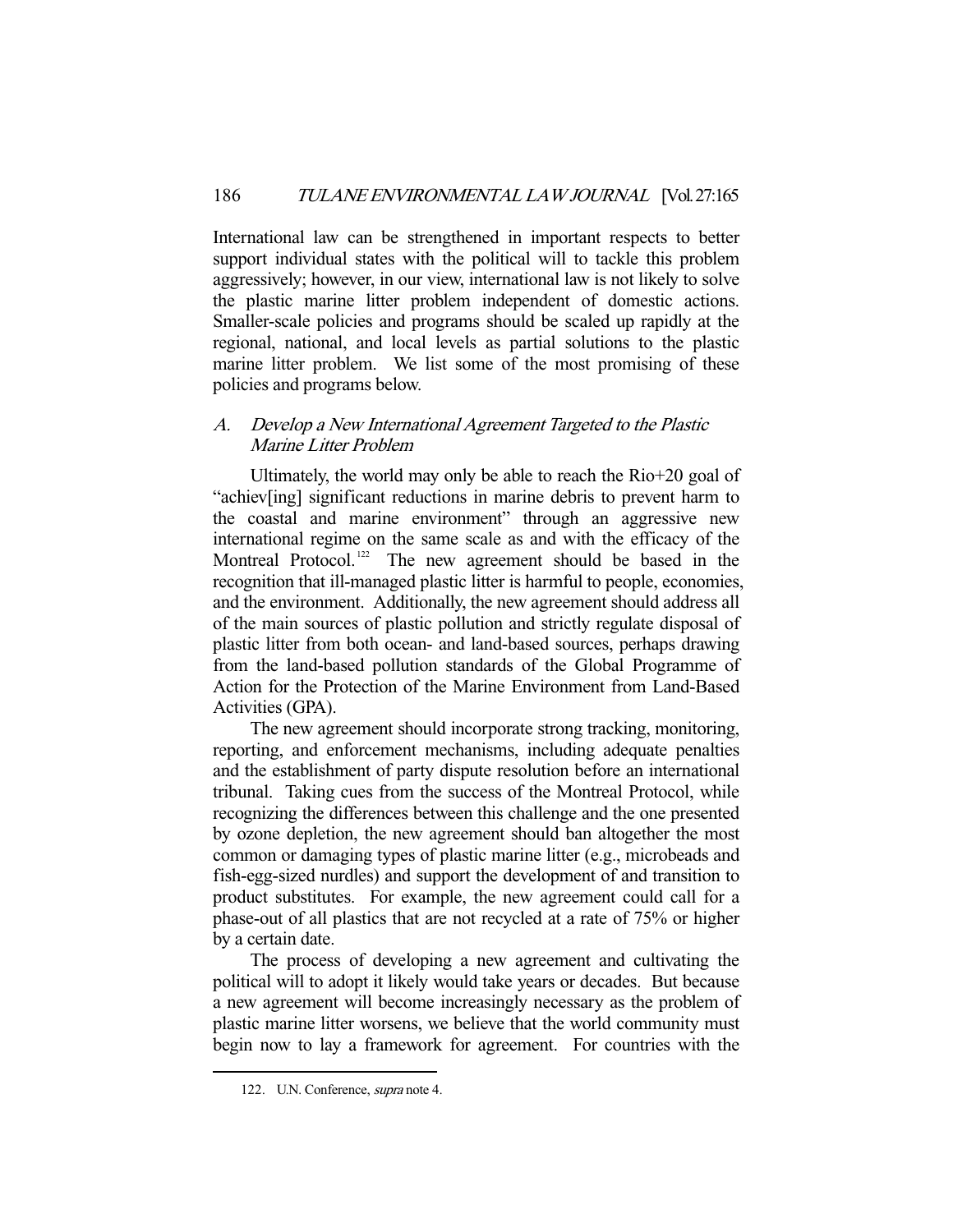capacity and political will to initiate the process toward a new agreement, immediate steps could include:

- Convening an international body of scientific experts to publish periodic assessments of current knowledge about the problem.
- Ramping up international public education efforts.
- Convening international leadership through the G8, G20, or the United Nations to begin developing a legal framework for a new agreement.
- Funding a data collection network to gather better information about the sources and effects of plastic marine litter, including economic, human health, and wildlife impacts and the efficacy of abatement programs. Given that the global scientific community already knows enough about the plastic marine litter problem to take immediate action, however, additional data collection should not be seen as a prerequisite for a proactive policy response.

Ultimately, we hope that the community of nations, with support from nongovernmental advocates, businesses, regional organizations, and local governments, and with better information about the plastic marine litter problem, will lead the way in negotiating a new agreement.

### B. Amend Existing International Law To Narrow Exceptions and Improve Enforcement

 Acknowledging the long and uncertain path to a new agreement, we recommend in the near term that treaty parties amend existing international legal obligations in useful, if incremental, ways. Small modifications could help eliminate some of the gaps in existing laws that have become apparent through the last decade of monitoring. Potential actions include the following:

- The parties to MARPOL should amend the current vessel size and tonnage limitations in Annex V for requirements respecting placards, garbage management plans, and garbage record keeping, so that fewer vessels are exempted.
- The parties to MARPOL should develop stronger qualitative and quantitative standards for port reception facilities, so that ships are more reliably and easily able to discharge their waste at ports worldwide.
- The parties to MARPOL should clarify the circumstances in which loss of fishing gear is prohibited by defining in Annex V when an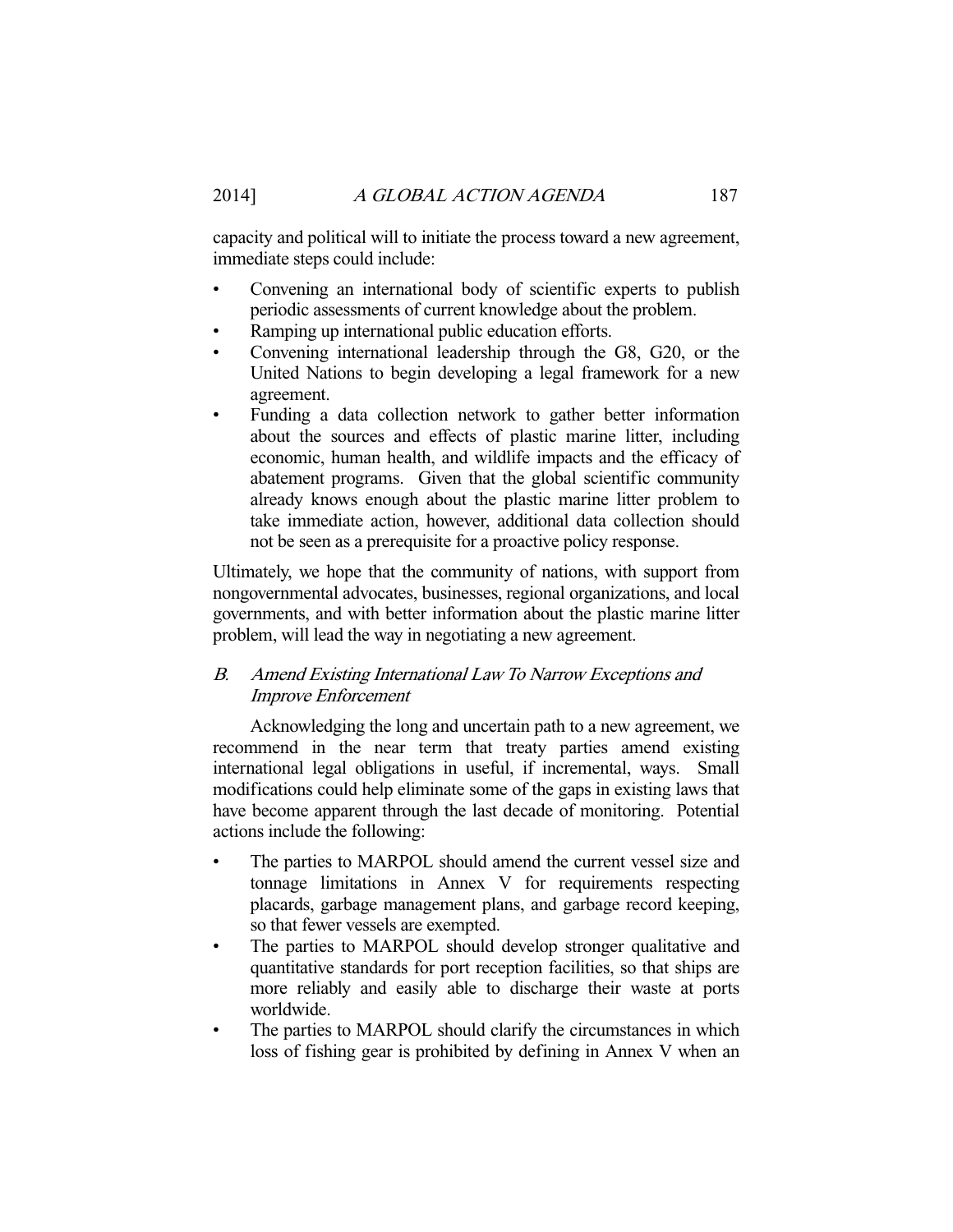"accidental loss" will be deemed to have occurred despite "all reasonable precautions."

- Regional fisheries management organizations (RFMOs) should adopt management standards to minimize the impacts of gear loss. Standards should address reducing gear; minimizing gear loss; minimizing the impacts of lost gear; and improving gear marking, tracking, and recovery. Certification and tracking programs for fishing and aquaculture operations should require logs to track lost fishing gear, require traceable tags on nets, and encourage the use of more sustainable materials in aquaculture gear.
- RFMOs should move toward the replacement of plastic and synthetic gear with biodegradable nets and traps to minimize ghost fishing and entanglement.
- RFMOs should develop and incentivize gear-recovery programs that encourage fishing-for-gear programs.

In addition, we have identified several instances where current enforcement mechanisms and penalty structures could be improved. In general, all international agreements with enforceable standards relevant to plastic marine litter should require more thorough data collection through mechanisms such as vessel-tracking databases, port incineration logs, and waste disposal logs. Collected data should be made widely available online to the general public as well as to treaty parties. Improved data collection and publication not only could improve enforcement of treaty obligations but also could enhance the ability of states and advocates to pressure routine violators through public campaigns, political dialogue, consumer boycotts, transboundary lawsuits, and other means. Furthermore, we recommend imposing stiffer penalty schedules under MARPOL and all other agreements with enforceable standards.

Could Transboundary Adjudication Help Address the Plastic Marine Litter Crisis?

 A state looking to take progressive action on the international stage to bring attention to the plastic marine litter crisis could seek redress for litterrelated damages in the International Court of Justice, which is increasingly open to resolving transboundary environmental disputes.<sup>123</sup> In general, the International Court of Justice would be more likely to hear a dispute where a

 <sup>123.</sup> See, e.g., Aerial Herbicide Spraying (Ecuador v. Colom.), 2008 I.C.J. 174 (May 30).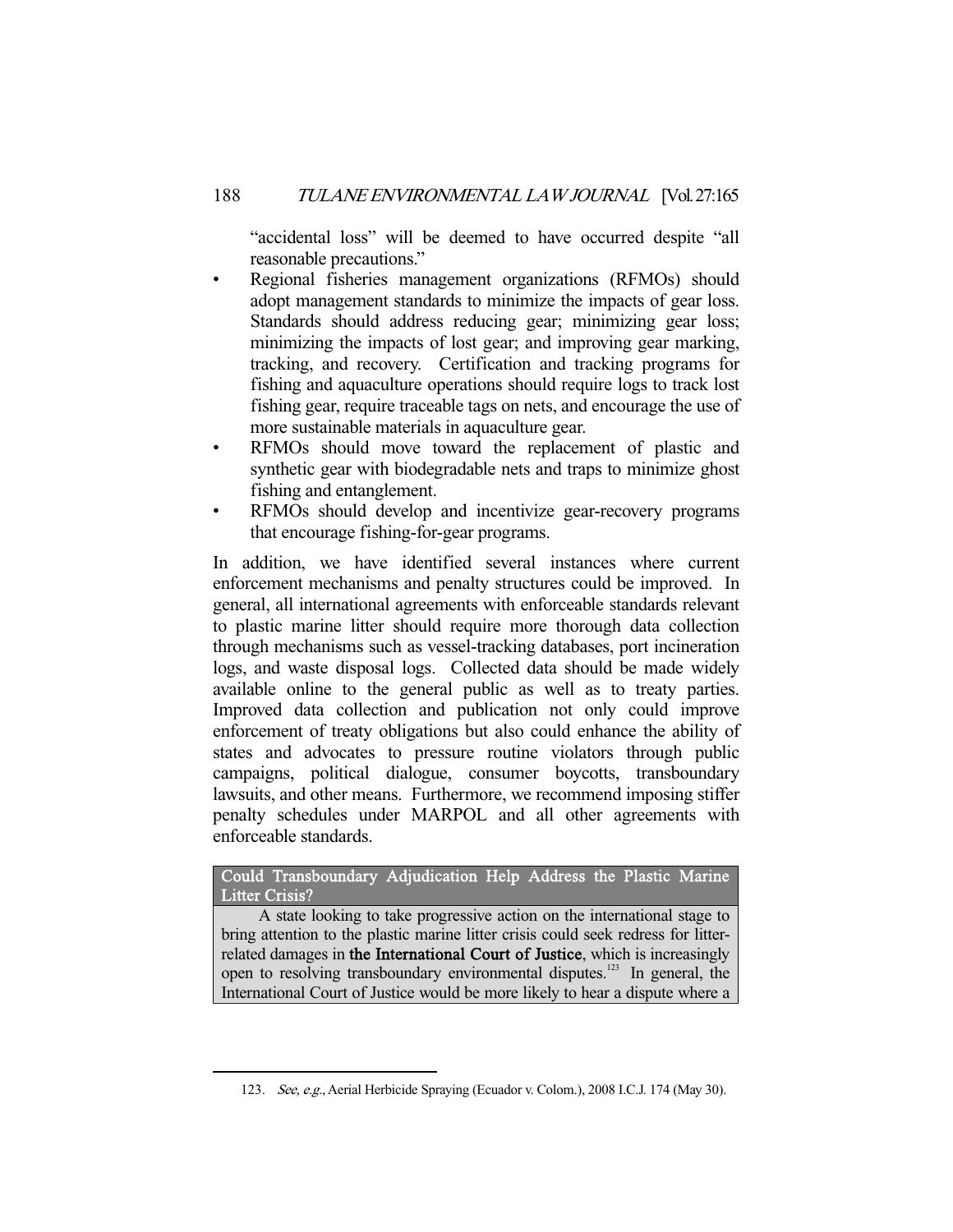regional seas program addresses sources of plastic marine litter and grants the Court jurisdiction over resolution of regional disputes.<sup>124</sup>

 To use a real-world example, Japan potentially could seek redress for the ecological and economic damage to areas on its west coast caused by plastic litter originating in the Republic of Korea. Korean plastic litter is known to impact Japanese shores based on the direction of the winds and currents between the two countries. Every winter, twenty-liter plastic containers drift onto the Japanese coast, many with Korean lettering.<sup>125</sup> Although this example potentially constitutes a case that Japan could take to the International Court of Justice, the two countries thus far have relied on bilateral compacts and diplomacy to address the issue. Japan and Korea are member states of the Northwest Pacific Action Plan (NOWPAP), a regional seas program. One of the NOWPAP priorities is to prepare and implement a marine litter action plan.<sup>126</sup>

### C. Strengthen New and Existing Regional Seas Programs with Substantive Requirements and New Research Programs

 With the recognition that the United Nations Environment Programme (UNEP) is currently focusing on strengthening regional efforts rather than creating a new global agreement, we recommend that existing and new regional seas programs could be strengthened in the following ways:

- Agreements should cover inland activities throughout the entire watershed of the protected waterbody, not just specific areas such as coastlines or territorial seas.
- Marine litter should be included explicitly.
- The scope of application should include activities that generate plastic marine litter (e.g., river discharge, outfalls, and watercourses) as well as its sources.
- Agreements should, to the extent possible, contain narrowly drafted language with timelines, enforcement, third-party assessment, and a funding mechanism.
- Parties should outline clear procedures to assist countries with domesticating the international legal framework, thereby increasing

 <sup>124.</sup> See How the Court Works, INT'L COURT OF JUSTICE, http://www.icj-cij.org/court/ index.php?p1=1&p2=6 (last visited Mar. 3, 2014).

 <sup>125.</sup> Yuji Adachi, Section Chief, Global Envtl. Issues Div., Global Envtl. Bureau, Jap. Ministry of the Env't, Overview of Marine Litter Problems and Measures in Japan, U.N. ENV'T PROGRAMME, http://www.unep.org/regionalseas/marinelitter/publications/workshops/nowpap/0072. asp (last visited Mar. 20, 2014).

 <sup>126.</sup> Regional Seas Programme: Northwest Pacific, U.N. ENV'T PROGRAMME, http://www. unep.org/regionalseas/programmes/unpro/nwpacific/default.asp (last visited Mar. 3, 2014).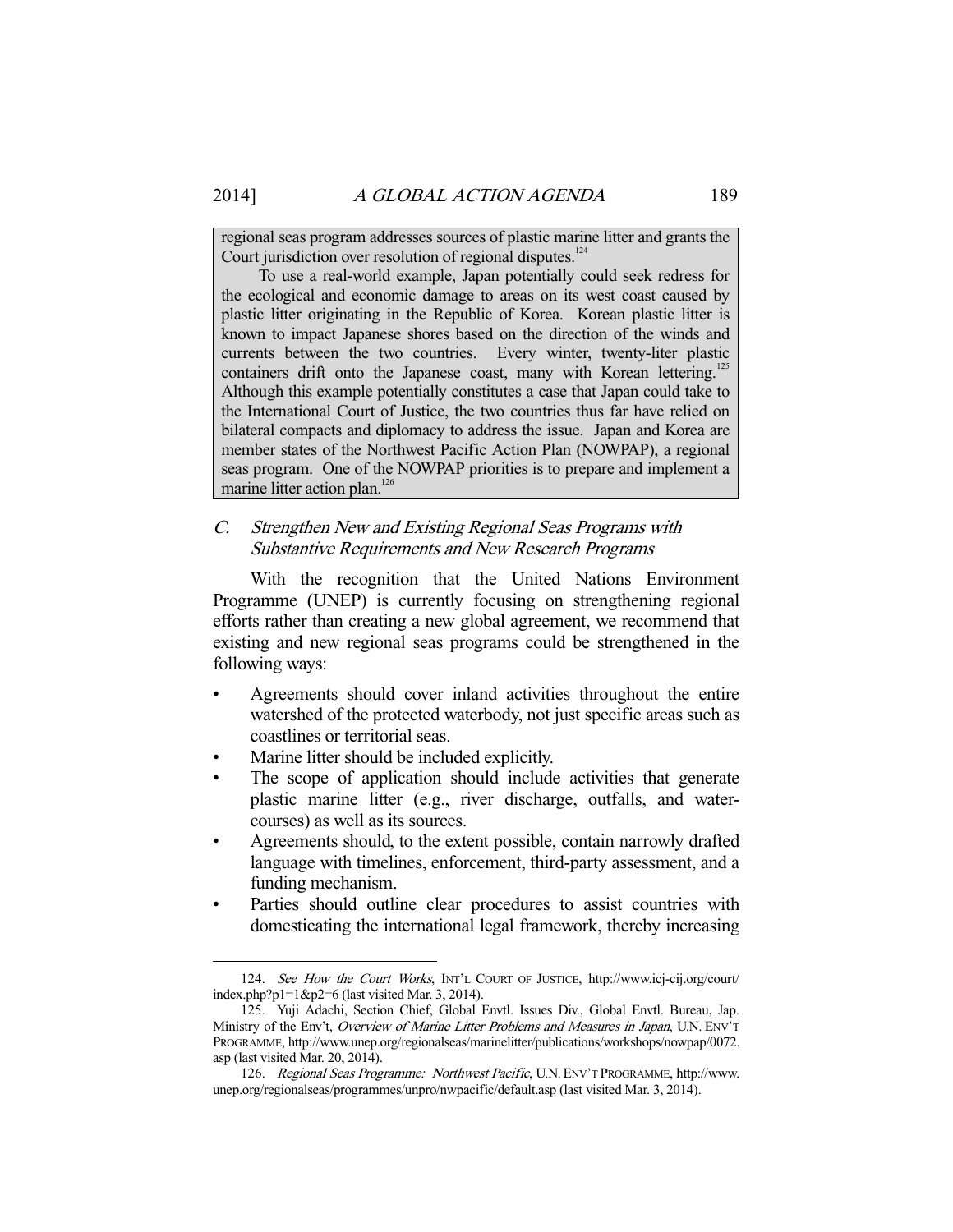countries' abilities to enforce the agreement. Alternatively, a regional third-party organization should be established and funded to ensure compliance.

We also note that improved information about plastic marine litter could help galvanize support for stronger policies and help policy makers all over the world focus their efforts. For example, improved information might empower developing countries to begin requiring importers of goods packaged in plastic to fund a program for properly handling that waste at the end of its life. Requiring importers to contribute to end-oflife reuse or recycling programs as a condition of import would provide a sorely needed funding source for cleanup programs and would incentivize importers to minimize plastic imports. We recommend that a research institution or nongovernmental organization assess each of the regional seas programs to determine where strengthened language could improve enforcement of substantive marine litter standards. Additionally, such entities should secure funding through UNEP or another international body to develop and disseminate better information on plastic marine litter's impacts to human health, the economy, and the marine environment; better information on the origin and point-of-sale of plastic marine litter around the world; and better guidance for states and other jurisdictions seeking to strengthen domestic approaches to the problem.

### D. Create an "Ocean-Friendly" Certification Program

 The primary focus of efforts to reduce plastic marine litter should be decreasing the fraction of the estimated 265 million tons of plastic generated annually that ends up in the marine environment.<sup>127</sup> One way to reduce both the generation of plastic and its improper disposal is to create strong, consumer-driven incentives for corporations to align with plastic reduction goals. Companies are already beginning to react to an increased consumer interest in sustainability through participation in programs such as the Forest Sustainability Council, which promotes sustainable wood harvesting, and the Marine Stewardship Council, which promotes sustainable fishing practices. Companies also are increasingly incorporating recycled materials into their products, then touting those products as environmentally friendly through labeling. Additionally, some companies and restaurants are beginning to offer biodegradable or compostable packaging and take-out containers. Incentivizing and

<sup>127.</sup> Plastics—The Facts 2011, supra note 9, at 5.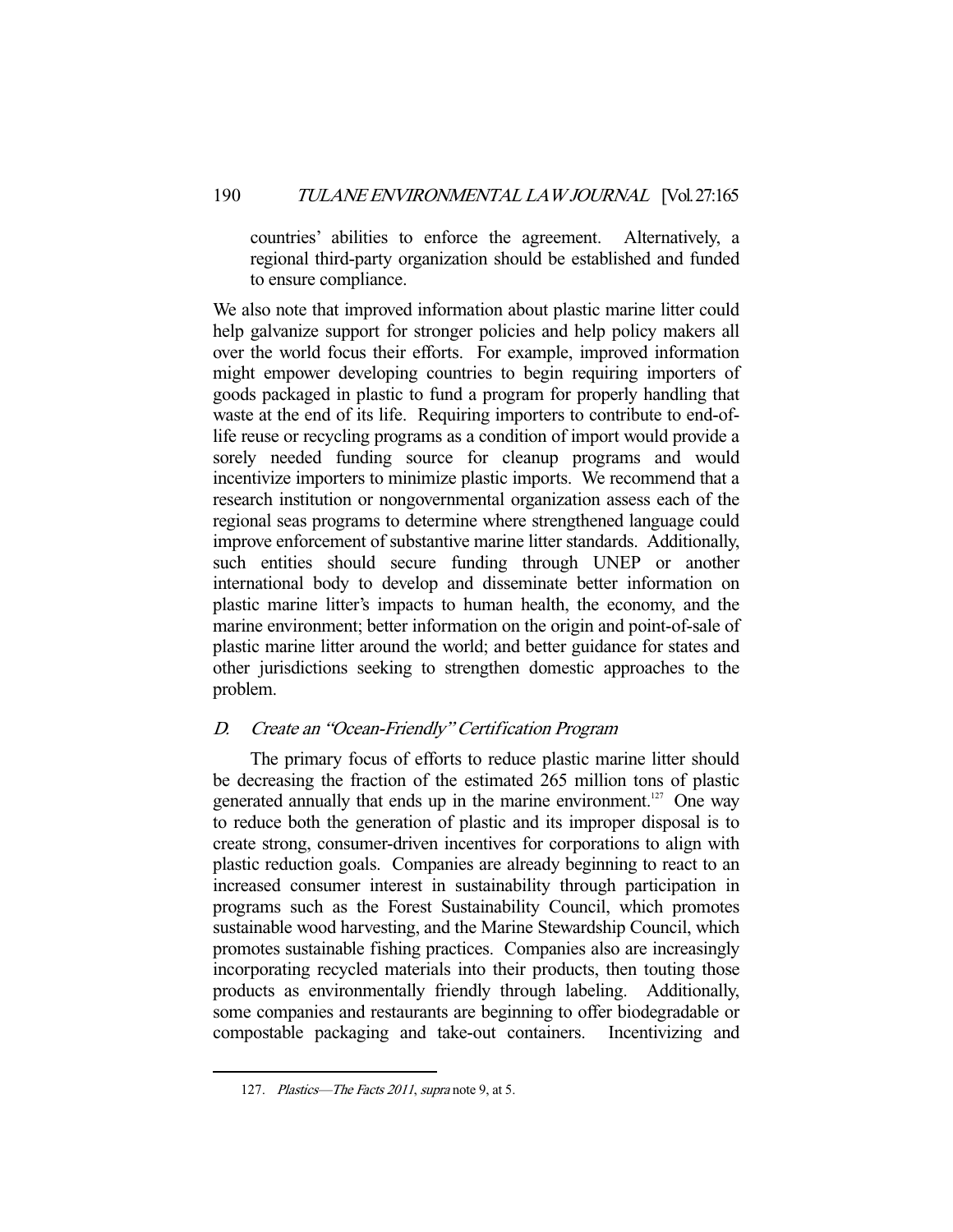standardizing the production of more sustainable products and packaging would aid and grow these nascent corporate efforts, and would help an increasingly educated consumer population to make ocean-friendly choices.

 We propose the creation of a corporate certification program aimed at reducing the amount of land-based plastic litter in our oceans. The program should be open to all plastic products commonly found in the marine environment but should impose tough standards for labeling conforming products as ocean-friendly. To achieve certification, companies should satisfy requirements related to product design, manufacture, composition, labeling, and life-cycle handling.

| Ocean-Friendly Certification Requirements Could Include<br>the                                                                                                                                                                                                                   |  |  |  |  |  |  |
|----------------------------------------------------------------------------------------------------------------------------------------------------------------------------------------------------------------------------------------------------------------------------------|--|--|--|--|--|--|
| <b>Following Common-Sense Standards:</b>                                                                                                                                                                                                                                         |  |  |  |  |  |  |
| Plastic products should be designed to minimize waste by ensuring                                                                                                                                                                                                                |  |  |  |  |  |  |
| that no loose plastic pieces can escape into the environment (e.g.,                                                                                                                                                                                                              |  |  |  |  |  |  |
| beverage bottles should include a "lid leash" attaching lids to bottles,                                                                                                                                                                                                         |  |  |  |  |  |  |
| and juice boxes should eliminate separate straws).                                                                                                                                                                                                                               |  |  |  |  |  |  |
| New products should incorporate some minimum high percentage of<br>recycled plastics.                                                                                                                                                                                            |  |  |  |  |  |  |
| The materials used to make disposable plastic products, particularly<br>single-use products, should be standardized to encourage the use of<br>materials that are easily recycled and have large markets (e.g.,                                                                  |  |  |  |  |  |  |
| polyethylene terephthalate and high-density polyethylene, which have<br>recycling codes of 1 and 2, respectively).                                                                                                                                                               |  |  |  |  |  |  |
| Products and packaging should be labeled to allow for tracking,<br>showing where products were both manufactured and sold.<br>This<br>critical information would allow policy makers and advocates to target<br>education, publicity, or regulatory enforcement funds toward the |  |  |  |  |  |  |
| highest volume contributors to plastic marine litter.                                                                                                                                                                                                                            |  |  |  |  |  |  |
| Because many varieties of biodegradable and oxy-degradable plastics                                                                                                                                                                                                              |  |  |  |  |  |  |
| do not degrade as easily in marine waters as they do in industrial                                                                                                                                                                                                               |  |  |  |  |  |  |
| composting or landfill conditions, <sup>128</sup> plastics should only be labeled as                                                                                                                                                                                             |  |  |  |  |  |  |
| biodegradable or compostable if they degrade completely and without<br>adverse environmental impacts under normal environmental                                                                                                                                                  |  |  |  |  |  |  |
| conditions in a short timeframe.                                                                                                                                                                                                                                                 |  |  |  |  |  |  |
|                                                                                                                                                                                                                                                                                  |  |  |  |  |  |  |

Inevitably, there will be some hurdles to overcome in developing the ocean-friendly certification program. For example, there is, as of yet, no

<sup>128.</sup> See generally J.H. Song et al., Biodegradable and Compostable Alternatives to Conventional Plastics, 364 PHIL. TRANSACTIONS ROYAL SOC'Y B 2127 (2009); Jun Xu & Bao-Hua Guo, Poly(butylene succinate) and Its Copolymers: Research, Development and Industrialization, 5 BIOTECHNOLOGY J. 1149 (2010).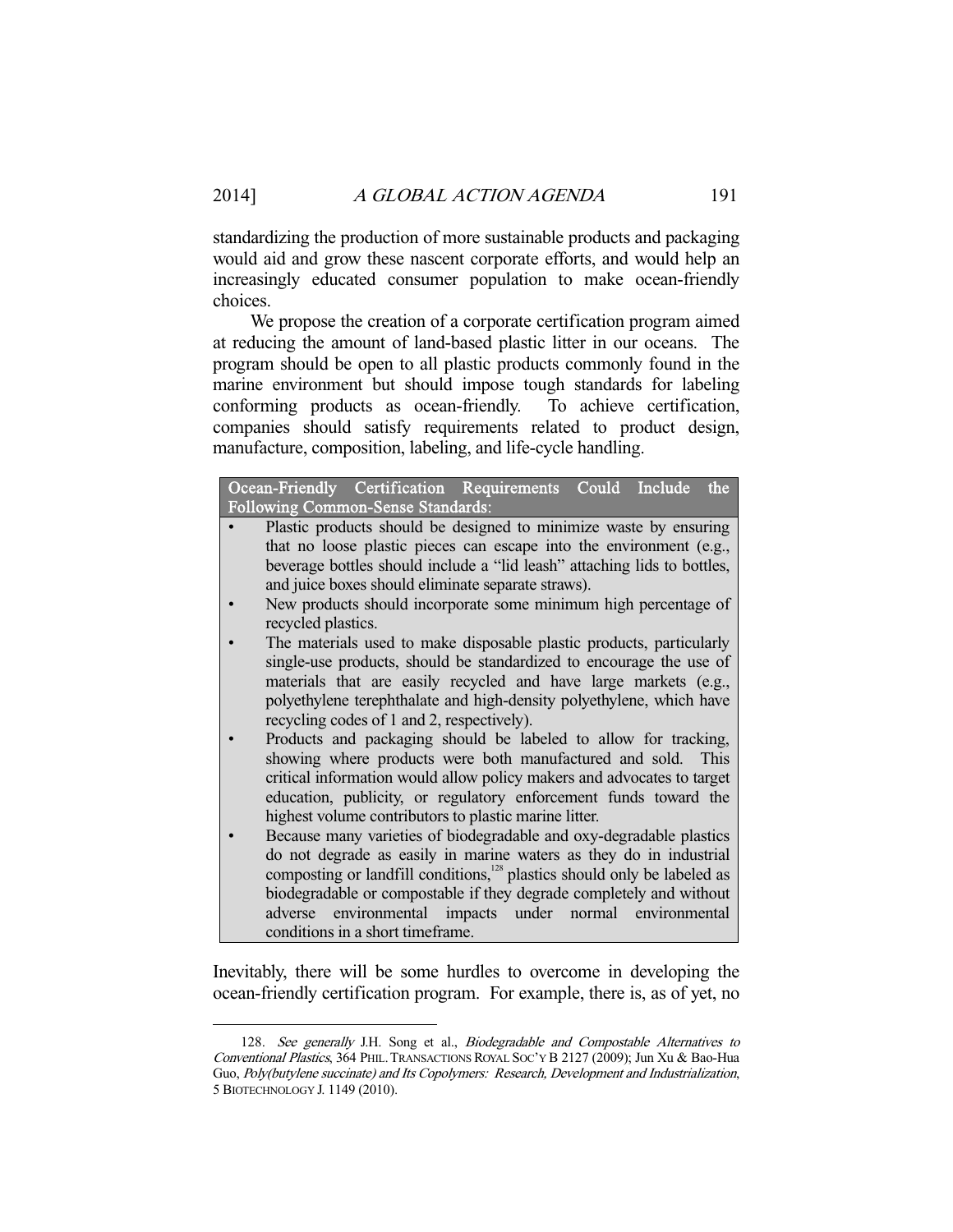complete standard for the degradation of plastic in a marine environment.<sup>129</sup> Further, a standard definition for bio-based plastic does not yet exist, nor are any of the currently available bio-based plastic alternatives fully sustainable.<sup>130</sup> For these reasons, consumers must be correctly informed about the environmental impact of these alternative plastics as we try to find suitable replacements for the varied uses of plastics in our daily lives. Despite the current lack of a perfect replacement material, and even though no existing standards or management tools are sufficient to address the plastic marine litter problem effectively, many existing programs incorporate valuable elements that should be included and strengthened in an ocean-friendly certification program. For instance, the International Organization for Standardization (ISO) recently released a suite of international standards related to product packaging, including standards and measurement information for source reduction, reuse, recycling, energy recovery, chemical recovery, and composting. However, the ISO standards do not define success or failure. The certification program we propose should incorporate and expand upon these ISO guidelines and other relevant standards to include assessment mechanisms to gauge compliance and programmatic success, as well as indicators, metrics, third-party monitoring programs, and enforcement mechanisms.

 Another promising model for the certification program is the Sustainable Packaging Coalition's Comparative Packaging Assessment (COMPASS), an Internet-based design software program that combines life-cycle analysis and regional solid waste modeling to address the most likely end-of-life scenarios in a given region.<sup>131</sup> Incorporation of lifecycle analysis into product design allows product developers to evaluate environmental costs as well as economic factors. Our proposed certification program could draw upon such models to help companies identify the least expensive supply chain changes required to reduce marine litter substantially and quickly.

 <sup>129.</sup> ASTM International released the first attempt at such a standard, but the standard does not require the measurement of chemicals released by the process of plastic degradation or an assessment of whether the plastic has fully degraded to organic components versus merely decreasing in size. ASTM D6691-09: Standard Test Method for Determining Aerobic Biodegradation of Plastic Materials in the Marine Environment by a Defined Microbial Consortium or Natural Sea Water Innoculum, ASTM INT'L, http://www.astm.org/Standards/ D6691.htm (last visited Mar. 3, 2014).

<sup>130.</sup> See generally Clara Rosalía Álvarez-Chávez et al., Sustainability of Bio-Based Plastics: General Comparative Analysis and Recommendations for Improvement, 23 J.CLEANER PROD. 47 (2012).

 <sup>131.</sup> About COMPASS, COMPASS COMPARATIVE PACKAGING ASSESSMENT, https://www. design-compass.org/about.gsp (last visited Mar. 3, 2014).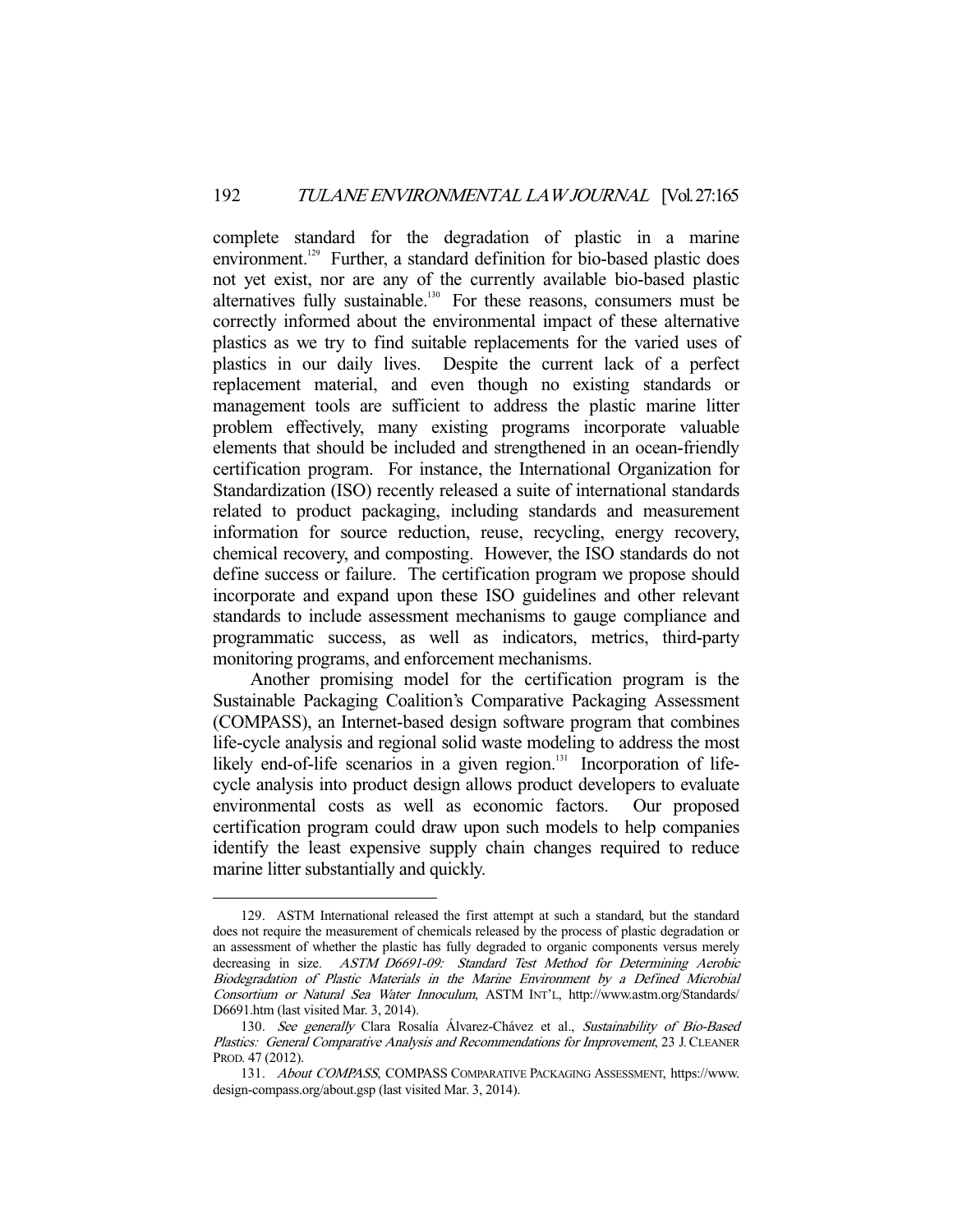The ocean-friendly certification program also could draw upon some of the voluntary corporate sustainability frameworks developed by nonprofit and corporate organizations. For instance, the Global Reporting Initiative, a nonprofit organization, has developed a sustainability-reporting framework with a robust list of performance indicators<sup>132</sup> that could be modified to certify an ocean-safe product. The Consumer Goods Forum, an industry network, has published a "global language for packaging and sustainability" that includes packaging- and industry-specific metrics and goals.<sup>133</sup> Another useful tool is the Plastics Scorecard, which rates a plastic's environmental impact using a life-cycle analysis approach.<sup>134</sup> Combining metrics from these voluntary frameworks and others could contribute to the creation of a robust, easily measurable program to certify products as ocean-friendly.

### E. Improve Plastics Management Through Extended Producer Responsibility Programs and Requiring Redemption Fees upon the Return of Plastic Beverage Containers

 Extended producer responsibility (EPR) programs can play an important role in preventing land-based plastic pollution from entering the marine environment. EPR programs hold manufacturers responsible for the handling of their products and product packaging through the end of a product's life. EPR programs also incorporate fee schemes to ensure that manufacturers pay for waste management at the end of their supply chain and to capture additional waste for recycling and reuse. In general, a manufacturer's fee rate rises with the amount of waste generated; thus, EPR programs incentivize companies to reduce the amount of packaging on their products. Although fees typically only amount to a price per unit that is similar to California's bottle redemption value of 5 to 10 cents or less, EPR programs can result in high overall recycling or reuse rates.<sup>135</sup> Additional economic analysis is needed to determine effective fee rates to incentivize companies to reduce plastic packaging, minimize illegal

 <sup>132.</sup> Reporting Framework Overview, GLOBAL REPORTING INITIATIVE, https://www.global reporting.org/reporting/reporting-framework-overview/Pages/default.aspx (last visited Mar. 3, 2014).

 <sup>133.</sup> See A Global Language for Packaging and Sustainability: A Framework and a Measurement System for Our Industry, THE CONSUMER GOODS FORUM 13-14 (Sept. 2011), http://globalpackaging.mycgforum.com/allfiles/FinalReport\_2011.pdf.

<sup>134.</sup> Plastics Scorecard: Grading Criteria-Introduction, CLEAN PRODUCTION ACTION, http://www.cleanproduction.org/static/ee\_images/uploads/resources/plastics\_scorecard\_intro.pdf (last visited Mar. 3, 2014).

<sup>135.</sup> See, e.g., ARGUS, Final Report on European Packaging Waste Management Systems, EUROPEAN COMM'N 29 (Feb. 2001), http://ec.europa.eu/environment/waste/studies/ packaging/epwms.pdf.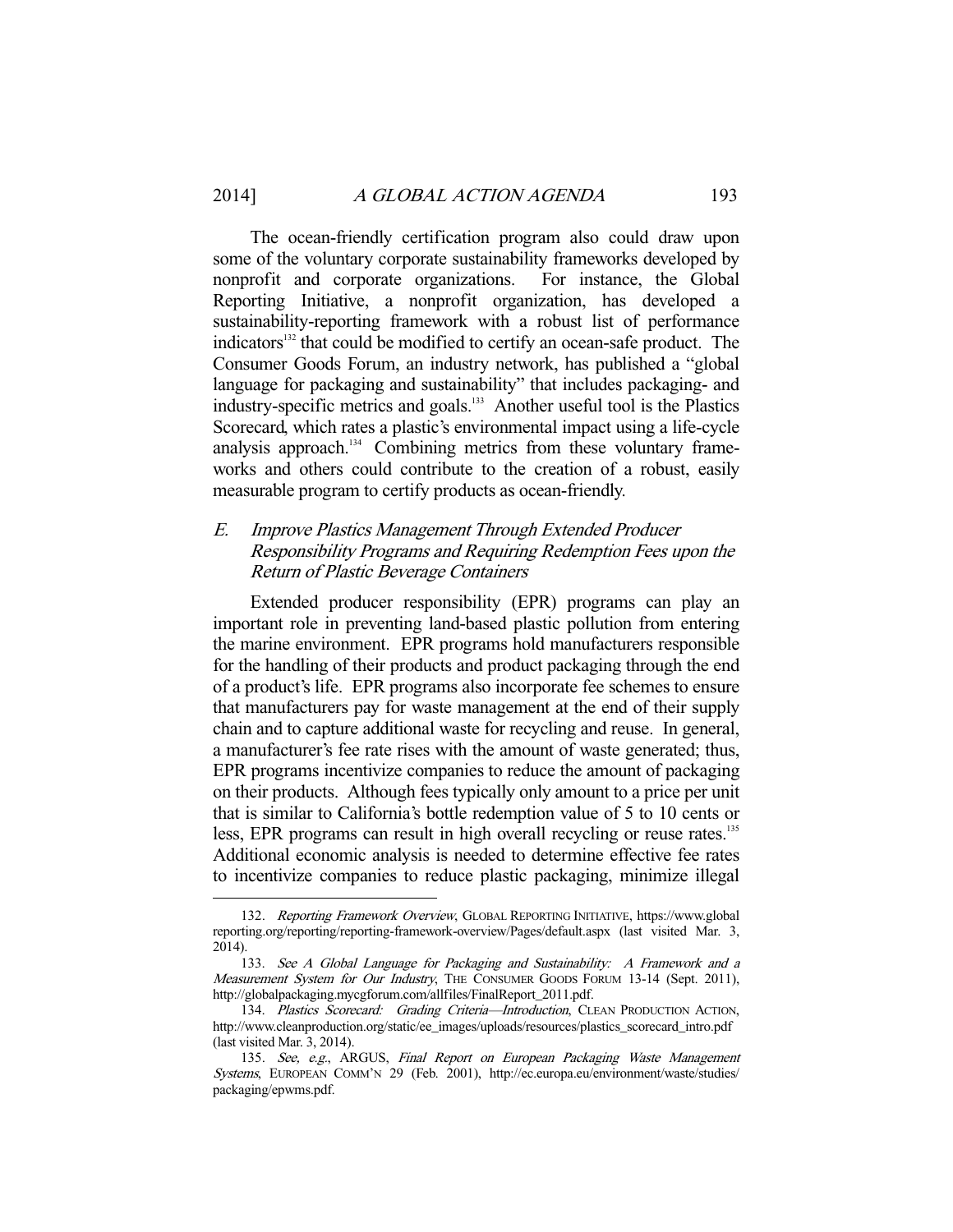dumping to avoid fee payments, and provide sufficient funding for effective enforcement.

Currently, EPR programs exist mainly in Europe<sup>136</sup> and Canada.<sup>137</sup> In the United States, a nonprofit organization called Recycling Reinvented is working to increase recycling rates of waste packaging through an EPR model.<sup>138</sup> More jurisdictions should adopt EPR programs to improve management of land-based plastic pollution.

 Another good way to boost recycling rates is to provide a redemption fee upon the return of plastic beverage bottles and cans to designated facilities for recycling. Many such programs exist in the United States, but they could be improved and more widely adopted globally. Current redemption fees should be altered to better protect the environment by requiring the return of both bottle and cap, as bottle caps are among the most frequent types of waste found during beach cleanups and are often discovered in the stomachs of large sea birds such as albatrosses.139 Bottle redemption fee models also could be extended to fishing nets, fishing lines, and aquaculture components to encourage the return of these items to shore facilities for proper disposal.

We recognize that EPR and recycling redemption fee programs have their limits. Even programs that achieve very high recycling rates still fail to capture a significant portion of potential marine pollution. For instance, even if 70% of plastic waste was recycled worldwide—an optimistic rate that has never been achieved on a wide scale—that still would fail to account for about 80 million tons of plastic waste per year that could end up in the marine environment.<sup>140</sup> The good news is that the options for reuse or transformation of traditionally nonrecyclable plastics are expanding. New technologies have the power to incentivize the

<sup>136.</sup> Megan Short, Comment, Taking Back the Trash: Comparing European Extended Producer Responsibility and Take-Back Liability to U.S. Environmental Policy and Attitudes, 37 VAND. J. TRANSNAT'L L. 1217, 1225 (2004) (noting that in France, more than 90% of consumer products utilize the "green dot" symbol on their packaging materials as part of an EPR program).

<sup>137.</sup> Packaging and Printed Materials Stewardship Program—Manitoba, ENV'T CAN., http://www.ec.gc.ca/gdd-mw/default.asp?lang=En&n=F78AE1E1-1 (last updated July 12, 2013); Packaging and Printed Materials Stewardship Program-Ontario, ENV'T CAN., http://www.ec. gc.ca/gdd-mw/default.asp?lang-En&n=FAA9FD12-1 (last updated July 12, 2013); Packaging and Printed Materials Stewardship Program—Quebec, ENV'T CAN., http://www.ec.gc.ca/gdd/mw/ default.asp?lang=En&n=DB7979F8-1 (last updated July 12, 2013).

 <sup>138.</sup> About, RECYCLING REINVENTED, http://www.recycling-reinvented.org/about (last visited Mar. 3, 2014).

<sup>139.</sup> John Klavitter, Discarded Plastics Distress Albatross Chicks, OPEN SPACES: A BLOG OF THE FISH & WILDLIFE SERV. (Oct. 24, 2012, 10:22 AM), http://www.fws.gov/news/blog/ index.cfm/2012/10/24/Discarded-plastics-distress-albatross-chicks.

 <sup>140.</sup> Calculation is based on the estimation that 265 million tons of plastic are produced annually worldwide. Plastics-The Facts 2011, supra note 9.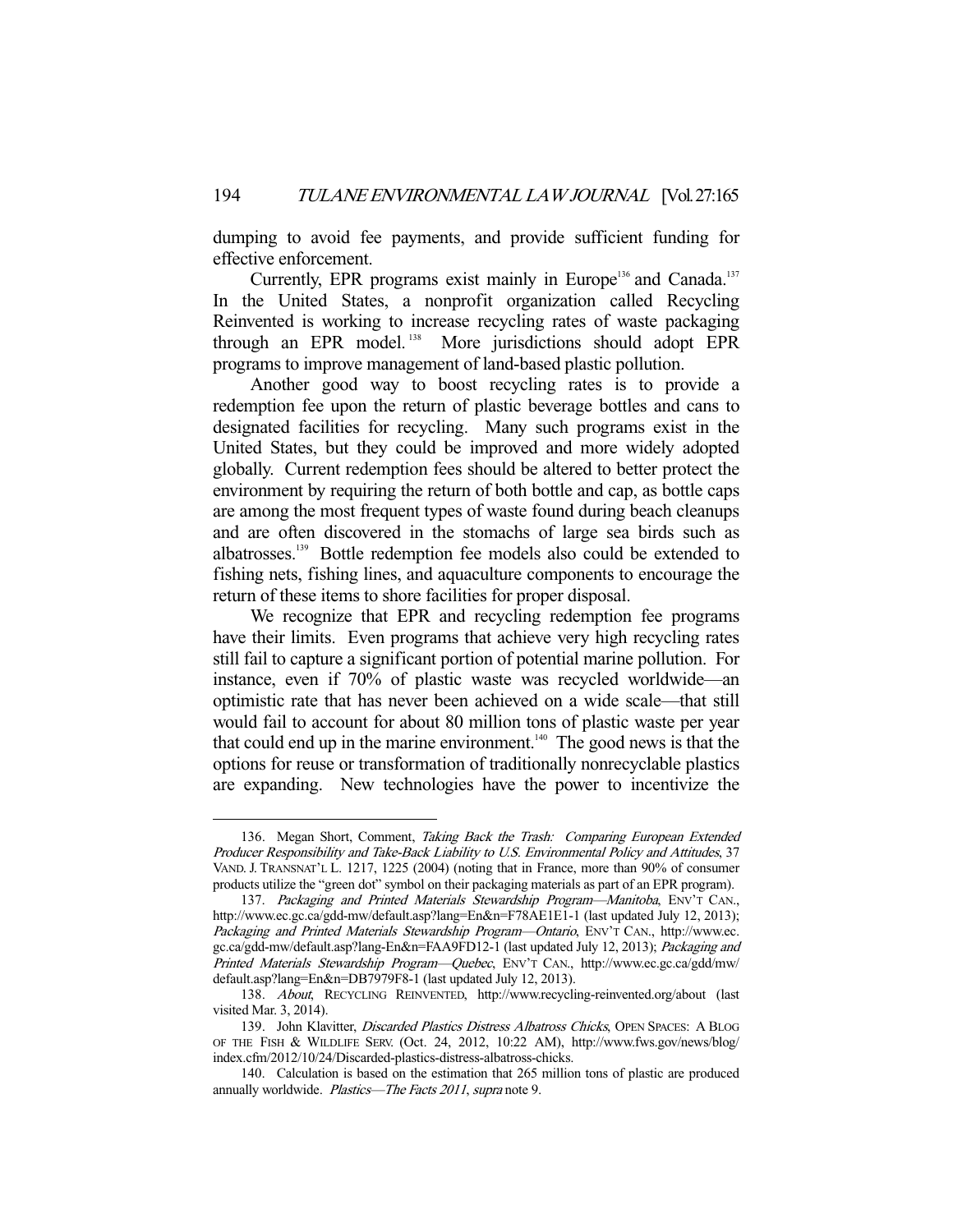collection of nonrecyclable plastics by increasing their monetary value. For example, Korea now recycles its aquaculture floats into combustible fuel rods, and Method soap brand is using collected marine litter to manufacture some of its soap bottles. The British company Cynar plans to open ten new fuel plants, each capable of transforming 20 tons of nonrecyclable plastic trash into fuel per day.141 One advantage of EPR and recycling redemption programs is that they provide a source of wellsorted plastics for innovative efforts like these.

|                | Principles for Effectively Harnessing EPR To Address Land-Based              |  |  |  |  |  |  |  |
|----------------|------------------------------------------------------------------------------|--|--|--|--|--|--|--|
|                | Sources of Plastic Marine Litter <sup>142</sup>                              |  |  |  |  |  |  |  |
| $\mathbf{1}$ . | Extend producer responsibility to cover all primary sources of disposal,     |  |  |  |  |  |  |  |
|                | including street trash pickup, direct disposal by consumers, and             |  |  |  |  |  |  |  |
|                | disposal at stores.                                                          |  |  |  |  |  |  |  |
| 2.             | Include measurable targets for successful capture of material—not just       |  |  |  |  |  |  |  |
|                | target recycling rates.                                                      |  |  |  |  |  |  |  |
| 3.             | Impose a variable-materials fee on top of poundage recycling fees to         |  |  |  |  |  |  |  |
|                | ensure that disposing of more environmentally harmful materials costs        |  |  |  |  |  |  |  |
|                | more. This materials fee should be steeply tiered to incentivize use of      |  |  |  |  |  |  |  |
|                | sustainable materials.                                                       |  |  |  |  |  |  |  |
| 4.             | Separate recycling rates into subcategories (e.g., plastic, cardboard, etc.) |  |  |  |  |  |  |  |
|                | so that high recovery rates for materials like cardboard do not mask low     |  |  |  |  |  |  |  |
|                | recovery rates for products that are highly impactful to the marine          |  |  |  |  |  |  |  |
|                | environment.                                                                 |  |  |  |  |  |  |  |
| 5.             | Develop product design and packaging criteria to discourage the use of       |  |  |  |  |  |  |  |
|                | virgin materials.                                                            |  |  |  |  |  |  |  |
| 6.             | Include requirements for local reuse and recycling of collected              |  |  |  |  |  |  |  |
|                | products. Fund any relevant infrastructure through the EPR program.          |  |  |  |  |  |  |  |

### F. Target Policies to Ocean-Based Sources of Plastic Marine Litter

 Ocean-based sources of plastic marine litter require specially targeted policies. In addition to the amendments to existing international laws that we mentioned above, we support the creation of a certification and tracking program for fishing ships and aquaculture. This

<sup>141.</sup> Bettina Wassener, A Plan To Go Halfway Around the World, Fueled by Plastic Trash, N.Y. TIMES (Oct. 15, 2012), http://www.nytimes.com/2012/10/16/business/energy-environment/ halfway-around-the-world-fueled-by-plastic-trash.html?pagewanted=all.

 <sup>142.</sup> These recommendations are informed by discussions during the EPR sessions of the United Nations Environment Programme Regional Office of North America Marine Litter Workshop for North America: Legal, Policy and Market-Based Approaches To Preventing Marine Litter at the Source, held on December 3, 2012. See generally UNEP RONA Marine Litter Workshop for North America, U.N. ENV'T PROGRAMME REG'L OFFICE FOR N. AM., http://www.rona.unep.org/about\_unep\_rona/marine\_litter/index.html (last visited Mar. 3, 2014).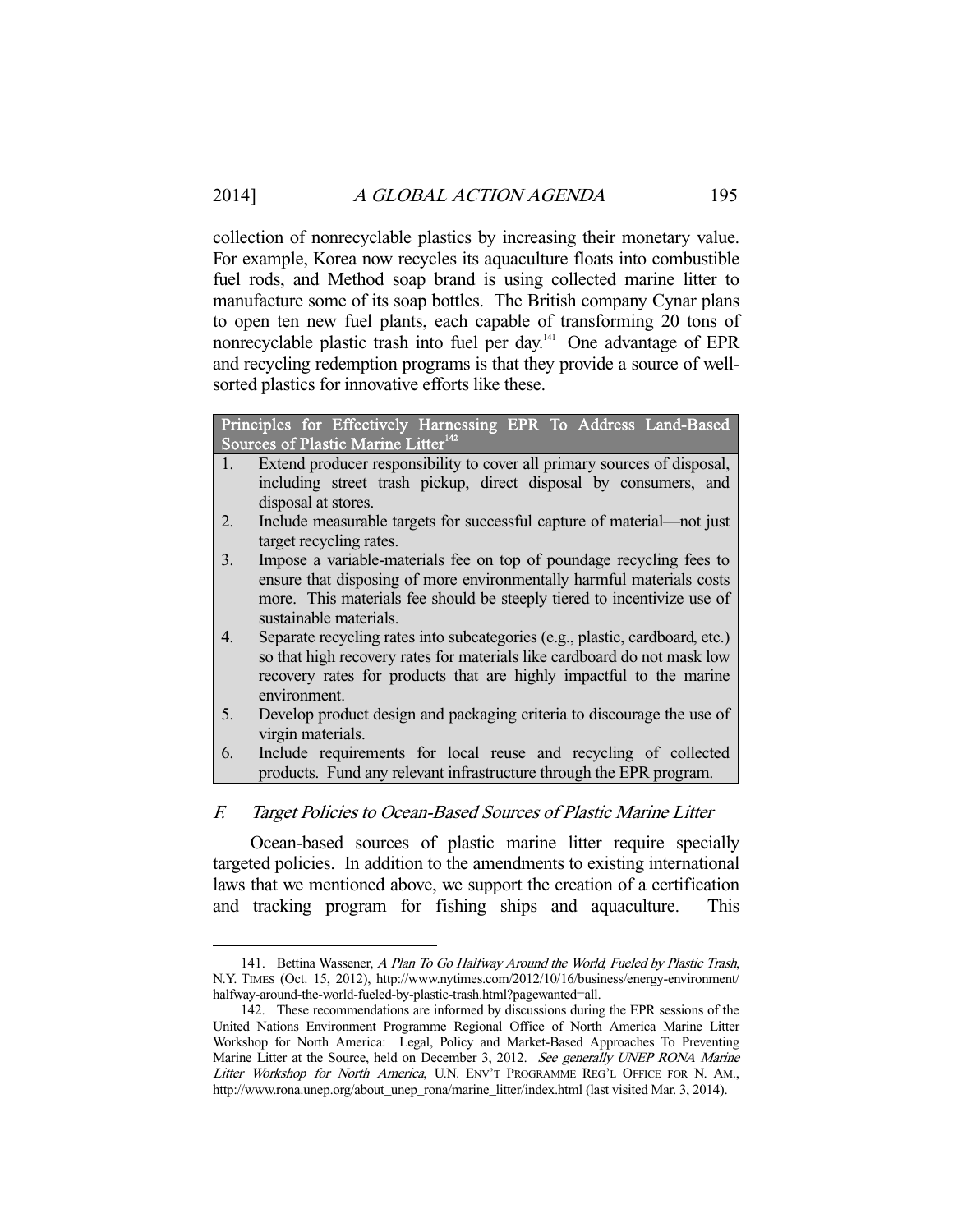certification program should require the tracking of fishing gear in vessel logs to determine how much gear is "lost" overboard, with effective thirdparty monitoring, assessment, and penalties for any excessive losses. Fishing nets should be tagged so that they can be easily located in and removed from the ocean before they damage delicate habitats or contribute to ghost fishing. The certification program also should mandate the use of sustainable aquaculture facility materials such as the use of bamboo instead of polyvinyl chloride (PVC) pipes and the use of glass floats rather than expanded polystyrene foam. Much like the ocean-friendly certification program that we propose above, this certification program could expand upon existing standards and establish measurable indicators and targets to determine compliance.

 Additionally, we urge coastal jurisdictions to be mindful of wellintentioned recycling policies such as bans on plastic in landfills that create a disposal problem for derelict fishing nets. Jurisdictions with such policies should amend them to ensure that vessels can easily dispose of fishing nets onshore. $143$ 

### G. Expand the Use of the Most Successful Domestic Management **Models**

 National, state, and local governments around the world should ban the most common and damaging types of plastic marine litter, such as microbeads, fish-egg-sized nurdles, single-use plastic bags, and polystyrene foam food packaging. At least thirty countries, including Ireland, China, Bangladesh, and Ethiopia, and hundreds of state and local governments, including Mexico City, Washington, D.C., and Delhi, have adopted single-use plastic bag or polystyrene foam restrictions with extraordinary success.<sup>144</sup> Examples of effective bag bans from jurisdictions around the world demonstrate that such policies can alter consumer behavior and meaningfully prevent plastic marine litter. For instance, in the first year of implementation of China's policy banning ultra-thin plastic bags and requiring retailers to charge consumers for thicker plastic bags, overall plastic bag use decreased by two-thirds, or forty billion bags.<sup>145</sup> Similarly, a single-use plastic bag ban in Los

<sup>143.</sup> See Short, *supra* note 136, at 1227.

<sup>144.</sup> See Retail Bags Report Maps and Related Detailed Lists, FLA. DEP'T OF ENVTL. PROT., http://www.dep.state.fl.us/waste/retailbags/pages/mapsandlists.htm (last updated Sept. 9, 2013); Jennie R. Romer & Shanna Foley, A Wolf in Sheep's Clothing: The Plastics Industry's "Public Interest" Role in Legislation and Litigation of Plastic Bag Laws in California, 5 GOLDEN GATE U.ENVTL. L.J. 377, 412 (2012).

 <sup>145.</sup> Romer & Foley, supra note 144, at 389.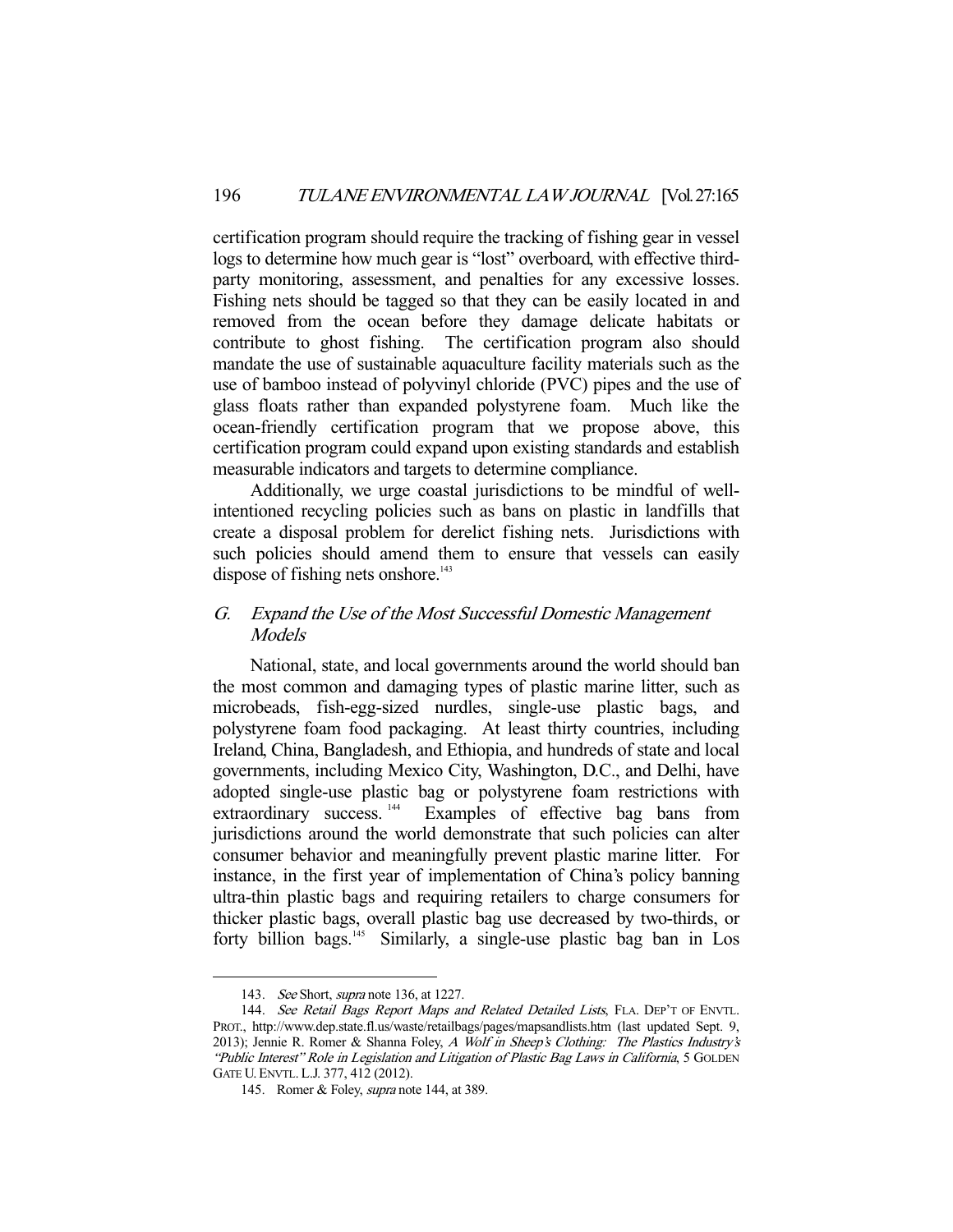Angeles County, California, has resulted in litter reduction and healthier beaches and waterways.<sup>146</sup>

 In addition to banning common types of plastic marine litter, U.S. coastal jurisdictions should harness tools in the federal Clean Water Act to address plastic marine litter. Several local governments have begun to use the Clean Water Act tool of Total Maximum Daily Loads (TMDLs) to limit plastic and trash pollution. TMDLs for trash set a numeric goal for the amount of trash (including plastic trash) in a trash-impaired waterbody by a certain date (e.g., zero trash by 2023). To achieve the TMDL, the local government must implement trash reduction measures in the watershed.

 Cities in California and Maryland have led the way in developing TMDLs for California's Los Angeles River, Ballona Creek, and Santa Monica Bay, and Maryland's Anacostia River.<sup>147</sup> The Los Angeles-area TMDLs have resulted in the installation of nearly 100,000 full capture devices, which filter litter 5 mm in diameter or greater out of stormwater runoff before it enters the waterbody. The California State Water Resources Control Board is currently in the process of creating a statewide trash policy that builds upon the innovative trash control measures of local governments like Los Angeles. The goal of the statewide policy is to target land uses that produce high volumes of trash with control requirements ranging from full capture systems to streetsweeping and educational campaigns. California will implement these requirements through the National Pollutant Discharge Elimination System (NPDES) permits it issues under the Clean Water Act.<sup>148</sup>

#### What Are TMDLs?

-

 Under the Clean Water Act, states are required to establish water quality standards for each waterbody in the state.<sup>149</sup> Water quality standards designate uses for the waterbody (e.g., recreation, public water supply, or aquatic life) and set criteria necessary to protect those uses. Any waterbody

<sup>146.</sup> See About the Bag, L.A. CNTY. DEP'T OF PUB. WORKS, http://ladpw.org/epd/about the bag (last visited Mar. 3, 2014).

<sup>147.</sup> See Cal. Reg'l Water Quality Control Bd., L.A. Region, Trash Total Maximum Daily Loads for the Los Angeles River Watershed, EPA (July 27, 2007), http://www.epa.gov/ waters/tmdldocs/34863-RevisedStaffReport2v2.pdf; Md. Dep't of the Env't & D.C. Dep't of the Env't Natural Res Admin., Total Maximum Daily Loads of Trash for the Anacostia River Watershed, MD. DEP'T OF THE ENV'T (Aug. 2010), http://www.mde.state.md.us/assets/document/ Anacostia\_Trash\_TMDL\_PN.pdf.

<sup>148.</sup> See generally Control of Trash Entering Waterways in California, STATE WATER RES. CONTROL BD., CAL. ENVTL. PROT. AGENCY, http://www.waterboards.ca.gov/water\_issues/programs/ trash\_control/ (last visited Mar. 3, 2014).

 <sup>149. 33</sup> U.S.C. § 1313 (2006).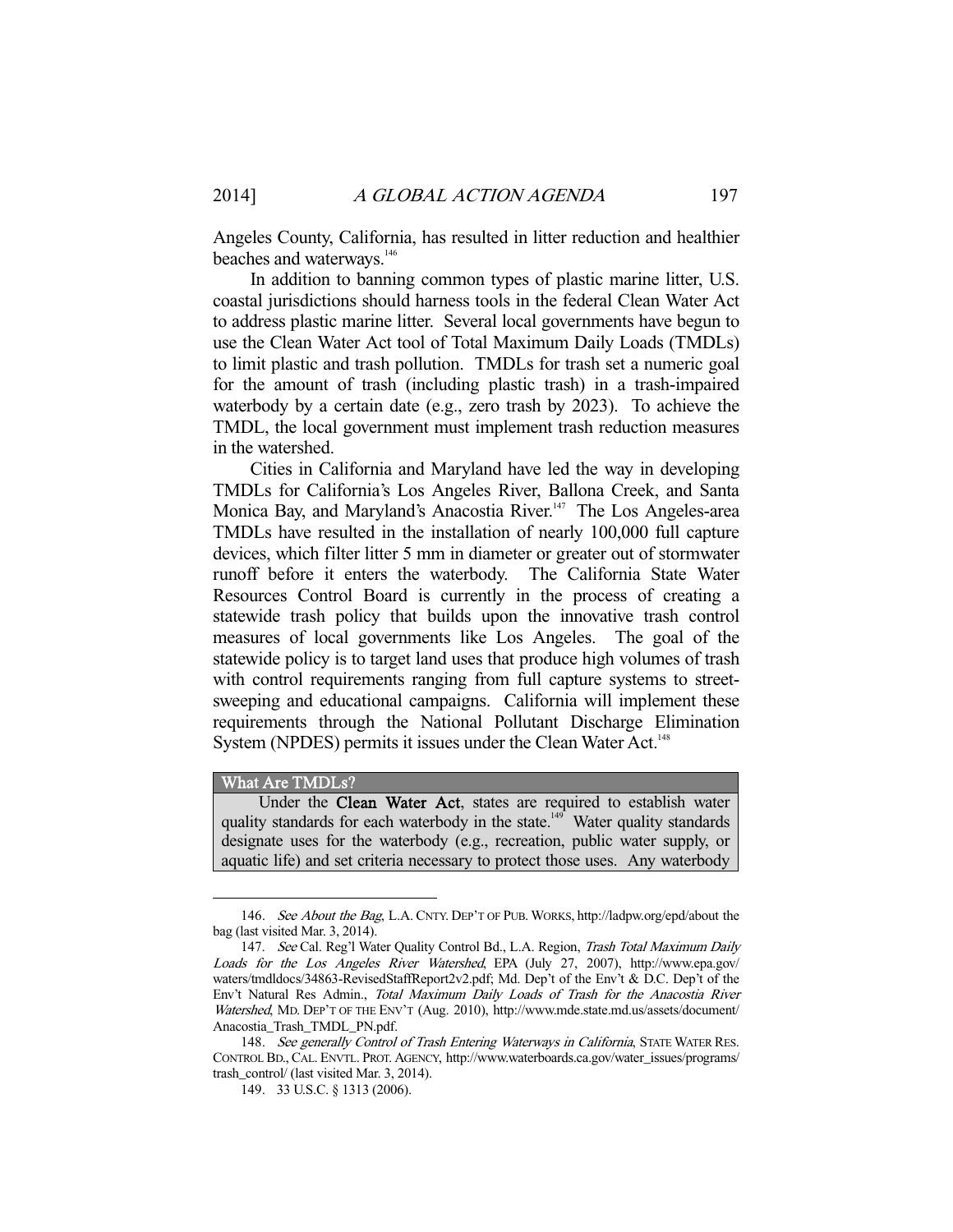that receives a pollution load that prevents the attainment of its water quality standards is listed as "impaired." To address the impairment, regulators are required to develop TMDLs, which specify the maximum amount of a pollutant that the impaired waterbody can receive without violating its water quality standards.<sup>150</sup>

 Regulators in coastal watersheds across the United States should develop similar TMDLs for plastic marine litter, using the programs in California and Maryland as models. Coastal areas outside of the United States should use the TMDL system as a model for similar regulatory programs in their jurisdiction. Regulators adopting similar programs should collect local data in order to identify and target the greatest contributors to the pollution problem. Prioritizing high-use generators, such as high-density urban developments or industrial facilities with existing stormwater permits, allows for a rapid initial decrease in marine litter, after which a program can then pursue smaller generators.<sup>151</sup> In most cases, TMDL programs should address floating litter, trash, and litter discharges, as well as the issue of legacy litter on river bottoms or the ocean floor.

#### H. Expand Plastic Marine Litter Cleanup Programs

 While there is certainly a need to continue researching the issue of plastic marine litter to further understand the scale and scope of its impacts, we have enough information to know that we need to begin cleaning up existing plastic marine litter now. Cleanup efforts should focus on all regions of the marine environment that are affected by plastic marine litter, including coastlines, coral reefs, the seafloor, and the deep ocean. Capturing plastic litter from the marine environment is a complex proposal, given the costs of marine litter retrieval and the need for sufficient on-shore disposal sites. Despite these complexities, many excellent existing programs could be expanded and adapted.

 For instance, "Fishing for Litter" programs provide trash bags and easy onshore disposal options to incentivize fishermen to dispose of litter captured in fishing nets properly. Such programs can also incentivize the return of plastic litter through per-item or per-weight payments.<sup>152</sup> Some

 <sup>150.</sup> Id. § 1313(d).

 <sup>151.</sup> These recommendations are informed by discussions during the EPR sessions of the United Nations Environment Programme Regional Office of North America Marine Litter Workshop for North America: Legal, Policy and Market-Based Approaches to Preventing Marine Litter at the Source, held on December 3, 2012. See UNEP RONA Marine Litter Workshop for North America, supra note 142.

<sup>152.</sup> See Cho, *supra* note 59, at 416.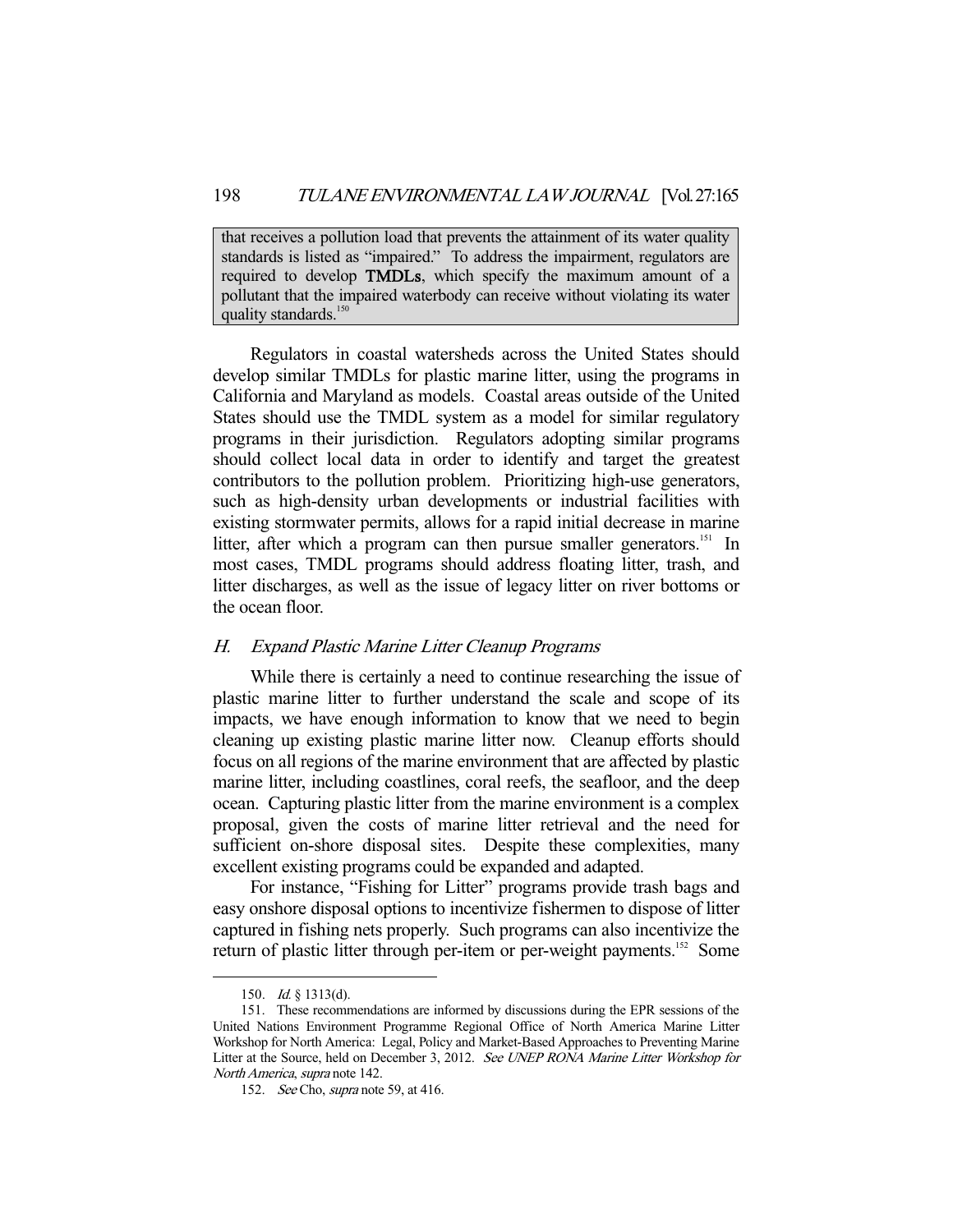existing programs even have established partnerships with local residents to repurpose collected plastic marine litter into art, which serves to educate the public about the plastic marine litter problem.<sup>153</sup> Additionally, derelict fishing gear removal projects, which encourage ocean users to recycle and report lost gear, have been successful in several regions of the United States. Since 2006, California's Lost Fishing Gear Recovery Project has retrieved over 60 tons of gear from California's coastal ocean and over 1400 pounds of gear from public fishing piers.<sup>154</sup> Additionally, as of 2013, the Northwest Straits Derelict Fishing Gear Removal Program has removed 4605 nets, 3173 crab pots, and 47 shrimp pots from Puget Sound.<sup>155</sup>

 Marine litter cleanup program managers should consider investing limited program funds into emerging technologies to increase the efficiency of cleanup activities. For example, overlaying maps of marine debris concentrations and maps of marine animals could help identify ocean areas that should be prioritized for cleanup efforts. Additionally, plastics surveys could be added onto planned marine organism studies, archived samples could be checked for plastic concentrations, old video and photographic footage of the deep sea floor could be analyzed, and remote sensing could be employed to identify existing plastic marine litter hot spots.<sup>156</sup> Web-based forums where interested parties can post and obtain information about plastic marine debris, such as the National Oceanic and Atmospheric Administration (NOAA) Marine Debris Clearing House,<sup>157</sup> also can help researchers identify hot spots.

 In addition to marine cleanup efforts, capturing litter at river mouths and on land in ocean-connected watersheds can prevent plastics from reaching the ocean.<sup>158</sup> Through one of the largest annual beach cleanup events, International Coastal Cleanup Day, nearly 9 million volunteers from 152 countries have removed 145 million pounds of trash from

 <sup>153.</sup> See, e.g., 2012 Annual Report, GHOSTNETS AUSTL. 10-11, http://www.ghostnets.com. au/pdf/2012%20ANNUAL%20REPORT\_final\_090413.pdf (last visited Mar. 7, 2014).

 <sup>154.</sup> California Lost Fishing Gear Recovery Project, SEADOC SOC'Y, http://www.seadoc society.org/california-lost-fishing-gear-removal-project/ (last visited Mar. 3, 2014).

 <sup>155.</sup> NW. STRAITS DERELICT FISHING GEAR REMOVAL PROGRAM, http://www.derelict gear.org (last visited Mar. 3, 2014).

<sup>156.</sup> See, e.g., O-05: Remote Sensing of Plastic Debris, AM. GEOPHYSICAL UNION SCI. POL'Y CONFERENCE, http://spc.agu.org/2013/eposters/eposter/o-05/ (last visited Mar. 3, 2014).

<sup>157.</sup> Marine Debris Clearinghouse, NAT'L OCEANIC & ATMOSPHERIC ADMIN., http:// clearinghouse.marinedebris.noaa.gov/ (last visited Mar. 3, 2014).

<sup>158.</sup> See, e.g., C.J. Moore et al., Quantity and Type of Plastic Debris Flowing from Two Urban Rivers to Coastal Waters and Beaches of Southern California, 11 J.INTEGRATED COASTAL ZONE MGMT. 65, 68 (2011) (suggesting that 2.3 billion plastic pieces that comprised more than 30 metric tons were removed from two rivers during a rainstorm over the course of 72 hours).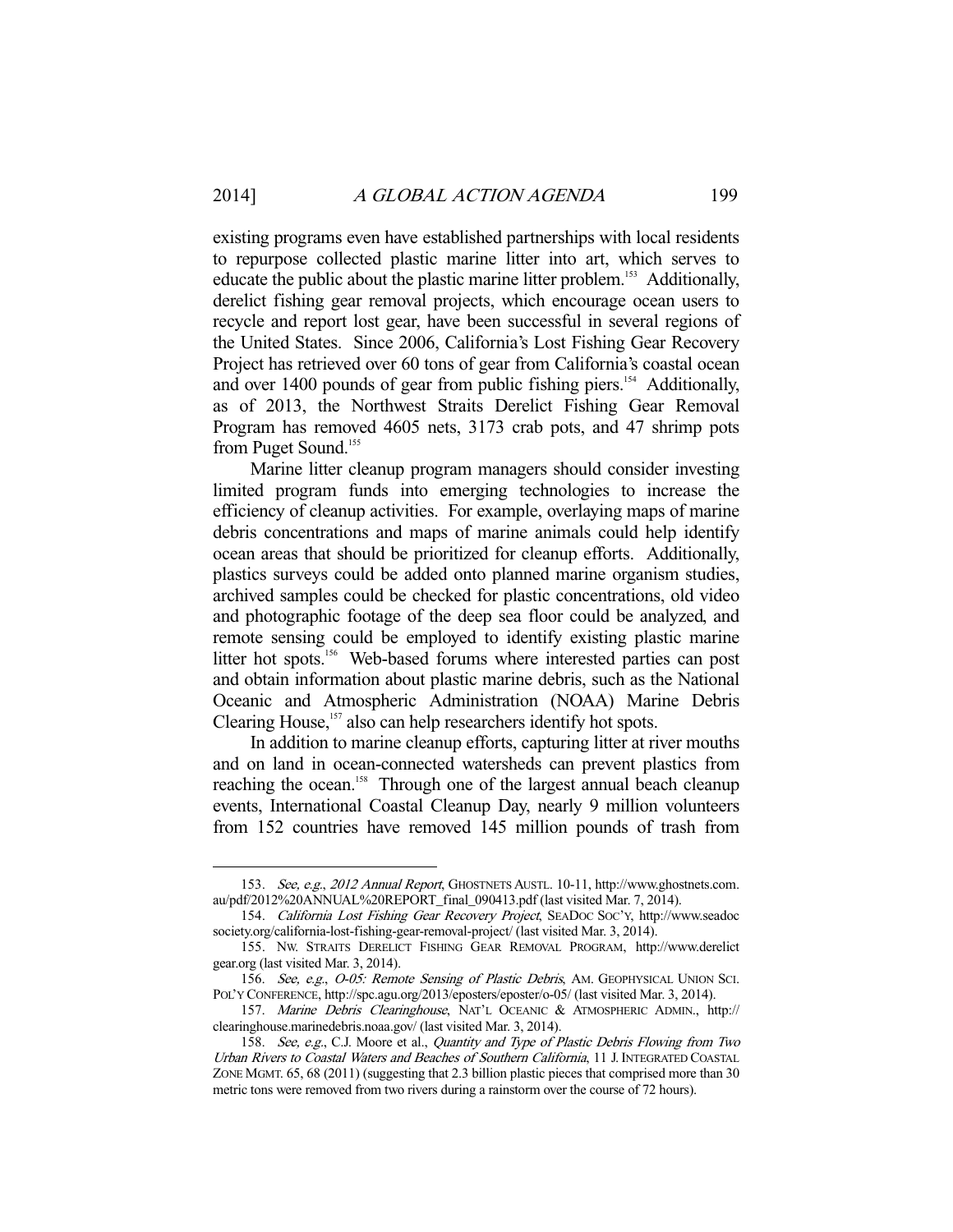shorelines over the past 25 years.<sup>159</sup> Expansion of voluntary programs like this to incorporate more regular cleanup events in urban watersheds would decrease the amount of litter entering the marine environment and, more importantly, educate the populace to change harmful waste disposal behaviors. It is also critical that cleaning up coastlines be incorporated into municipal responsibilities in the same manner as park and street maintenance so that beach users can share cleanup costs.

 A problem on the scale of plastic marine litter cannot be tackled without viable, consistent sources of funding for cleanup efforts. On a subnational or local scale, governments can raise funds for marine litter cleanup efforts through fees or taxes imposed on plastic products. Such fees should be designed to reflect the product's disposal and environmental costs accurately. One local model that could be scaled up internationally is the City of Oakland's litter tax on fast-food establishments, the revenues of which fund cleanup programs.<sup>160</sup> As another example, in 2010, Washington, D.C., instituted a 5-cent fee on disposable plastic bags, 1 cent of which is returned to the store while the other 4 cents fund environmental programs such as Anacostia River cleanup efforts and education and outreach programs.<sup>161</sup> This program generates around \$2 million per year<sup>162</sup> and has resulted in a  $60\%$ reduction in bag use in the area.<sup>163</sup> In the first month of implementation, bag use in the area dropped from 22.5 million bags per month to 3 million bags.<sup>164</sup> Yet another option is to impose a small fee or tax on nonbiodegradable plastics only, the revenues of which could be used to fund marine litter cleanup efforts. This approach would encourage the use of ocean biodegradable plastics by making ocean biodegradable plastics cost-competitive with petroleum-based plastics.<sup>165</sup>

 On a larger scale, imposing a nominal fee on shipping containers exported through port facilities would create a large fund for marine

<sup>159.</sup> See OCEAN CONSERVANCY, TRACKING TRASH: 25 YEARS OF ACTION FOR THE OCEAN 1 (2011), available at http://act.oceanconservancy.org/pdf/Marine\_Debris\_2011\_Report\_OC.pdf.

<sup>160.</sup> Gordon, *supra* note 2, at 38.

<sup>161.</sup> Plastic Bag Report 2012 Update, METRO. WASH. COUNCIL OF GOV'T 10-11 (Nov. 5, 2012), https://www.mwcog.org/uploads/pub-documents/p15dWl820121105113857.pdf.

 <sup>162.</sup> Id. at 11.

 <sup>163.</sup> Bag Law Survey Overview, D.C. DEP'T OF THE ENV'T 2, http://www.ddoe.gov/ sites/default/files/dc/sites/ddoe/documents/0%20BL%20Survey%20Overview%20Fact%Sheet.pdf (last visited Mar. 21, 2014).

 <sup>164.</sup> Plastic Bag Report 2012 Update, supra note 161, at 11.

 <sup>165.</sup> Polyhydroxyalkanoate plastic costs \$2.25 to \$2.75 per pound compared to the \$.60 per-pound cost of petroleum-based plastics. Caroline Winter, Keeping the Sea Safe from Plastic, BUSINESSWEEK (Jan. 9, 2012), http://www.businessweek.com/magazine/keeping-the-sea-safefrom-plastic-01052012.html.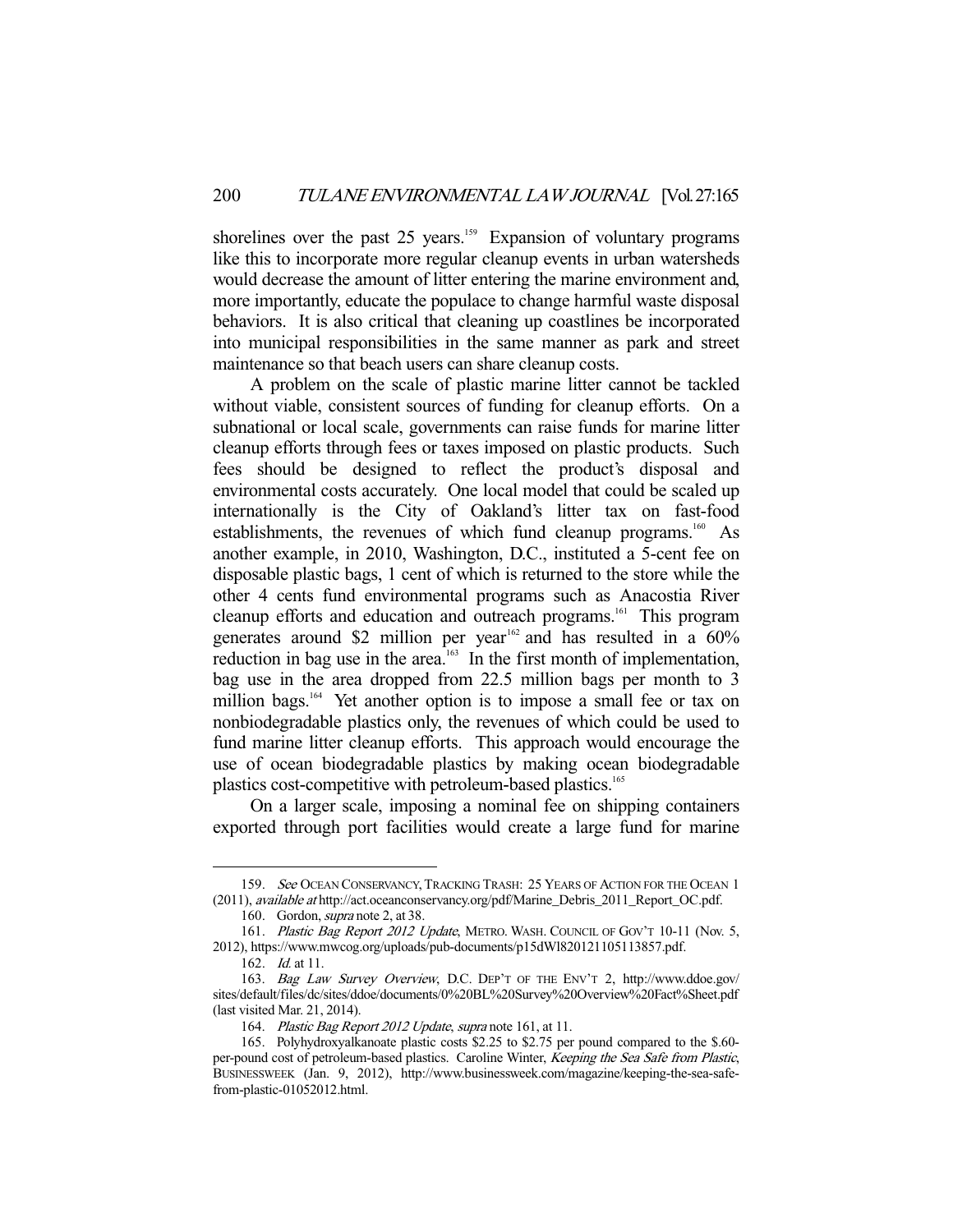pollution cleanup programs. A \$1 fee per shipping container would be very small relative to the average value of the goods within the container, but could generate substantial revenue for cleanup efforts. For instance, a \$1-per-loaded-container fee would have produced \$4.7 million of funding at the Port of Los Angeles in 2013 alone.<sup>166</sup> Expanded internationally, a \$1-per-loaded-shipping-container fee would generate \$114 million annually for the top twenty importers of shipping containers, based on  $2010$  numbers.<sup>167</sup>

#### I. Develop and Expand Education and Awareness Programs

 Educational programs targeted to the global public, youth, boaters, civil society organizations, religious groups, and the plastic, fishing, and aquaculture industries are important parts of the plastic marine litter solution. The extension of existing citywide antilitter campaigns and local beach cleanups would contribute to raising public awareness of the plastic marine litter problem. Incorporating litter and marine litter curricula into primary education also would help. Example curricula include the "Save Our Seas" and "Waves, Wetlands, and Watersheds" programs developed by the California Coastal Commission.<sup>168</sup> Local events are another important vehicle to promote awareness of recycling and reducing; when events themselves are zero-waste, they both increase awareness and limit litter.

 Industrial education efforts also have contributed to the growing global awareness of the problem. One such example is the Society of Plastics Industry and the American Plastics Council's "Operation Clean Sweep," which informs employees at a plastic pellet manufacturing facility of the importance of preventing pellet  $loss<sup>169</sup>$  In 2011, plastics organizations signed a declaration to address the problem of marine litter through a suite of actions including education programs.<sup>170</sup> Global educational programs and programs targeting the fishing and aquaculture industries, however, must be greatly expanded and improved. Few

 <sup>166.</sup> See TEU Statistics (Container Counts), PORT L.A., http://www.portoflosangeles. org/maritime/stats.asp (last visited Mar. 3, 2014).

 <sup>167.</sup> See Trade Statistics, WORLD SHIPPING COUNCIL, http://www.worldshipping.org/aboutthe-industry/global-trade/trade-statistics (last visited Mar. 3, 2014).

 <sup>168.</sup> Resources for California Educators, CAL. COASTAL COMM'N, http://www.coastal.ca. gov/publiced/directory/educate.html (last visited Mar. 3, 2014).

 <sup>169.</sup> Overview, OPERATION CLEAN SWEEP, http://www.opcleansweep.org/overview (last visited Mar. 3, 2014).

 <sup>170.</sup> Declaration of the Global Plastics Associations for Solutions on Marine Litter, MARINE DEBRIS SOLUTIONS, http://www.marinedebrissolutions.com/global (last visited Mar. 3, 2014).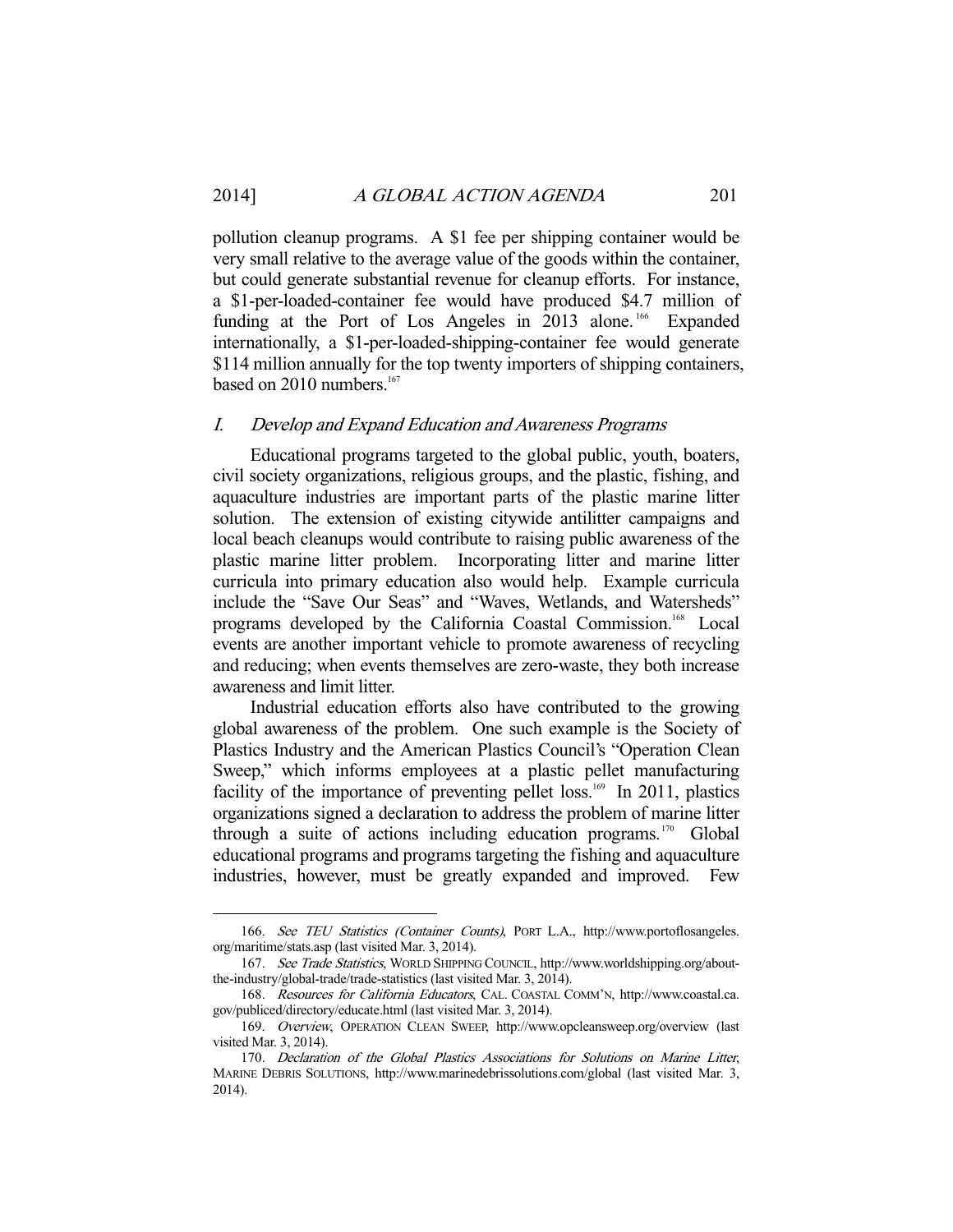examples of targeted educational campaigns about the effect of derelict fishing gear exist, although programs that encourage fishermen to capture and return marine litter they encounter have provided some benefits. Similarly, targeted educational programs centered on high-use areas such as ports, boat rental facilities, and boat launch ramps would help increase awareness of plastic marine litter among recreational and professional boaters.

### V. CONCLUSION

 Plastic marine litter is far more than an aesthetic problem. Increasing harm to marine wildlife and rising economic costs provide an enormous incentive to tackle the global plastic marine litter problem more aggressively. Although plastic marine litter has grown into a highprofile international environmental issue over the last two decades, efforts to address it so far have not adequately protected water quality or the health of the marine environment. Significantly, the many existing international treaties relevant to plastic marine litter lack the scope, standards, and penalties necessary to address the problem comprehensively. We suggest that attaining the Rio+20 goal of "achiev[ing] significant reductions in marine debris" by 2025 will require not one "silver bullet" action but rather a panoply of international, regional, national, and local policies and programs.

 Below, we have included a list of our top ten plastic pollution prevention actions. Implementation of all ten measures by 2025 would drastically reduce the current rate of ocean plastics disposal. Stemming the tide of plastic pollution is a first and important step, but additional efforts will be required to address the millions of tons of plastic litter already present in the ocean. It is our hope that collaborative work toward reducing plastic marine litter disposal will lay a foundation for increased and continued global cooperation on marine health issues.

| Top Ten Plastic Marine Litter Prevention Actions |      |  |  |  |  |  |                                                                           |  |  |
|--------------------------------------------------|------|--|--|--|--|--|---------------------------------------------------------------------------|--|--|
|                                                  | 4. 7 |  |  |  |  |  | Develop a new international plastic marine litter treaty of the scale and |  |  |
|                                                  |      |  |  |  |  |  | scope of the Montreal Protocol. The agreement should incorporate          |  |  |
|                                                  |      |  |  |  |  |  |                                                                           |  |  |

- enforceable marine litter standards as well as strong tracking, monitoring, reporting, and enforcement mechanisms, including adequate penalties and the establishment of jurisdiction for party dispute resolution before an international tribunal.
- 2. Through a new international treaty and regional and domestic action, ban the most common and damaging types of plastic marine litter (e.g., microbeads, fish-egg-sized nurdles, single-use plastic bags, and